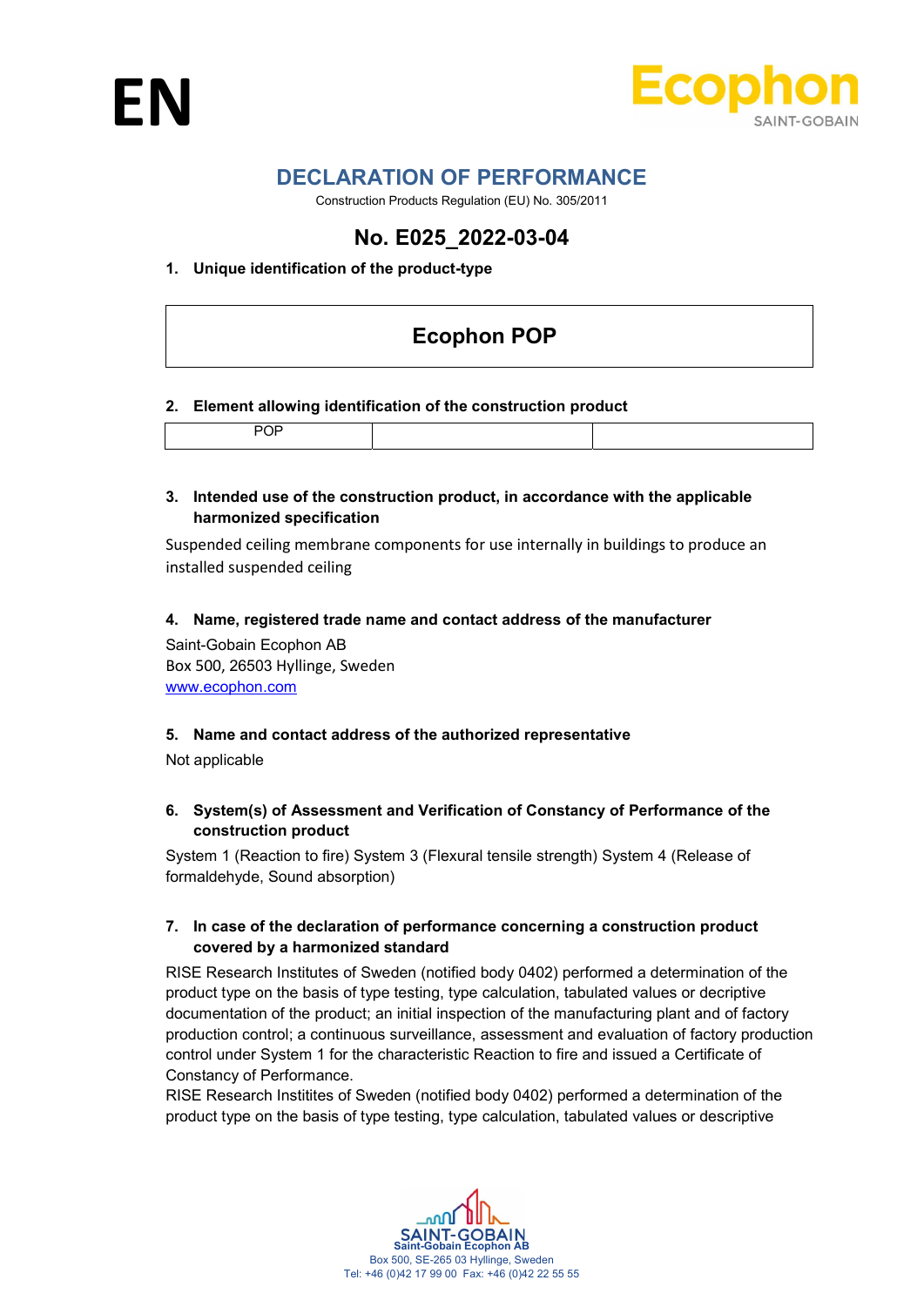



documentation of the product under System 3 for the characteristic Flexural Tensile Strength and issued a test report. A determination of the product-type on the basis of type testing, type calculation, tabulated values or descriptive documentation of the product under System 4 for the characteristics Release of formaldehyde and Sound Absorption was performed. No tasks for the notified body.

# 8. In case of the declaration of performance concerning a construction product for which a European Technical Assessment has been issued

Not applicable

## 9. Declared performance

| <b>Essential characteristics</b> | Performance | <b>Harmonized Technical</b><br><b>Specification</b> |
|----------------------------------|-------------|-----------------------------------------------------|
| Reaction to fire                 | E           |                                                     |
| Release of formaldehyde          | E1          |                                                     |
| Flexural tensile strength        | Class C/3N  | EN13964:2014                                        |
| Sound absorption a <sub>w</sub>  | 0,45        |                                                     |
| Il other characteristics         | <b>NPD</b>  |                                                     |

## 10. The performance of the product identified in points 1 and 2 is in conformity with the declared performance in point 9

This declaration of performance is issued under the sole responsibility of the manufacturer identified in point 4. Signed for and on behalf of the manufacturer:

Christopher Jalma Product Engineer Hyllinge, 2022-03-07

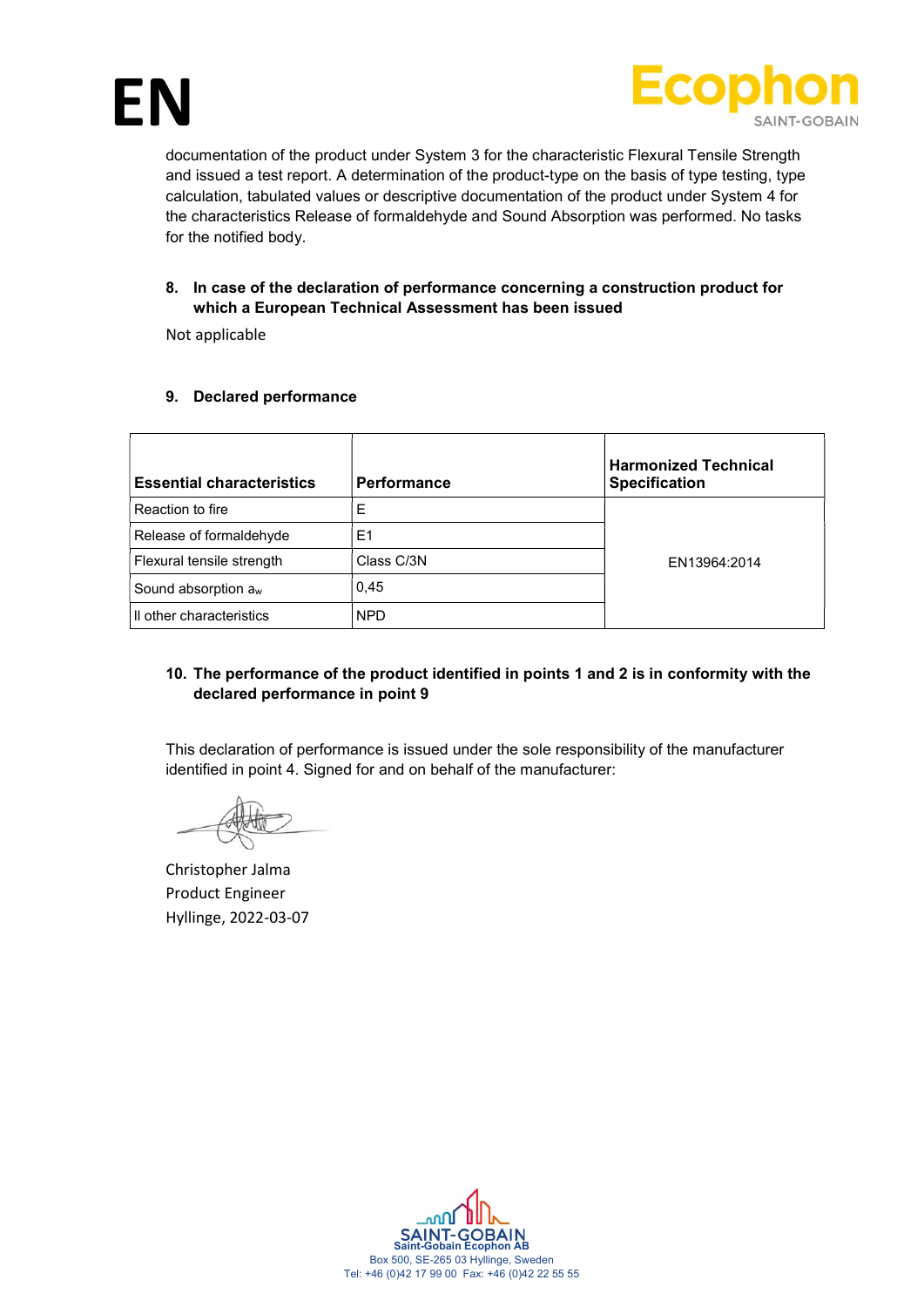

# DÉCLARATION DE PERFORMANCE

Régles Produits de la construction (UE) N.305/2011

# No. E025\_2022-03-04

# 1. Code d'identification unique du produit type:

# Ecophon POP

# 2. Numéro de type, de lot ou de série ou tout autre élément permettant l'identification du produit de construction:

# 3. Usage ou usages prévus du produit de construction, conformément à la spécification technique harmonisée applicable:

Panneau d'habillage de plafond suspendu pour usage intérieur dans les bâtiments pour monter un plafond suspendu

4. Nom, raison sociale ou marque déposée et adresse de contact du fabricant

Saint-Gobain Ecophon AB Box 500, 26503 Hyllinge, Sweden www.ecophon.com

# 5. Le cas échéant, nom et adresse de contact du mandataire:

Non applicable

# 6. Le ou les systèmes d'évaluation et de vérification de la constance des performances du produit de construction, conformément à l'annexe V:

Système 1 (Réaction au feu) Système 3 (Résistance à la traction en flexion) Système 4 (Dégagement de formaldéhyde (classe), Absorption acoustique)

## 7. En cas de déclaration de performance concernant un produit de construction couvert par une norme harmonisée

Les instituts de recherche RISE de Suède (organisme notifié 0402) ont effectué une détermination du type de produit sur la base d'essais de type, de calculs de type, de valeurs tabulées ou de documentation descriptive du produit ; une première inspection du plan de fabrication et du contrôle de production en usine ; une surveillance continue, une évaluation et une évaluation du contrôle de la production en usine selon le système 1 pour la caractéristique Réaction au feu et a délivré un certificat de la constance de performance.

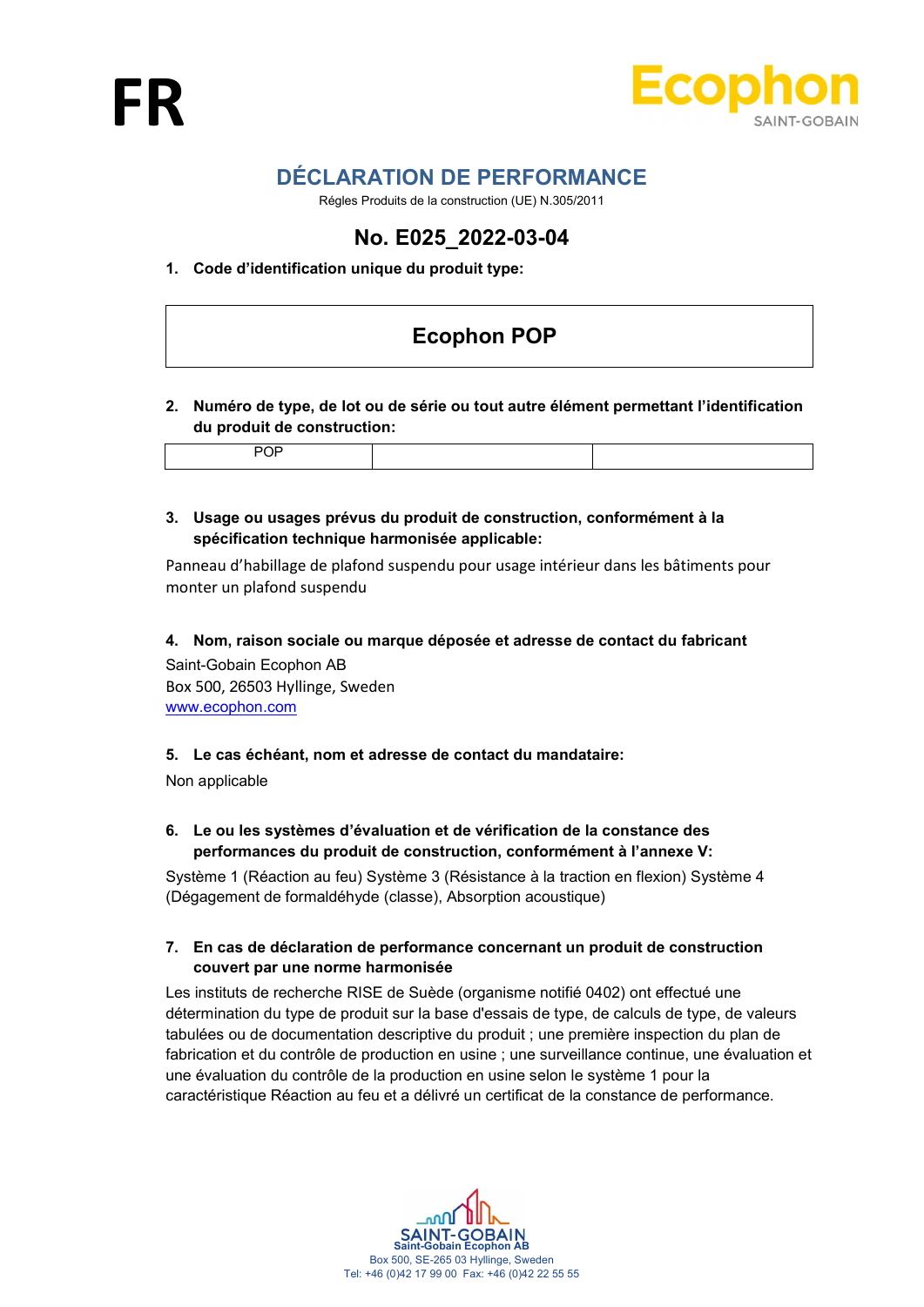



Les instituts de recherche RISE de Suède (organisme notifié 0402) ont effectué une détermination du type de produit sur la base d'essais de type, de calculs de type, de valeurs tabulées ou de documentation descriptive du produit selon le système 3 pour la caractéristique résistance à la traction en flexion et a pulblié un rapport d'essai. Une détermination du type de produit sur la base d'essais de type, de calculs de type, de valeurs tabulées ou de documentation descriptive du produit selon le système 4 pour les caractéristiques de libération de formaldéhyde et d'absorption acoustique a été effectuée. Aucune tâche pour l'organisme notifié.

# 8. Dans le cas de la déclaration des performances concernant un produit de construction pour lequel une évaluation technique européenne a été délivrée:

Non applicable

| Caractéristiques<br>essentielles       | <b>Performance</b> | Spécification technique<br>harmonisée |
|----------------------------------------|--------------------|---------------------------------------|
| Réaction au feu                        | Е                  |                                       |
| Dégagement de formaldéhyde<br>(classe) | E <sub>1</sub>     |                                       |
| Flexural tensile strength              | Class C/3N         | EN13964:2014                          |
| Sound absorption a <sub>w</sub>        | 0,45               |                                       |
| Il other characteristics               | <b>NPD</b>         |                                       |

#### 9. Performances déclarées:

# 10. Les performances du produit identifié aux points 1 et 2 sont conformes aux performances déclarées indiquées au point 9.

La présente déclaration des performances est établie sous la seule responsabilité du fabricant identifié au point 4.

Signé pour le fabricant et en son nom par:

Christopher Jalma Product Engineer Hyllinge, 2022-03-07

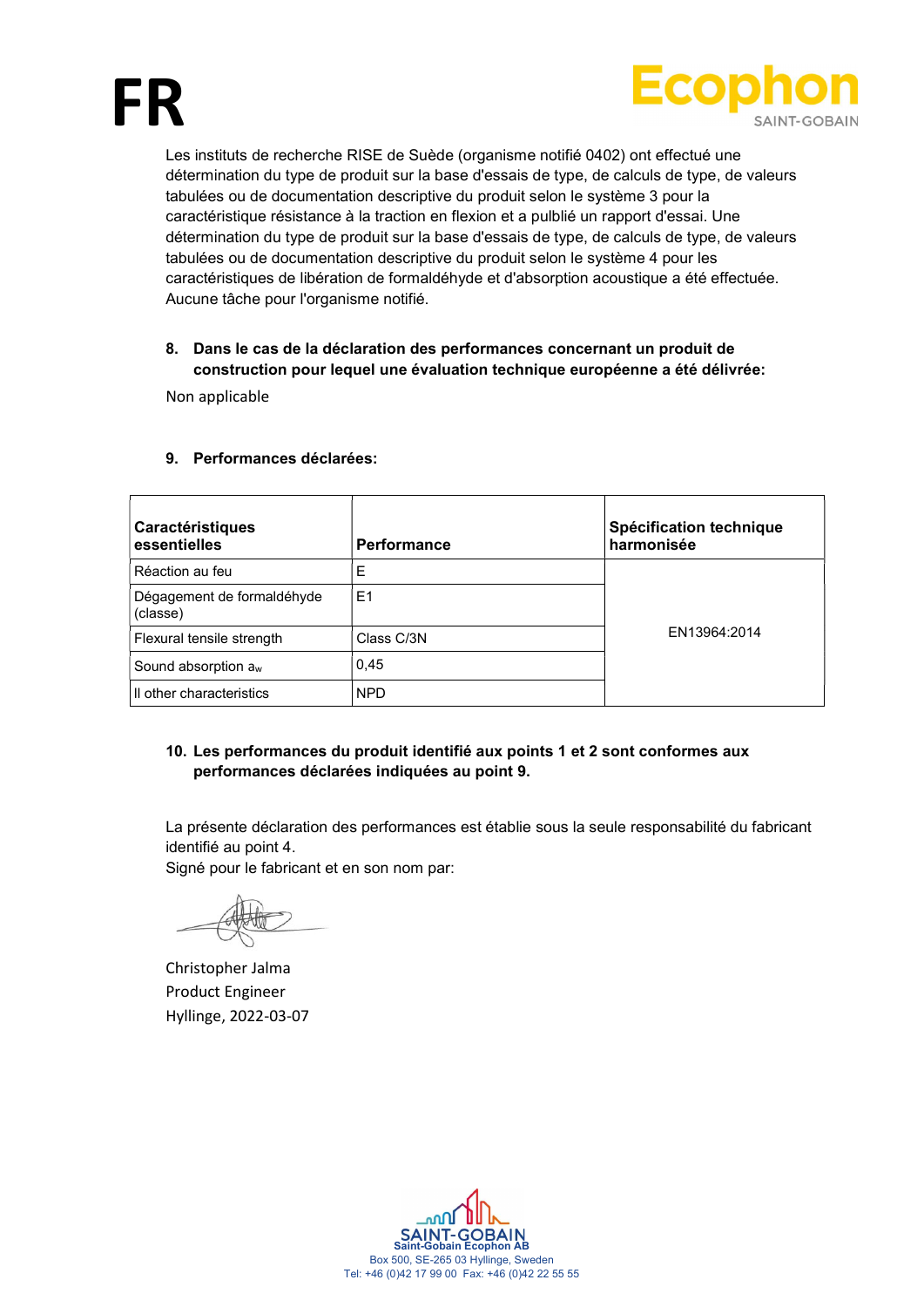

# LEISTUNGSERKLÄRUNG

EU-Bauproduktenverordnung (Nr. 305/2011)

# No. E025\_2022-03-04

# 1. Eindeutiger Kenncode des Produkttyps:

# Ecophon POP

## 2. Typen-, Chargen- oder Seriennummer oder ein anderes Kennzeichen zur Identifikation des Bauprodukts:

POP

3. Vorgesehener Verwendungszweck des Bauprodukts (gemäß der anwendbaren harmonisierten technischen Spezifikation):

Komponenten der Decklage für abgehängte Decken zur Verwendung in Gebäuden zur Erstellung einer montierten abgehängten Decke

4. Name, eingetragener Handelsname oder eingetragene Marke und Kontaktanschrift des Herstellers:

Saint-Gobain Ecophon AB Box 500, 26503 Hyllinge, Sweden www.ecophon.com

# 5. Name und Kontaktanschrift des Bevollmächtigten:

Nicht anwendbar

# 6. System oder Systeme zur Bewertung und Überprüfung der Leistungsbeständigkeit des Bauprodukts:

System 1 (Prüfungen zum Brandverhalten) System 3 (Biege-Zugfestigkeit) System 4 (Freisetzung von Formaldehyd (Klasse), Schallabsorption)

## 7. Im Falle der Leistungserklärung, die ein Bauprodukt betrifft, das von einer harmonisierten Norm erfasst wird:

RISE Research Institutes of Sweden (benannte Stelle 0402) bestimmte den Produkttyp auf der Grundlage von Typenprüfungen, Typenberechnungen, Tabellenwerten oder beschreibender Dokumentation des Produkts; eine Erstprüfung des Herstellungsplans und der werkseigenen Produktionskontrolle nach dem System 1 vorgenommen charakteristische Brandverhalten und ausgestellt die Leistungsbeständigkeitbescheinigung.

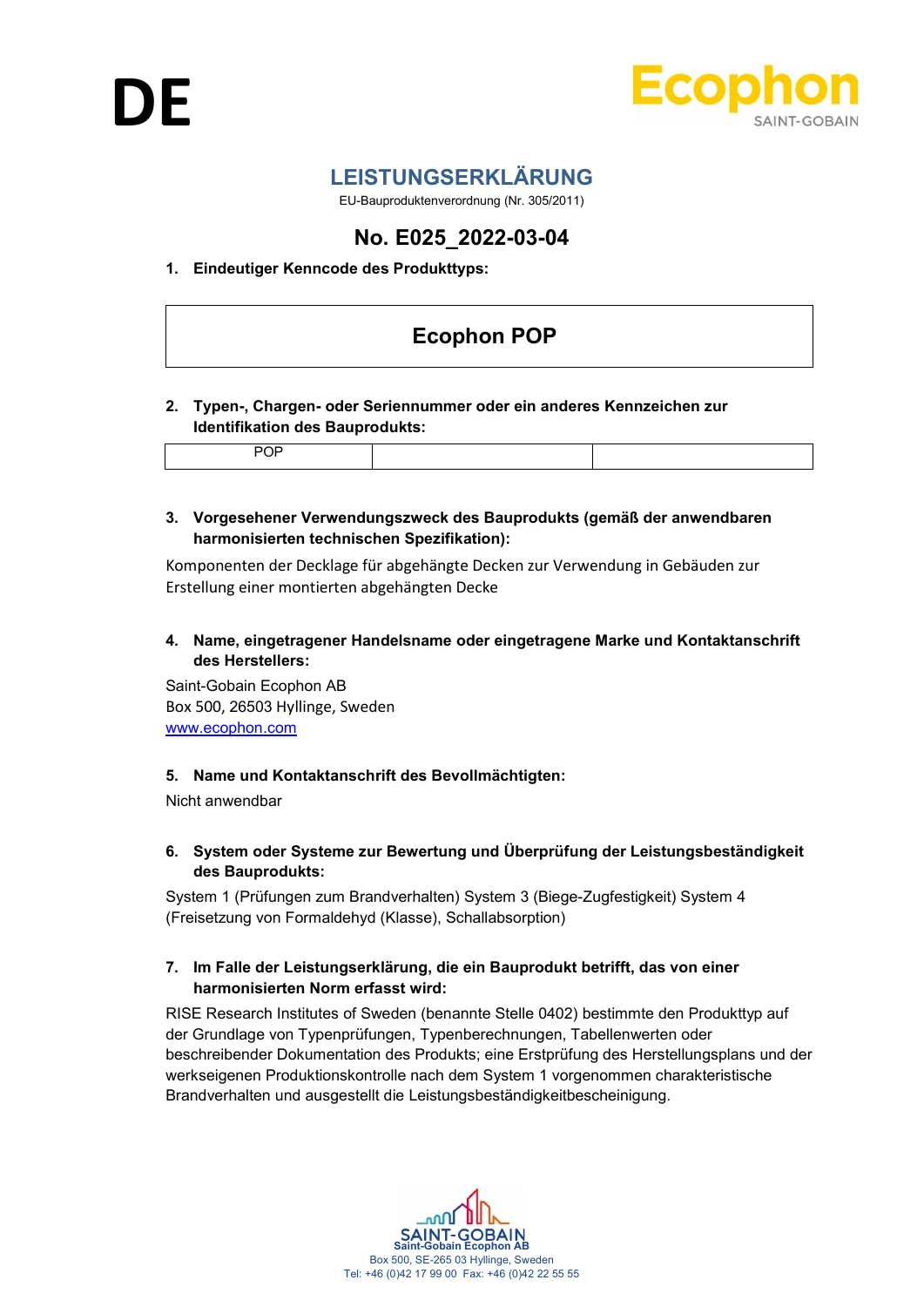



RISE Research Institites of Sweden (benannte Stelle 0402) hat eine Bestimmung des Produkttyps auf der Grundlage von Typprüfungen, Typberechnungen, tabellierten Werten oder beschreibenden Unterlagen des Produkts nach System 3 für das Merkmal Biegezugfestigkeit durchgeführt und einen Prüfbericht erstellt. Eine Bestimmung des Produkttyps auf der Grundlage von Typprüfung, Typberechnung, tabellierten Werten oder beschreibender Dokumentation des Produkts nach System 4 für die Merkmale Formaldehydabgabe und Schallabsorption wurde durchgeführt. Für die benannte Stelle ergeben sich keine Aufgaben.

# 8. Im Falle der Leistungserklärung, die ein Bauprodukt betrifft, für das eine Europäische Technische Bewertung ausgestellt worden ist:

Nicht anwendbar

## 9. Erklärte Leistung:

| Wesentliche Merkmale                    | Leistung   | Harmonisierte technische<br>Spezifikation |
|-----------------------------------------|------------|-------------------------------------------|
| Prüfungen zum Brandverhalten            | E          |                                           |
| Freisetzung von Formaldehyd<br>(Klasse) | E1         |                                           |
| Flexural tensile strength               | Class C/3N | FN13964:2014                              |
| Sound absorption a <sub>w</sub>         | 0,45       |                                           |
| Il other characteristics                | <b>NPD</b> |                                           |

# 10. Die Leistung des Produkts gemäß den Nummern 1 und 2 entspricht der erklärten Leistung nach Nummer 9.

Verantwortlich für die Erstellung dieser Leistungserklärung ist allein der Hersteller gemäß Nummer 4.

Christopher Jalma Product Engineer Hyllinge, 2022-03-07

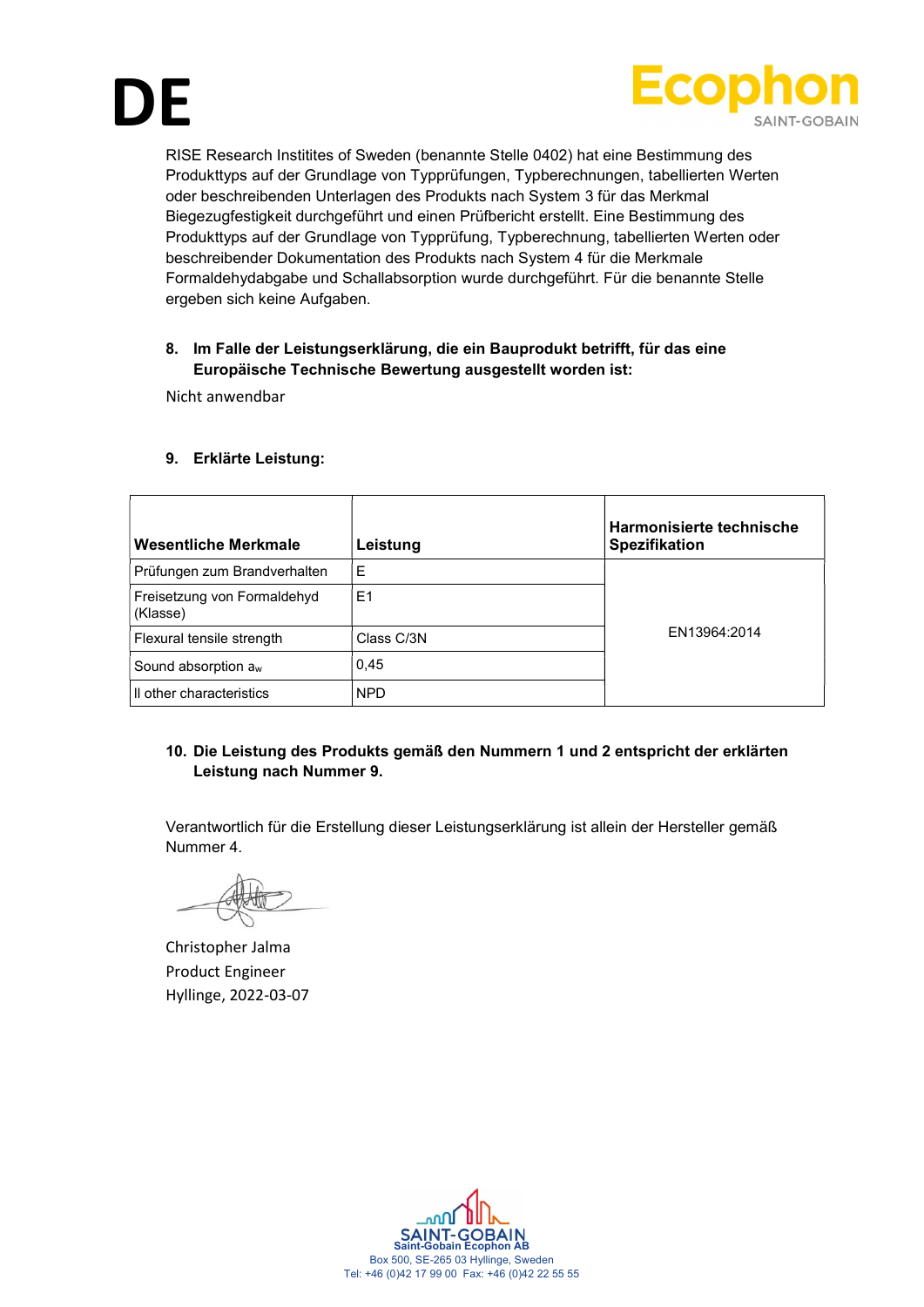

# DECLARACIÓN DE PRESTACIONES

Reglamento Europeo de Productos de Construcción (UE) nº 305/2011

# No. E025\_2022-03-04

# 1. Código de identificación única del producto tipo

# Ecophon POP

## 2. Tipo, lote o número de serie o cualquier otro elemento que permita la identificación del producto de construcción:

# 3. Uso previsto del producto de construcción, con arreglo a la especificación técnica armonizada aplicable

Componentes de la membrana de techo suspendido para uso interno en edificios para crear un falso techo instalado

#### 4. Nombre, nombre o marca registrados y dirección de contacto del fabricante

Saint-Gobain Ecophon AB Box 500, 26503 Hyllinge, Sweden www.ecophon.com

#### 5. Nombre y dirección de contacto del representante autorizado

No aplicable

## 6. Sistema o sistemas de evaluación y verificación de la constancia de las prestaciones del producto de construcción

Sistema 1 (Reacción al fuego) Sistema 3 (Resistencia a flexión) Sistema 4 (Emisión de formaldehído, Absorción de sonido)

## 7. En caso de declaración de prestaciones relativa a un producto de construcción cubierto por una norma armonizada

RISE Research Institutes of Sweden (organismo notificado 0402) determinó el producto tipo sobre la base de ensayos de tipo, cálculos de tipo, valores tabulados o documentación descriptiva del producto; una inspección inicial de la planta de producción y del control de producción de la fábrica; seguimiento continuo, análisis y evaluación del control de producción en fábrica según el sistema 1 para el comportamiento de la característica Reacción al fuego y emitió un Certificado de Constancia de Prestaciones.

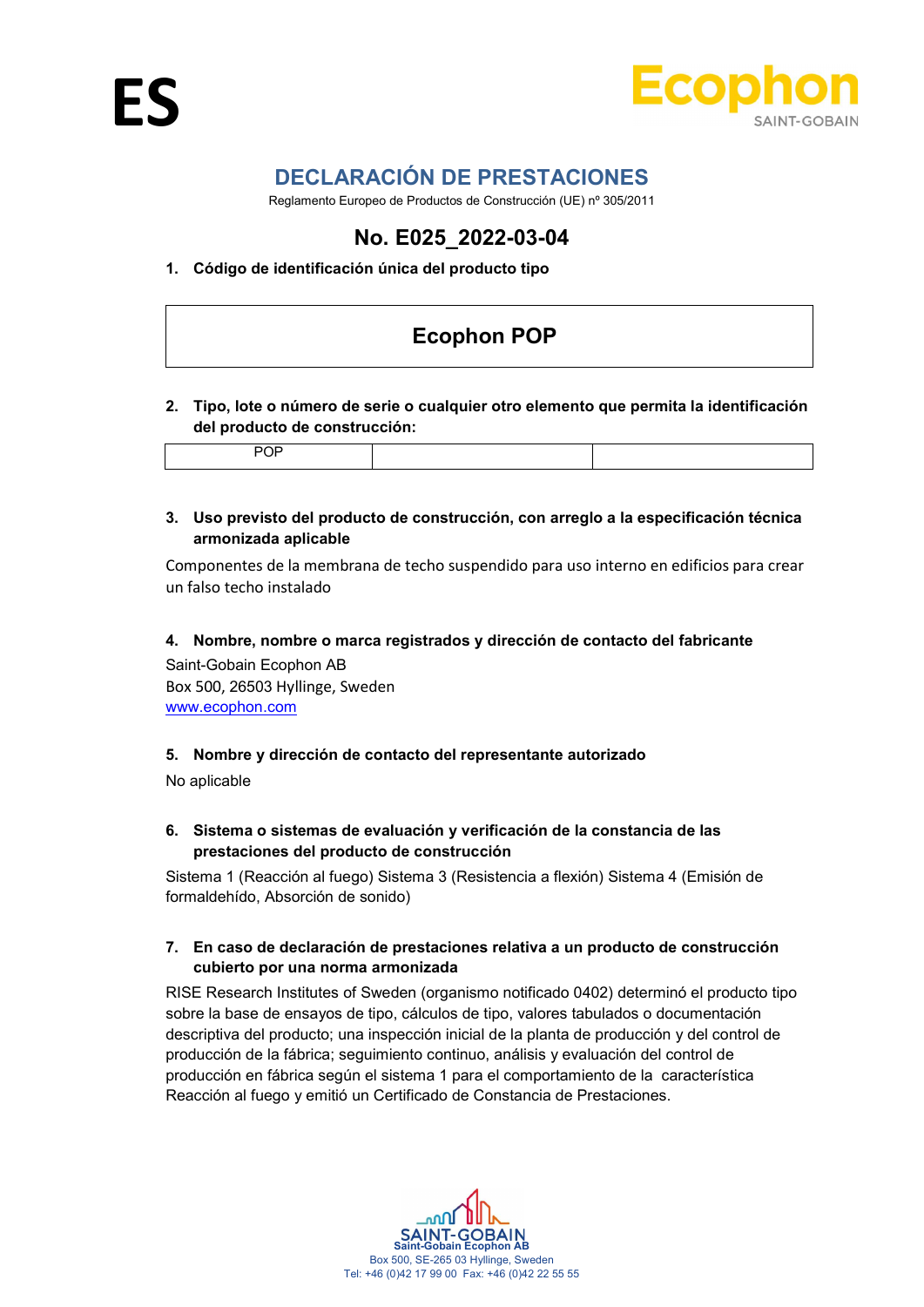

"RISE Research Institutes of Sweden (organismo notificado 0402) determinó el producto tipo sobre la base de ensayos de tipo, cálculos de tipo, valores tabulados o documentación descriptiva del producto, según sistema 3 para la característica Resistencia a Flexión y emitió un informe. La determinación del producto tipo sobre la base de ensayos de tipo, cálculos de tipo, valores tabulados o documentación descriptiva del producto, según sistema 4 para las características de Emisión de Formaldehído y Absorción de sonido fue realizada. El organismo notificado no interviene.

## 8. En caso de declaración de prestaciones relativa a un producto de construcción para el que se ha emitido una evaluación técnica europea

No aplicable

| Características esenciales      | Prestación | <b>Especificación Técnica</b><br>Armonizada |
|---------------------------------|------------|---------------------------------------------|
| Reacción al fuego               | Е          |                                             |
| Emisión de formaldehído         | E1         |                                             |
| Flexural tensile strength       | Class C/3N | EN13964:2014                                |
| Sound absorption a <sub>w</sub> | 0,45       |                                             |
| Il other characteristics        | <b>NPD</b> |                                             |

## 9. Prestaciones declaradas

## 10. Las prestaciones del producto identificado en los puntos 1 y 2 son conformes con las prestaciones declaradas en el punto 9.

La presente declaración de prestaciones se emite bajo la sola responsabilidad del fabricante identificado en el punto 4. Firmado por y en nombre del fabricante por:

Christopher Jalma Product Engineer Hyllinge, 2022-03-07

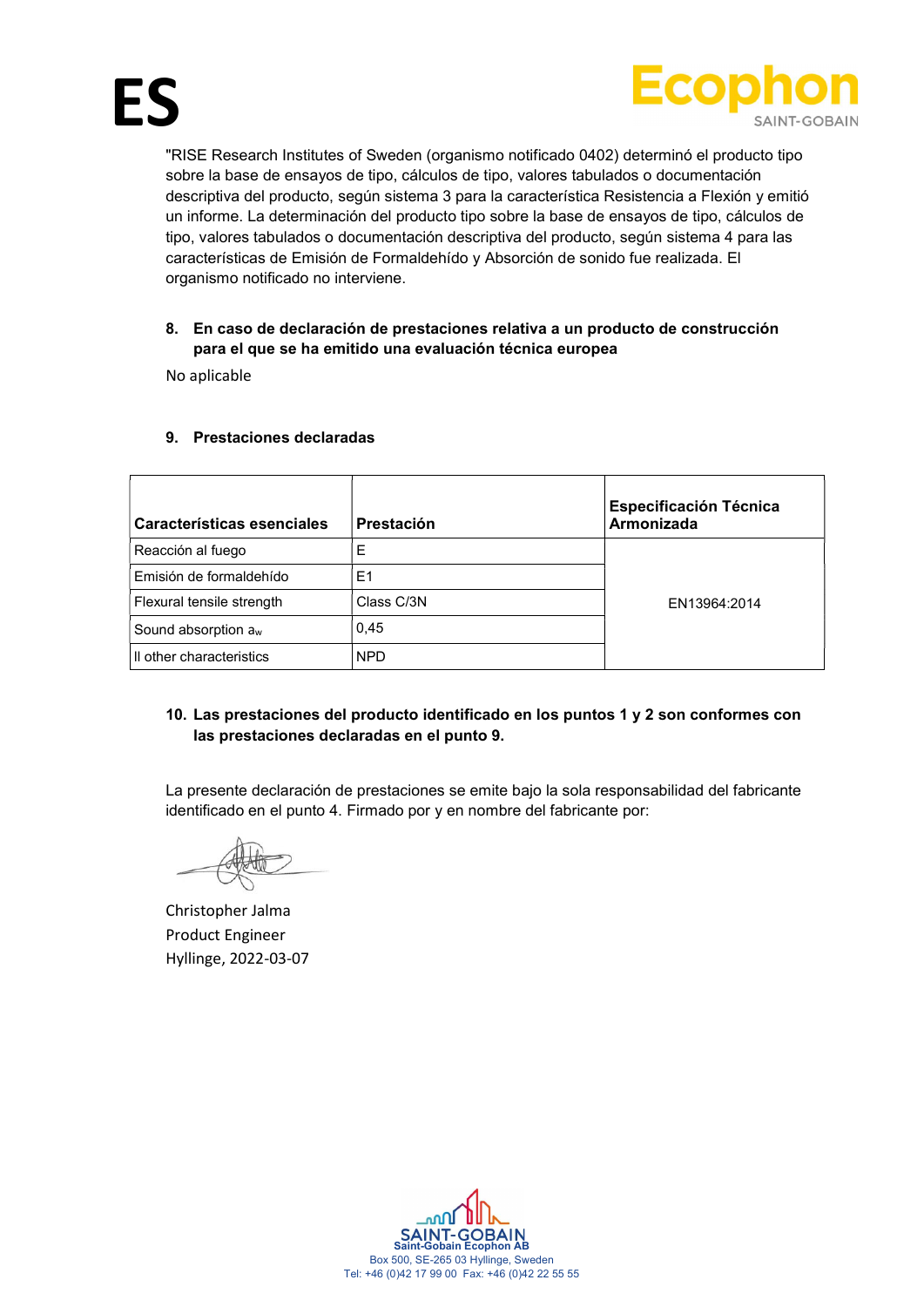

# DICHIARAZIONE DI PRESTAZIONE

Regolamento Prodotti per le Costruzioni (EU) No. 305/2011

# No. E025\_2022-03-04

# 1. Codice di identificazione unico del prodotto-tipo

# Ecophon POP

#### 2. Elemento che consente l'identificazione del prodotto da costruzione

|--|

#### 3. Uso previsto del prodotto da costruzione, in accordo alla relativa specifica tecnica armonizzata

I controsoffitti sospesi e suoi componenti sono realizzati per l'utilizzo all'interno di edifici quali controsoffitti installati sospesi

# 4. Nome, denominazione commerciale registrata o marchio registrato e indirizzo del fabbricante

Saint-Gobain Ecophon AB Box 500, 26503 Hyllinge, Sweden www.ecophon.com

#### 5. Nome e indirizzo del rappresentante autorizzato

Non applicabile

# 6. Sistema o sistemi di Valutazione e Verifica della Costanza della Prestazione del prodotto da costruzione

Sistema 1 (Reazione al fuoco) Sistema 3 (Resistenza a trazione flessionale) Sistema 4 (Rilascio di formaldeide, Assorbimento acustico)

## 7. Nel caso di una dichiarazione di prestazione relativa ad un prodotto da costruzione che rientra nell'ambito di applicazione di una norma armonizzata

RISE Research Institutes of Sweden (organismo notificato 0402) ha eseguito una determinazione del tipo di prodotto sulla base di prove tipo, calcoli tipo, valori tabulati o documentazione descrittiva del prodotto; un'ispezione iniziale del piano di produzione e del controllo della produzione in fabbrica; una sorveglianza continua, valutazione di controllo della produzione in fabbrica nell'ambito del Sistema 1 per la Reazione al fuoco e rilascio del Certificato di prestazione.

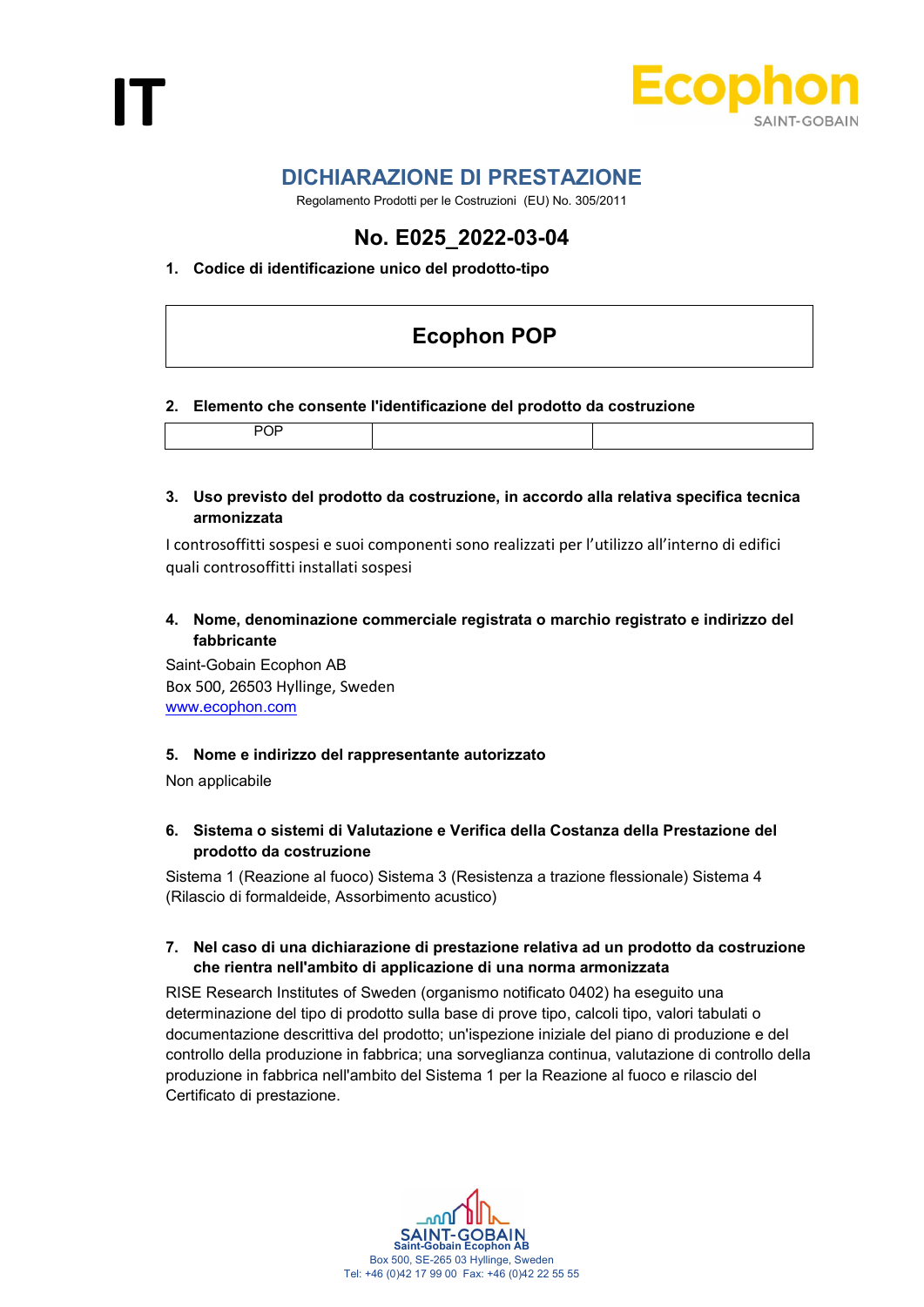

RISE Research Institites of Sweden (organismo notificato 0402) ha eseguito una determinazione del tipo di prodotto sulla base di prove tipo, calcoli tipo, valori tabulati o documentazione descrittiva del prodotto nell'ambito del Sistema 3 per la Resistenza alla trazione a flessione e ha emesso un rapporto di prova. È stata eseguita una determinazione del tipo di prodotto sulla base di prove tipo, calcoli tipo, valori tabulati o documentazione descrittiva del prodotto nell'ambito del Sistema 4 per il Rilascio di formaldeide e Assorbimento acustico. Nessun compito per l'organismo notificato.

#### 8. Nel caso di una dichiarazione di prestazione relativa ad un prodotto da costruzione per il quale è stata rilasciata una Valutazione Tecnica europea

Non applicabile

IT

| Caratteristiche essenziali      | <b>Prestazione</b> | <b>Specifiche tecniche</b><br>armonizzate |
|---------------------------------|--------------------|-------------------------------------------|
| Reazione al fuoco               | E                  |                                           |
| Rilascio di formaldeide         | E1                 |                                           |
| Flexural tensile strength       | Class C/3N         | EN13964:2014                              |
| Sound absorption a <sub>w</sub> | 0.45               |                                           |
| Il other characteristics        | <b>NPD</b>         |                                           |

## 9. Prestazione dichiarata

# 10. La prestazione del prodotto di cui ai punti 1 e 2 è conforme alla prestazione dichiarata al punto 9.

Si rilascia la presente dichiarazione di prestazione sotto la responsabilità esclusiva del fabbricante di cui al punto 4.

Firmato a nome e per conto del fabbricante:

Christopher Jalma Product Engineer Hyllinge, 2022-03-07

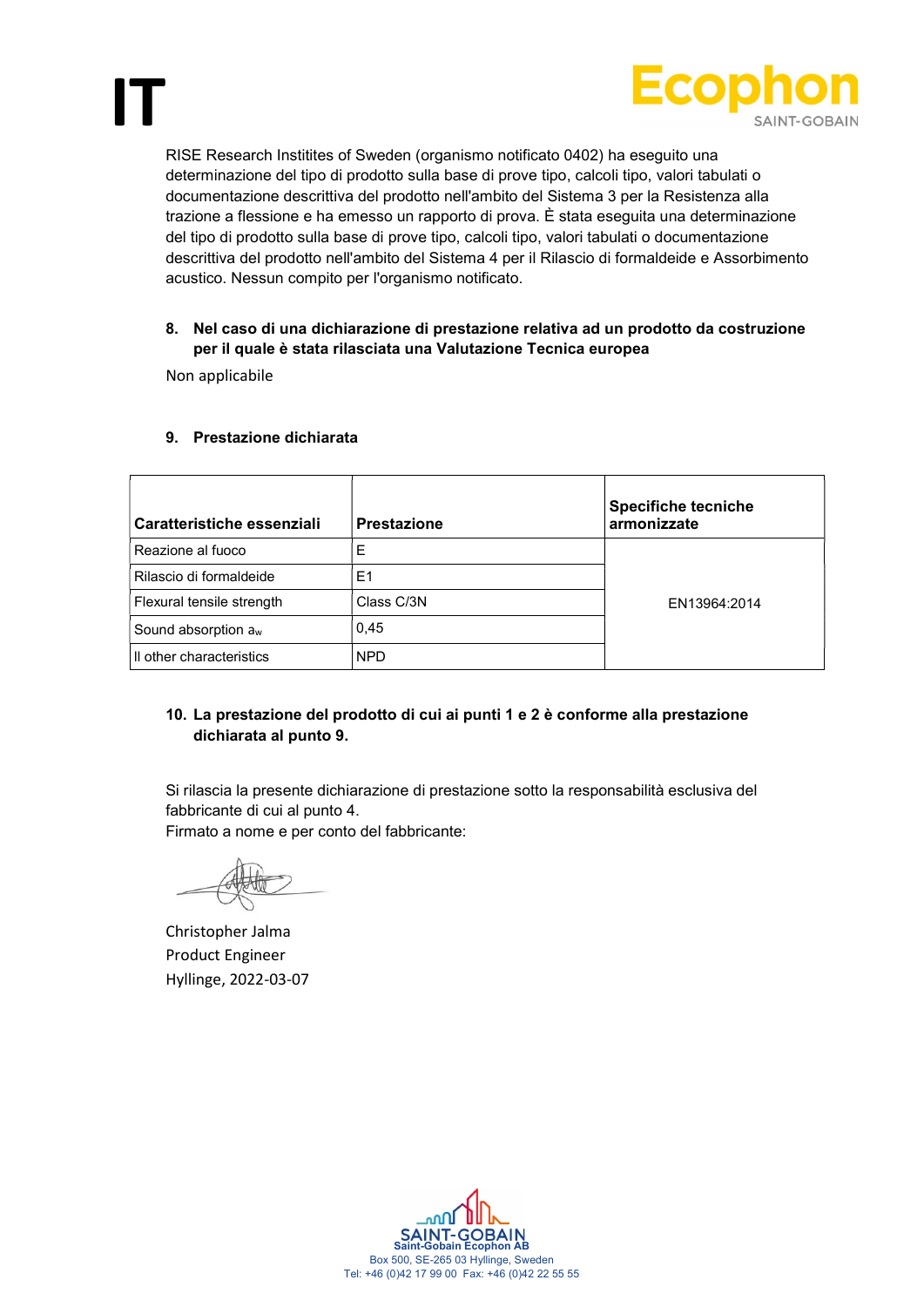



# PRESTATIEVERKLARING

Bouwproductenverordening (EU)No. 305/2011

# No. E025\_2022-03-04

# 1. Unieke identificatiecode van het producttype:

# Ecophon POP

## 2. Type-, partij- of serienummer, dan wel een ander identificatiemiddel voor het bouwproduct:

## 3. Beoogde gebruiken van het bouwproduct, overeenkomstig de toepasselijke geharmoniseerde technische specificatie:

Systeemplafond membraan componenten voor intern gebruik in gebouwen met een geïnstalleerd plafond te produceren

## 4. Naam, geregistreerde handelsnaam of geregistreerd handelsmerk en contactadres van de fabrikant:

Saint-Gobain Ecophon AB Box 500, 26503 Hyllinge, Sweden www.ecophon.com

#### 5. Indien van toepassing, naam en contactadres van de gemachtigde:

Niet van toepassing

## 6. Het systeem of de systemen voor de beoordeling en verificatie van de prestatiebestendigheid van het bouwproduct, vermeld in bijlage V:

Systeem 1 (Reactie op brand) Systeem 3 (Buigtreksterkte) Systeem 4 (Afgifte van formaldehyde (klasse), Geluidsabsorptie)

## 7. Indien de prestatieverklaring betrekking heeft op een bouwproduct dat onder een geharmoniseerde norm valt:

 RISE Research Institutes of Sweden (aangemelde instantie 0402) heeft een bepaling van het producttype uitgevoerd op basis van typetests, typeberekening, vastgelegde waarden of beschrijvende documentatie van het product; een eerste inspectie van het fabricageplan en van de productiecontrole in de fabriek; een continue bewaking, beoordeling en evaluatie van

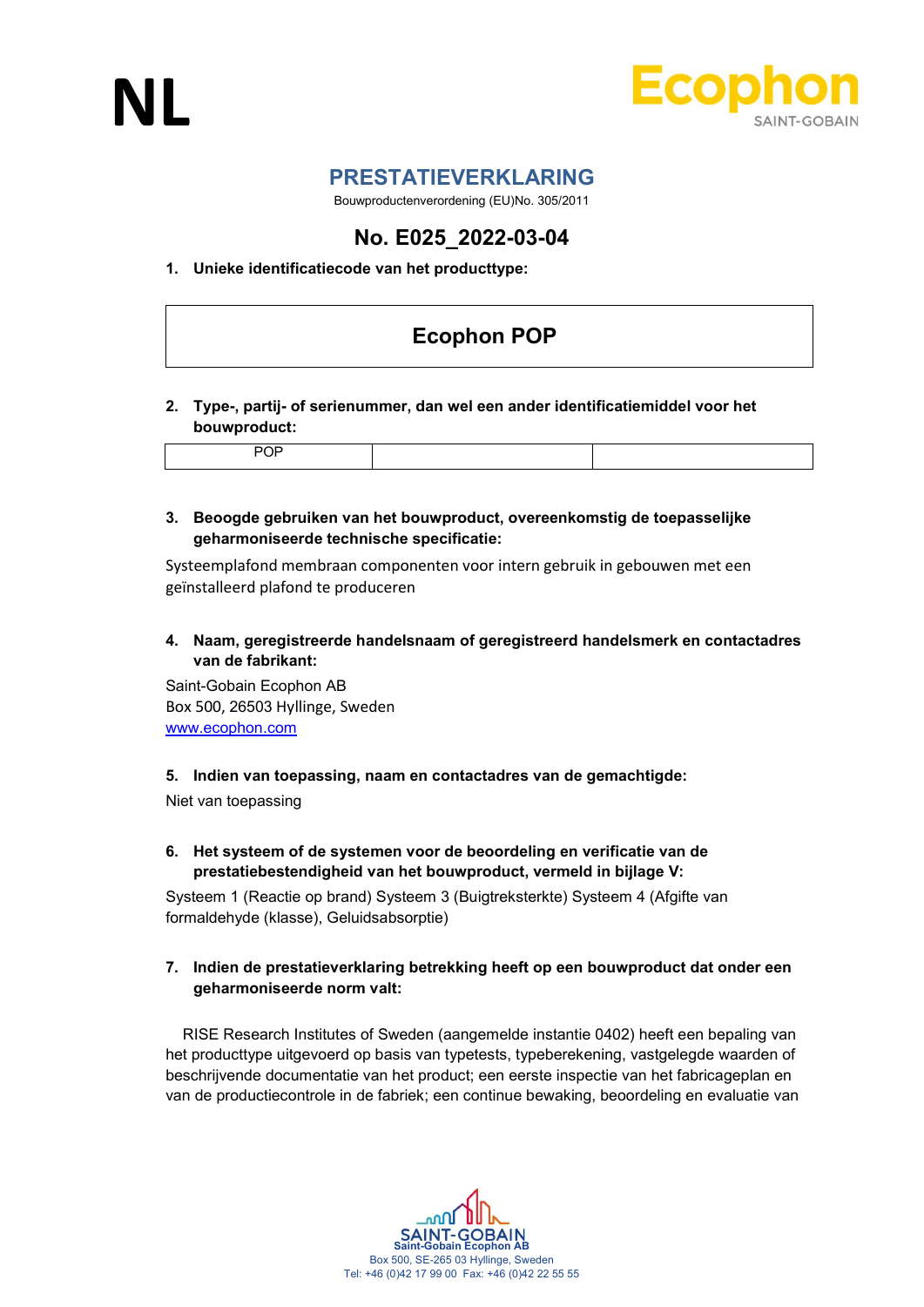



de productiecontrole in de fabriek onder Systeem 1 voor de karakteristieke Brandreactie en een Certificaat van Prestatie afgegeven.

 RISE Research Institites of Sweden (aangemelde instantie 0402) heeft een bepaling van het producttype uitgevoerd op basis van typetests, typeberekening, vastgelegde waarden of beschrijvende documentatie van het product onder systeem 3 voor de karakteristieke buigtreksterkte en heeft een testrapport uitgebracht. Een bepaling van het producttype op basis van typetesten, typeberekening, vastgelegde waarden of beschrijvende documentatie van het product onder Systeem 4 voor de kenmerken Vrijgave van formaldehyde en geluidsabsorptie werd uitgevoerd. Geen taken voor de aangemelde instantie.

#### 8. Indien de prestatieverklaring betrekking heeft op een bouwproduct waarvoor een Europese technische beoordeling is afgegeven:

Niet van toepassing

#### 9. Aangegeven prestatie:

| Essentiële kenmerken              | <b>Prestatie</b> | Geharmoniseerde<br>technische specificatie |
|-----------------------------------|------------------|--------------------------------------------|
| Reactie op brand                  | E                |                                            |
| Afgifte van formaldehyde (klasse) | E <sub>1</sub>   |                                            |
| Flexural tensile strength         | Class C/3N       | EN13964:2014                               |
| Sound absorption a <sub>w</sub>   | 0.45             |                                            |
| Il other characteristics          | <b>NPD</b>       |                                            |

## 10. De prestaties van het in de punten 1 en 2 omschreven product zijn conform de in punt 9 aangegeven prestaties.

Deze prestatieverklaring wordt verstrekt onder de exclusieve verantwoordelijkheid van de in punt 4 vermelde fabrikant: Ondertekend voor en namens de fabrikant door:

Christopher Jalma Product Engineer Hyllinge, 2022-03-07

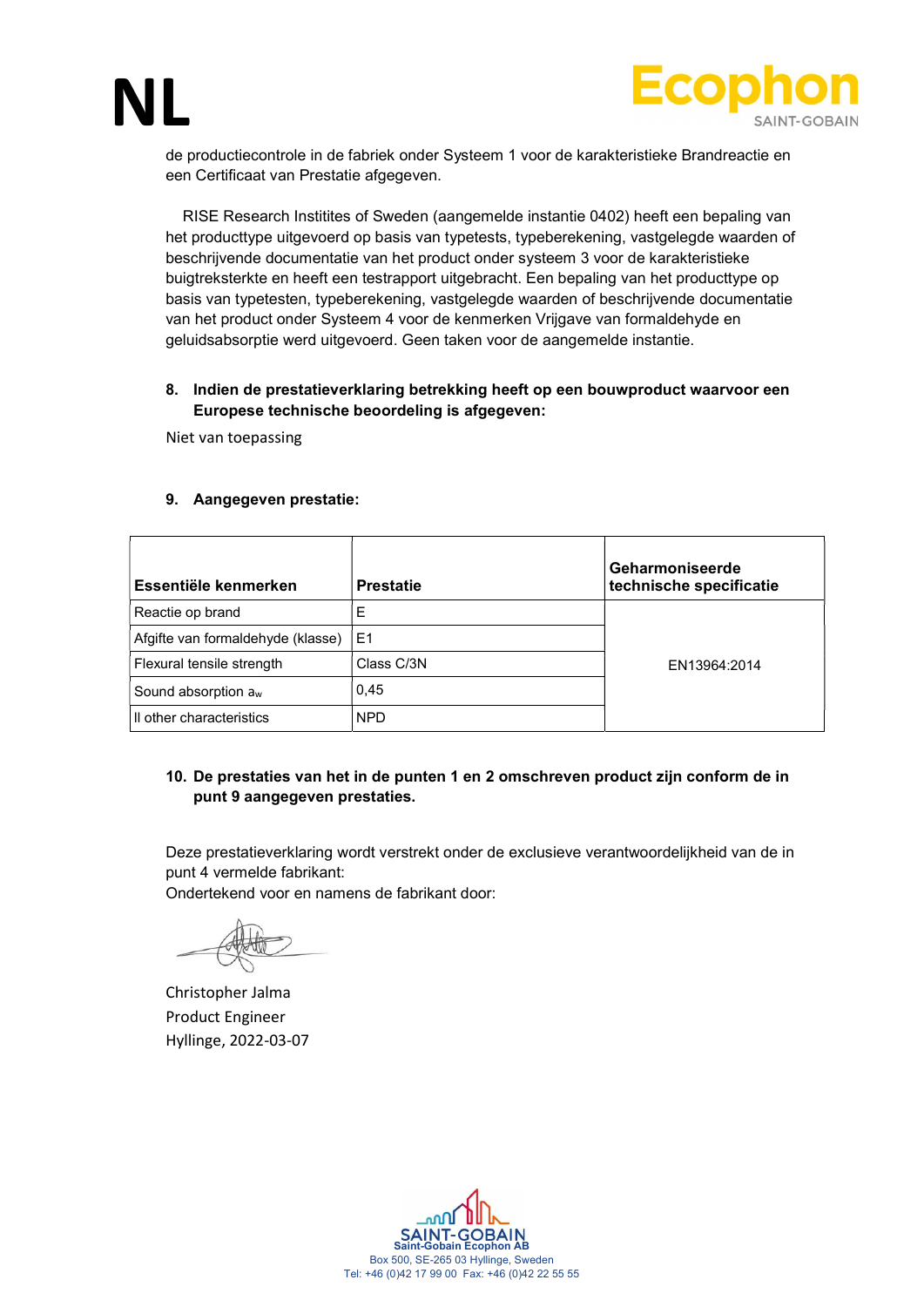

# PRESTANDADEKLARATION

Byggproduktförordningen (EU) 305/2011

# No. E025\_2022-03-04

# 1. Produkttypens unika identifikationskod:

# Ecophon POP

## 2. Typ-, parti- eller serienummer som möjliggör identifiering :

|--|

#### 3. Byggproduktens avsedda användning i enlighet med den tillämpliga, harmoniserade tekniska specifikationen:

Undertaksabsorbenter för undertak i byggnader inomhus

## 4. Tillverkarens namn, registrerade företagsnamn samt kontaktadress:

Saint-Gobain Ecophon AB Box 500, 26503 Hyllinge, Sweden www.ecophon.com

#### 5. I tillämpliga fall namn och kontaktadress för tillverkarens representant:

Ej tillämpligt

# 6. Systemet eller systemen för bedömning och fortlöpande kontroll av byggproduktens prestanda enligt bilaga V:

System 1 (Reaktion vid brandpåverkan) System 3 (Böjhållfasthet) Système 4 (Avgivande av formaldehyd (klass), Ljud-absorption)

#### 7. För det fall att prestandadeklarationen avser en byggprodukt som omfattas av en harmoniserad standard:

RISE (Research Institute of Sweden) 0402, utförde en bestämning av produkttypen, baserat på typtestning, typberäkning, tabellvärden eller beskrivande dokumentation av produkten, en förstainspektion av tillverkningsplanen och av fabrikens produktionskontroll, en kontinuerlig övervakning, bedömning och utvärdering av fabriksproduktionskontroll under System 1 för den karaktäristiska reaktionen vid brand och ett utfärdat intyg gällande prestanda. RISE (Research Institue of Sweden) 0402, utförde en bestämning av produkttypen baserat på typtestning, typberäkning, tabellvärden eller beskrivande dokumentation av produkten under System 3 för den karakäteristiska böjhållfastheten och utfärdande av en testrapport. En bestämning av produkttypen baserat på typtestning, typberäkning, tabellvärden eller

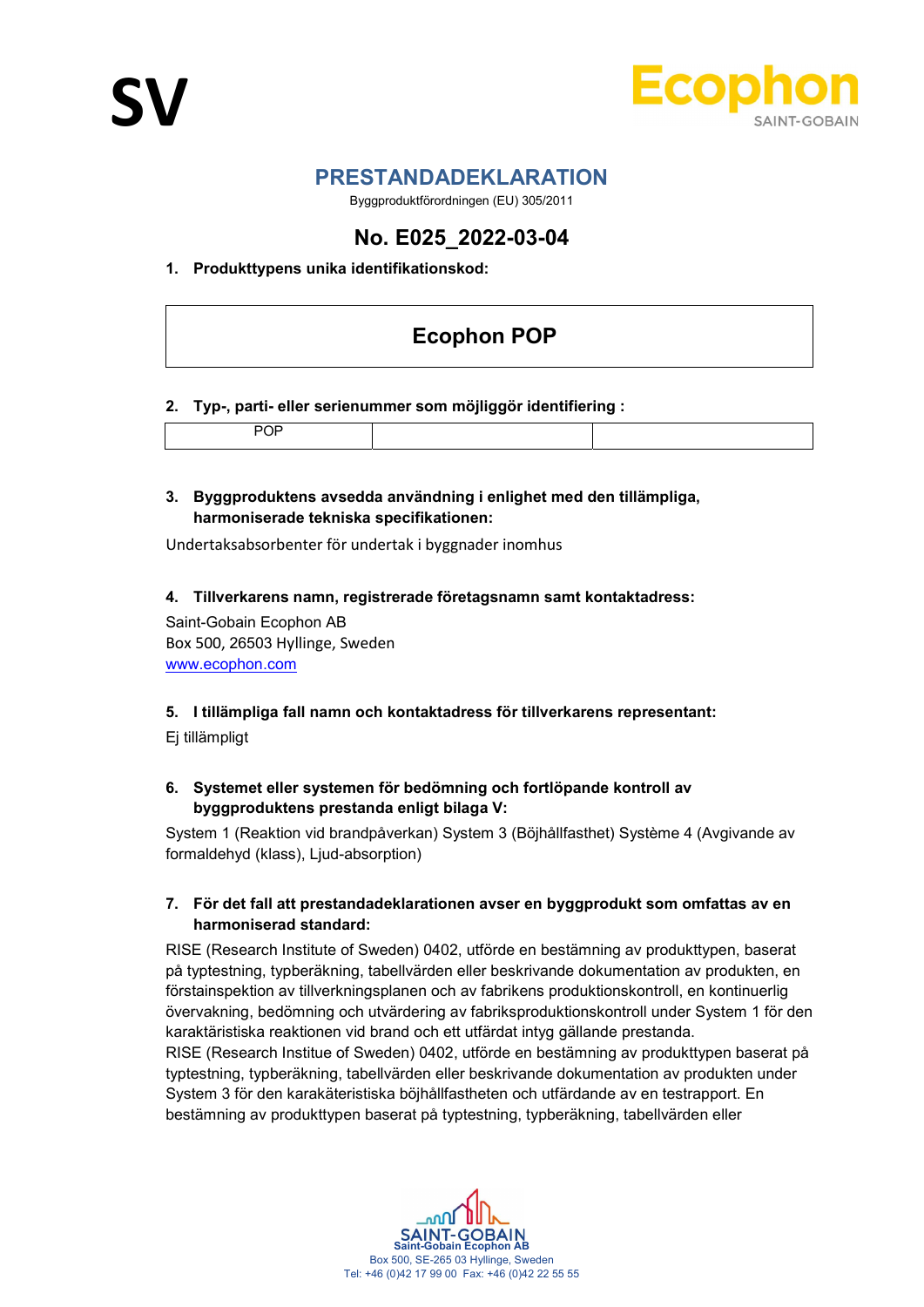

beskrivande dokumentation av produkten under System 4 för egenskaperna för Frigöring av formaldehyd och ljudabsoprtion utfördes.

## 8. För det fall att prestandadeklarationen avser en byggprodukt för vilken en europeisk teknisk bedömning har utfärdats:

Ej tillämpligt

## 9. Angiven prestanda:

| Väsentliga egenskaper                 | Prestanda  | <b>Harmoniserad Teknisk</b><br><b>Specifikation</b> |
|---------------------------------------|------------|-----------------------------------------------------|
| Reaktion vid brandpåverkan            | Ε          |                                                     |
| Avgivande av formaldehyd (klass)   E1 |            |                                                     |
| Flexural tensile strength             | Class C/3N | EN13964:2014                                        |
| Sound absorption $a_w$                | 0,45       |                                                     |
| Il other characteristics              | NPD.       |                                                     |

# 10. Prestandan för den produkt som anges i punkterna 1 och 2 överensstämmer med den prestanda som anges i punkt 9.

Denna prestandadeklaration utfärdas på eget ansvar av den tillverkare som anges under punkt 4.

Undertecknat för tillverkaren av:

Christopher Jalma Product Engineer Hyllinge, 2022-03-07

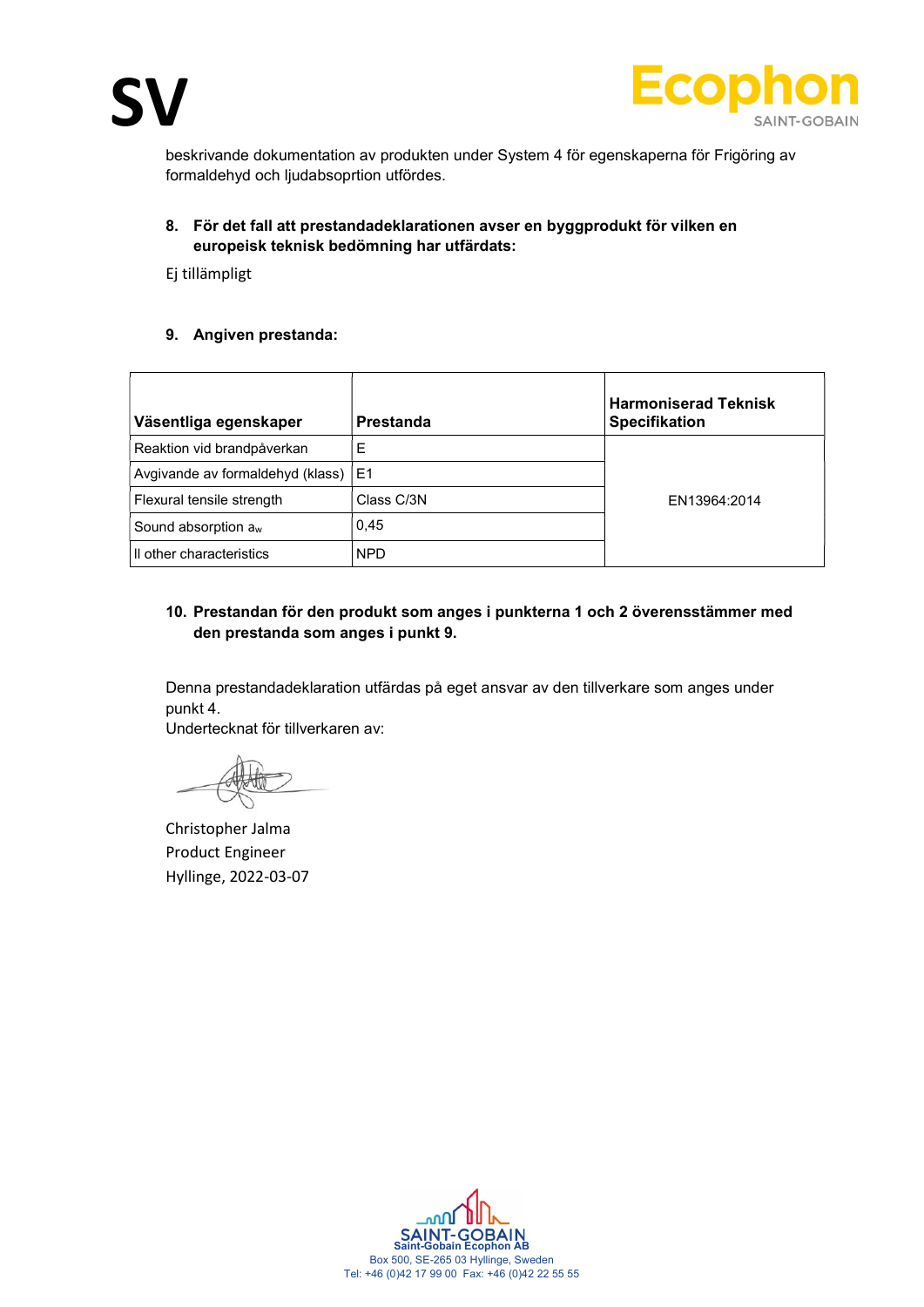



# YDEEVNEDEKLARATION

Forordning om byggevarer (EU) nr. 305/2011

# No. E025\_2022-03-04

# 1. Varetypens unikke identifikationskode:

# Ecophon POP

#### 2. Element, der muliggør identifikation af byggevaren

|--|

#### 3. Byggevarens tilsigtede anvendelse i overensstemmelse med den gældende harmoniserede tekniske specifikation

Komponenter for nedhængt loft til brug indvendig i bygninger ved montage af nedhængte lofter.

4. Fabrikantens navn, registrerede firmabetegnelse eller registrerede varemærke og kontaktadresse

Saint-Gobain Ecophon AB Box 500, 26503 Hyllinge, Sweden www.ecophon.com

#### 5. Navn og kontaktadresse på den bemyndigede repræsentant:

Ikke egnet

6. Systemet eller systemerne til vurdering og kontrol af konstansen af byggevarens ydeevne

System 1 (Reaktion på brand) System 3 (Bøjelig trækstyrke) Système 4 (Afgivelse af formaldehyd, Lyd-absorption)

## 7. Hvis ydeevnedeklarationen vedrører en byggevare, der er omfattet af en harmoniseret standard

RISE forskningsinstitutter i Sverige (bemyndiget organ 0402) udførte en bestemmelse af produkttypen på basis af typetest, typeberegning, tabelværdier eller beskrivende dokumentation af produktet; en indledende inspektion af fremstillingplanen og fabrikkens produktionskontrol; en løbende overvågning, vurdering og evaluering af fabrikkens egen produktionskontrol under system 1 for den karakteristiske reaktion på brand og udstedte et certifikat for overholdelse.

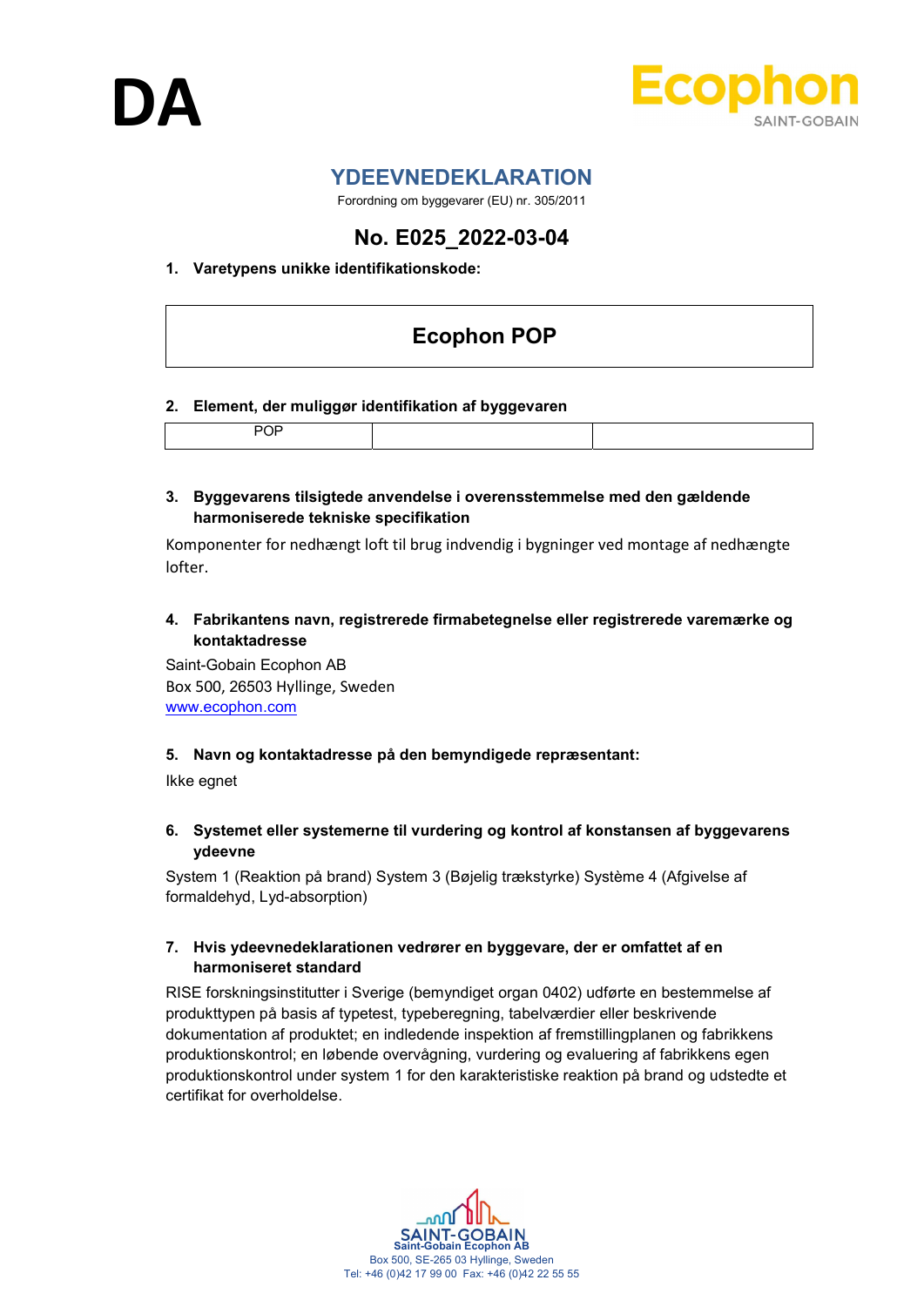



RISE forskningsinstitutter i Sverige (bemyndiget organ 0402) udførte en bestemmelse af produkttypen på basis af typetest, typeberegning, tabelværdier eller beskrivende dokumentation af produktet under system 3 for den karakteristiske bøjelig trækstyrke og udsendte en testrapport. En bestemmelse af produkttypen på basis af typetest, typeberegning, tabellerede værdier eller beskrivende dokumentation af produktet under System 4 for karakteristika frigivelse af formaldehyd og lydabsorption blev udført. Ingen opgaver for det bemyndigede organ.

#### 8. Hvis ydeevnedeklarationen vedrører en byggevare, for hvilken der er udstedt en europæisk teknisk vurdering:

Ikke egnet

| Væsentlige egenskaber           | Ydeevne    | <b>Harmoniseret teknisk</b><br>specifikation |
|---------------------------------|------------|----------------------------------------------|
| Reaktion på brand               | E          |                                              |
| Afgivelse af formaldehyd        | E1         |                                              |
| Flexural tensile strength       | Class C/3N | EN13964:2014                                 |
| Sound absorption a <sub>w</sub> | 0.45       |                                              |
| Il other characteristics        | <b>NPD</b> |                                              |

## 9. Deklareret ydeevne:

## 10. Ydeevnen for den byggevare, der er anført i punkt 1 og 2, er i overensstemmelse med den deklarerede ydeevne i punkt 9.

Denne ydeevnedeklaration udstedes på eneansvar af den fabrikant, der er anført i punkt 4. Underskrevet for fabrikanten og på dennes vegne af:

Christopher Jalma Product Engineer Hyllinge, 2022-03-07

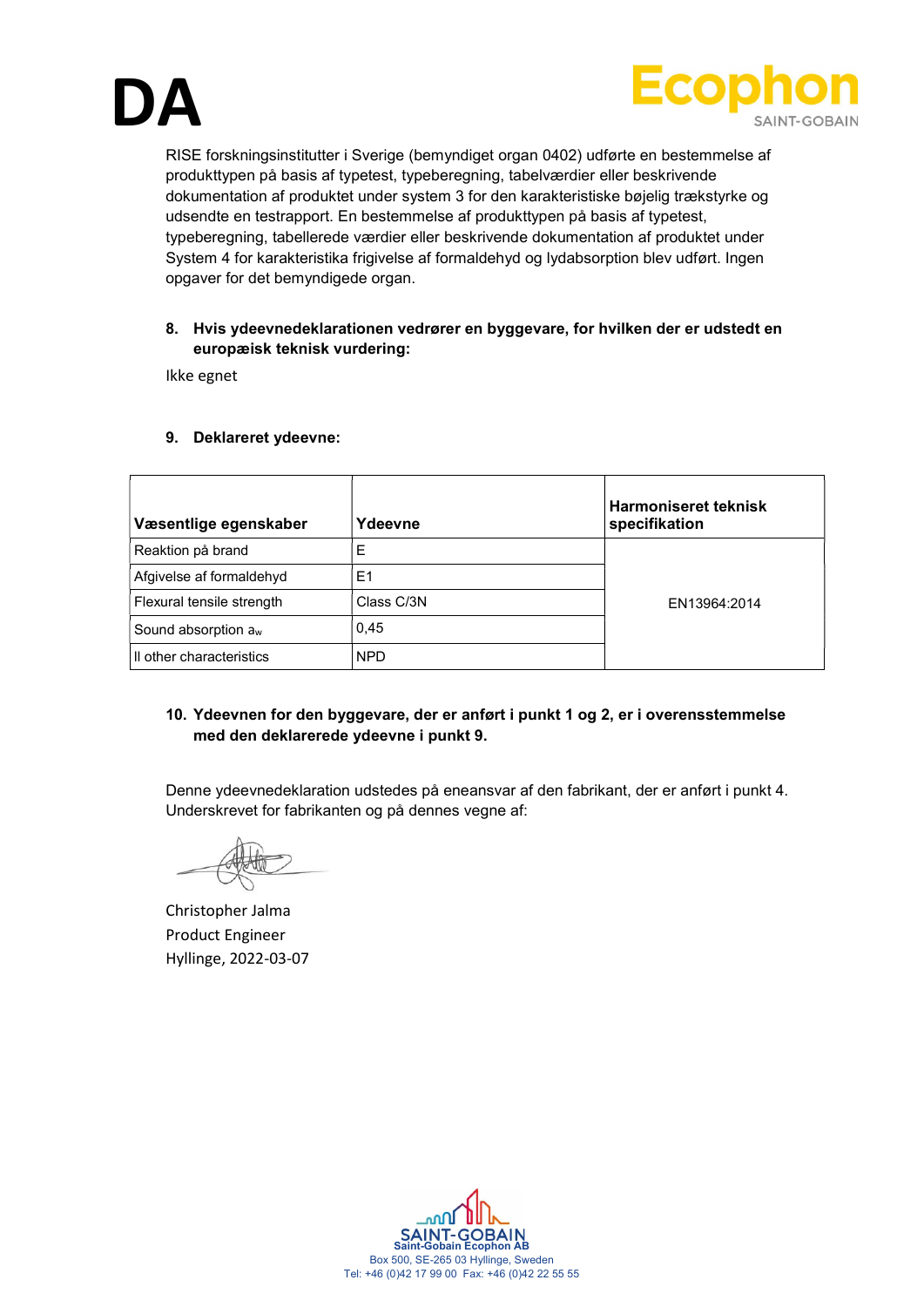

# SUORITUSTASOILMOITUS

Rakennustuoteasetus (EU) N:o 305/2011

# No. E025\_2022-03-04

# 1. Tuotetyypin yksilöllinen tunniste:

# Ecophon POP

2. Tyyppi-, erä- tai sarjanumero tai muu merkintä, jonka ansiosta rakennustuotteet voidaan tunnistaa, kuten 11 artiklan 4 kohdassa edellytetään:

3. Valmistajan ennakoima, sovellettavan yhdenmukaistetun teknisen eritelmän mukainen rakennustuotteen aiottu käyttötarkoitus tai -tarkoitukset:

Sisäkattolevy rakennuksen sisälle asennettavaa alakattoa varten

4. Valmistajan nimi, rekisteröity kauppanimi tai tavaramerkki sekä osoite, josta valmistajaan saa yhteyden, kuten 11 artiklan 5 kohdassa edellytetään:

Saint-Gobain Ecophon AB Box 500, 26503 Hyllinge, Sweden www.ecophon.com

5. Mahdollisen valtuutetun edustajan, jonka toimeksiantoon kuuluvat 12 artiklan 2 kohdassa eritellyt tehtävät, nimi sekä osoite, josta tähän saa yhteyden:

Ei sovelleta

6. Rakennustuotteen suoritustason pysyvyyden arviointi- ja varmennusjärjestelmä(t) liitteen V mukaisesti:

Järjestelmä 1 (Palotekninen käyttäytyminen) Järjestelmä 3 (Taivutusvetolujuus) Järjestelmä 4 (Formaldehydin vapautuminen, Äänenvaimennus)

#### 7. Kun kyse on yhdenmukaistetun standardin piiriin kuuluvan rakennustuotteen suoritustasoilmoituksesta:

Research Institutes of Sweden – RISE – (ilmoitettu laitos 0402) on myöntänyt sertifikaatin tuotteen suoritustason pysyvyydestä järjestelmä 1:n mukaisen olennaisen ominaisuuden: palotekninen käyttäytyminen, osalta seuraavien toimenpiteiden perusteella: tuotetyypin määritys tuotteen tyyppitestauksen (myös näytteenotto), tyyppilaskennan, taulukoitujen arvojen tai tuotetta kuvailevien asiakirjojen perusteella; tuotantolaitoksen sekä tuotannon

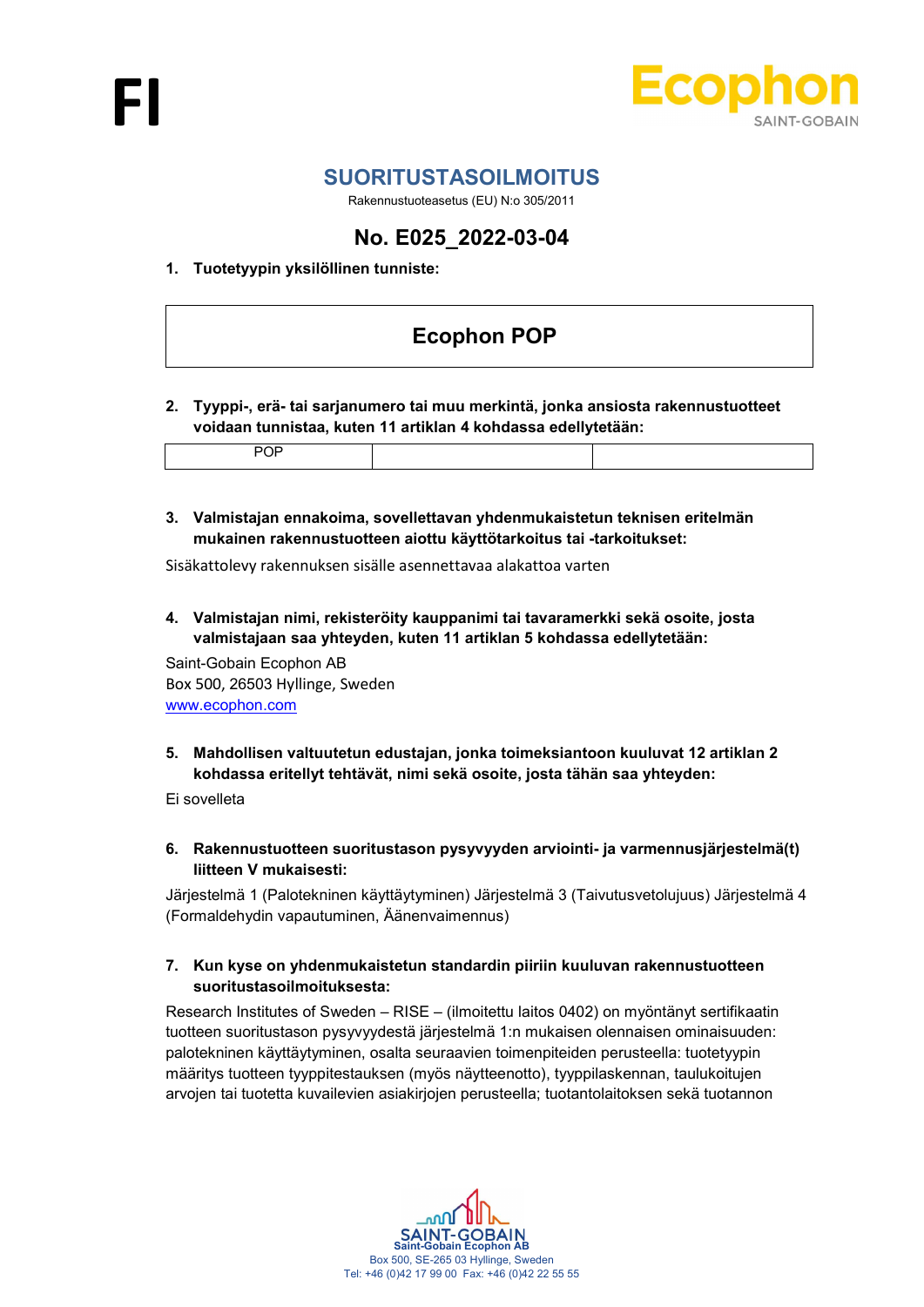



sisäisen laadunvalvonnan alkutarkastus sekä tuotannon sisäisen laadunvalvonnan jatkuva valvonta, arviointi ja evaluointi.

Research Institutes of Sweden – RISE – (ilmoitettu laitos 0402) on suorittanut tuotetyypin määrityksen tuotteen tyyppitestauksen, tyyppilaskennan, taulukoitujen arvojen tai tuotetta kuvailevien asiakirjojen perusteella järjestelmän 3 mukaisesti tietyn olennaisen ominaisuuden: taivutusvetolujuus, osalta ja laatinut siitä testiraportin. Tuotetyypin määritys tuotteen tyyppitestauksen, tyyppilaskennan, taulukoitujen arvojen tai tuotetta kuvailevien asiakirjojen perusteella järjestelmän 4 mukaisesti tiettyjen ominaisuuksien eli formaldehydin vapautumisen ja äänenvaimennuksen osalta on suoritettu. Ei tehtäviä ilmoitetulle laitokselle.

#### 8. Kun kyse on suoritustasoilmoituksesta, joka koskee rakennustuotetta, josta on annettu eurooppalainen tekninen arviointi:

Ei sovelleta

| Perusominaisuudet           | <b>Suoritustaso</b> | Yhdenmukaistettu tekninen<br>eritelmä |
|-----------------------------|---------------------|---------------------------------------|
| Palotekninen käyttäytyminen | Ε                   |                                       |
| Formaldehydin vapautuminen  | E1                  |                                       |
| Flexural tensile strength   | Class C/3N          | EN13964:2014                          |
| Sound absorption $a_w$      | 0,45                |                                       |
| Il other characteristics    | <b>NPD</b>          |                                       |

#### 9. Ilmoitetut suoritustasot

## 10. Edellä 1 ja 2 kohdassa yksilöidyn tuotteen suoritustasot ovat 9 kohdassa ilmoitettujen suoritustasojen mukaiset.

Tämä suoritustasoilmoitus on annettu 4 kohdassa ilmoitetun valmistajan yksinomaisella vastuulla:

Valmistajan puolesta allekirjoittanut:

Christopher Jalma Product Engineer Hyllinge, 2022-03-07

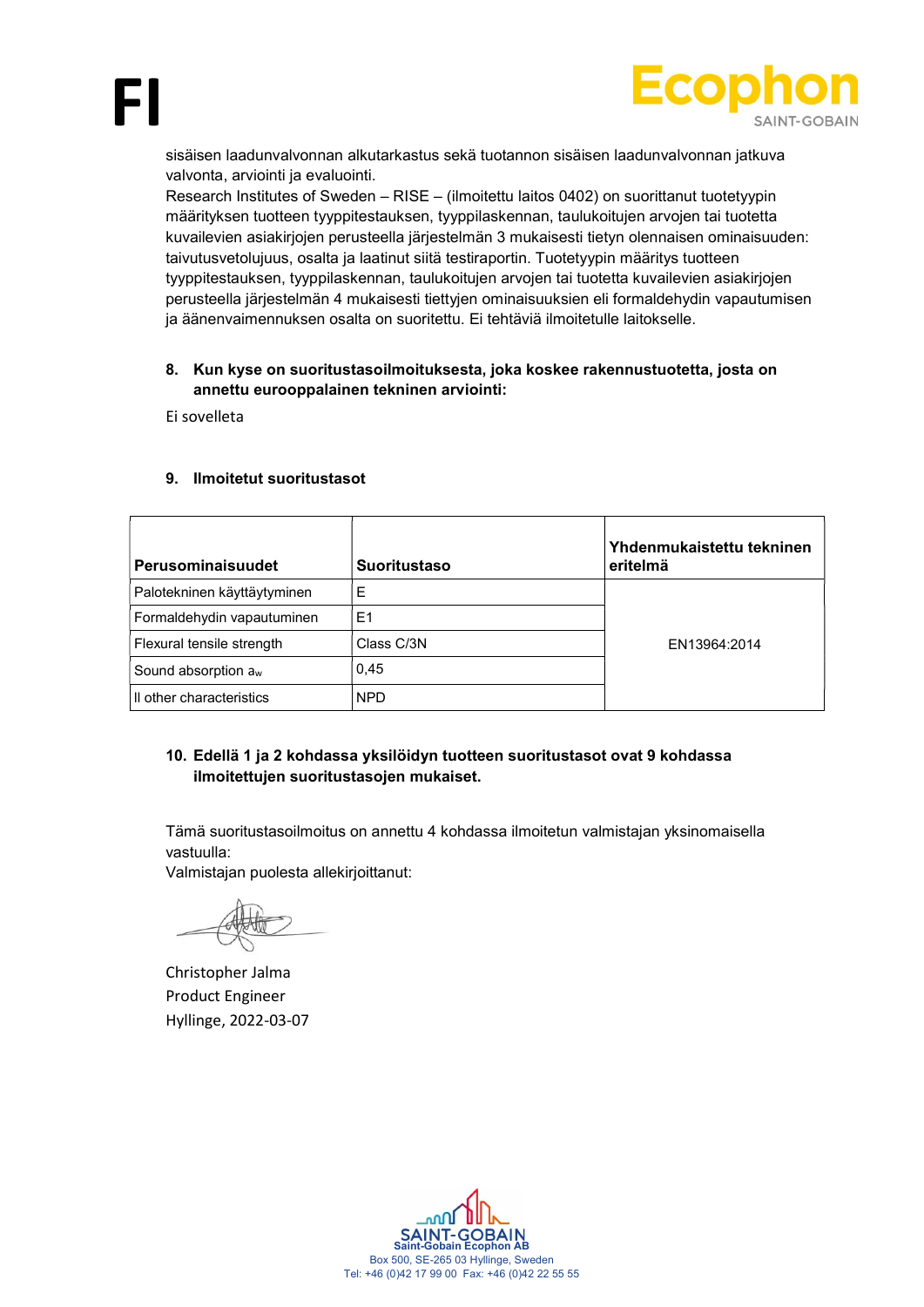

# DECLARAÇÃO DE DESEMPENHO

Regulamento de Produtos de Construção (UE) No, 305/2011

# No. E025\_2022-03-04

# 1. Código de identificação único do produto-tipo:

# Ecophon POP

2. Número do tipo, do lote ou da série, ou quaisquer outros elementos que permitam a identificação do produto de construção:

| . . |  |
|-----|--|
|     |  |

3. Utilização ou utilizações previstas do produto de construção, de acordo com a especificação técnica harmonizada aplicável:

Componentes de membrana de teto suspensa para uso interno em edifícios, para produzir um teto suspenso instalado

4. Nome, designação comercial ou marca comercial registada e endereço de contacto do fabricante:

Saint-Gobain Ecophon AB Box 500, 26503 Hyllinge, Sweden www.ecophon.com

# 5. Se aplicável, nome e endereço de contato do representante autorizado

Não aplicável

6. Sistema ou sistemas de avaliação e verificação da regularidade do desempenho do produto de construção tal como previsto no anexo V:

Sistema 1 (Reação ao fogo) Sistema 3 (Resistência à tração flexural) Sistema 4 (Liberação de formaldeído (classe), Absorção sonora)

## 7. No caso de uma declaração de desempenho relativa a um produto de construção abrangido por uma norma harmonizada:

Os Institutos de Pesquisa RISE da Suécia (organismo notificado 0402) realizaram uma determinação do tipo de produto baseado em testes de tipo, cálculo de tipo, valores tabulados ou documentação descritiva do produto; uma inspeção inicial do plano de fabricação e do controle de produção da fábrica; uma vigilância contínua, avaliação do controle de produção da fábrica sob o Sistema 1 para a reação característica ao fogo e emitiram um Certificado de Desempenho.

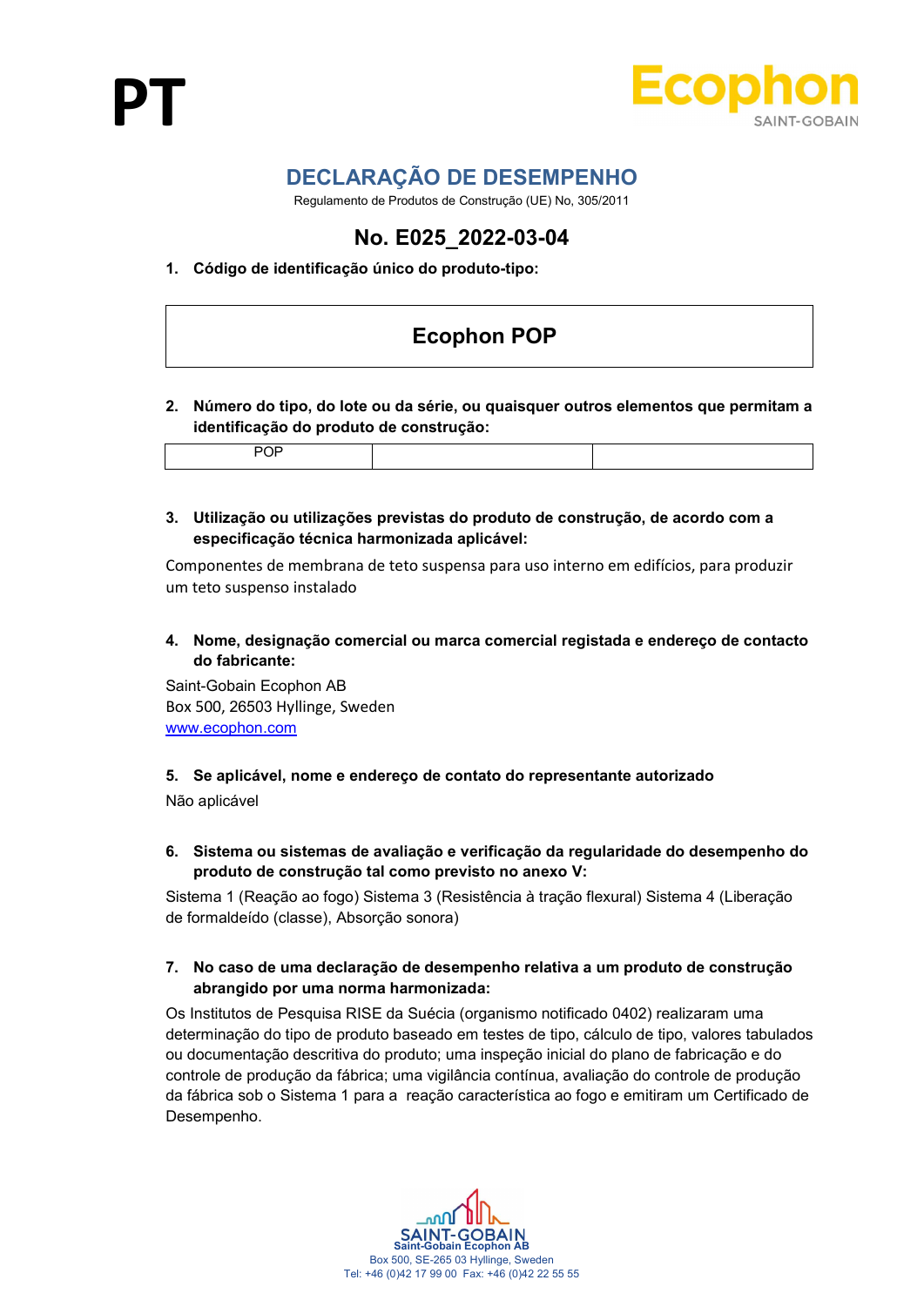



Os Institutos de Pesquisa RISE da Suécia (organismo notificado 0402) realizaram uma determinação do tipo de produto baseado em testes de tipo, cálculo de tipo, valores tabulados ou documentação descritiva do produto sob o Sistema 3 para a resistência à flexão de tração característica e emitiram um relatório de teste. Foi realizada uma determinação do tipo de produto com base no teste de tipo, cálculo de tipo, valores tabulados ou documentação descritiva do produto no Sistema 4 para as características: Liberação de formaldeído e Absorção de Som. Sem tarefas para o organismo notificado.

# 8. No caso de uma declaração de desempenho relativa a um produto de construção para o qual tenha sido emitida uma Avaliação Técnica Europeia:

Não aplicável

| Características essenciais        | <b>Desempenho</b> | Especificação Técnica<br>Harmonizada |
|-----------------------------------|-------------------|--------------------------------------|
| Reação ao fogo                    | E                 |                                      |
| Liberação de formaldeído (classe) | IE1               |                                      |
| Flexural tensile strength         | Class C/3N        | EN13964:2014                         |
| Sound absorption $a_w$            | 0.45              |                                      |
| Il other characteristics          | <b>NPD</b>        |                                      |

## 9. Desempenho declarado:

# 10. O desempenho do produto identificado nos pontos 1 e 2 é conforme com o desempenho declarado no ponto 9.

A presente declaração de desempenho é emitida sob a exclusiva responsabilidade do fabricante identificado no ponto 4.

Assinado por e em nome do fabricante por:

Christopher Jalma Product Engineer Hyllinge, 2022-03-07

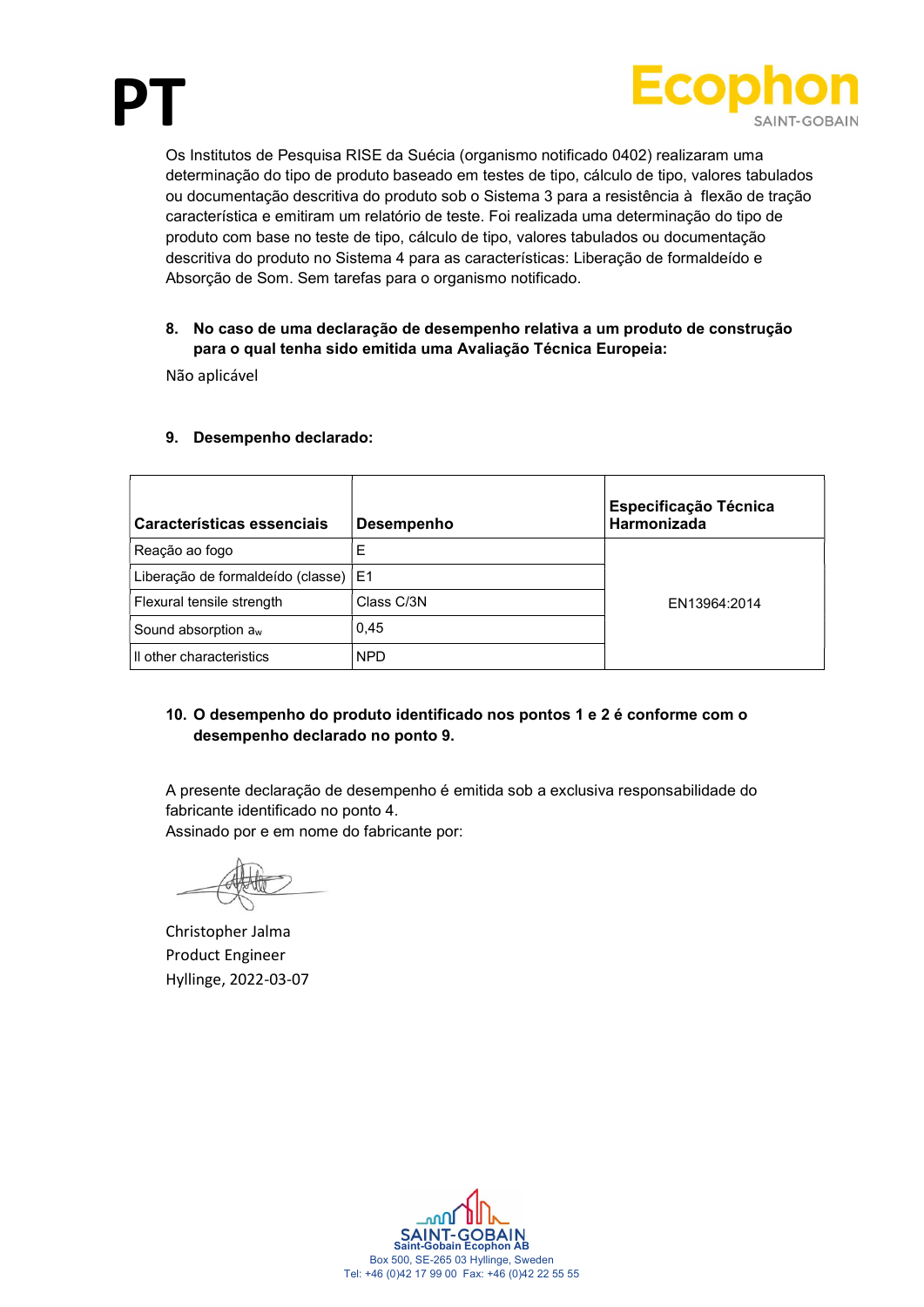



# DEKLARACJA WŁAŚCIWOŚCI UŻYTKOWYCH

Rozporządzenie w sprawie wyrobów budowlanych (UE) 305/2011 (CPR)

# No. E025\_2022-03-04

# 1. Niepowtarzalny kod identyfikacyjny typu produktu:

# Ecophon POP

## 2. Numer typu, partii lub serii lub jakikolwiek inny element umożliwiający identyfikację wyrobu budowlanego:

|--|--|--|--|

## 3. Zamierzone zastosowanie lub zastosowania wyrobu budowlanego zgodnie z mającą zastosowanie zharmonizowaną specyfikacją techniczną:

Komponenty do wykonania sufitu podwieszanego do stosowania wewnątrz budynków.

#### 4. Nazwa, zastrzeżona nazwa handlowa i adres kontaktowy producenta:

Saint-Gobain Ecophon AB Box 500, 26503 Hyllinge, Sweden www.ecophon.com

#### 5. Nazwa i adres kontaktowy upoważnionego przedstawiciela:

Nie dotyczy

## 6. System(y) oceny i weryfikacji stałości właściwości użytkowych wyrobu budowlanego:

System 1 (Reakcja na ogień) System 3 (Wytrzymałość na rozciąganie przy zginaniu) System 4 (Uwalnianie formaldehydu (klasa), Pochłanianie dźwięku)

## 7. W przypadku deklaracji właściwości użytkowych dotyczącej wyrobu budowlanego objętego normą zharmonizowaną:

Instytuty Badawcze Szwecji RISE (jednostka notyfikowana 0402) przeprowadziły określenie typu wyrobu na podstawie badań, obliczeń, wartości tabelarycznych lub dokumentacji opisowej wyrobu; wstępną inspekcję zakładu produkcyjnego i zakładowej kontroli produkcji; stały nadzór, ocenę i ewaluację zakładowej kontroli produkcji w ramach Systemu 1 dla właściwości reakcji na ogień i wydały certyfikat stałości właściwości użytkowych. Instytuty Badawcze Szwecji RISE (jednostka notyfikowana 0402) przeprowadziły określenie typu wyrobu na podstawie badań, obliczeń, wartości tabelarycznych lub dokumentacji opisowej wyrobu w ramach Systemu 3 dla właściwości Wytrzymałość na Rozciąganie przy

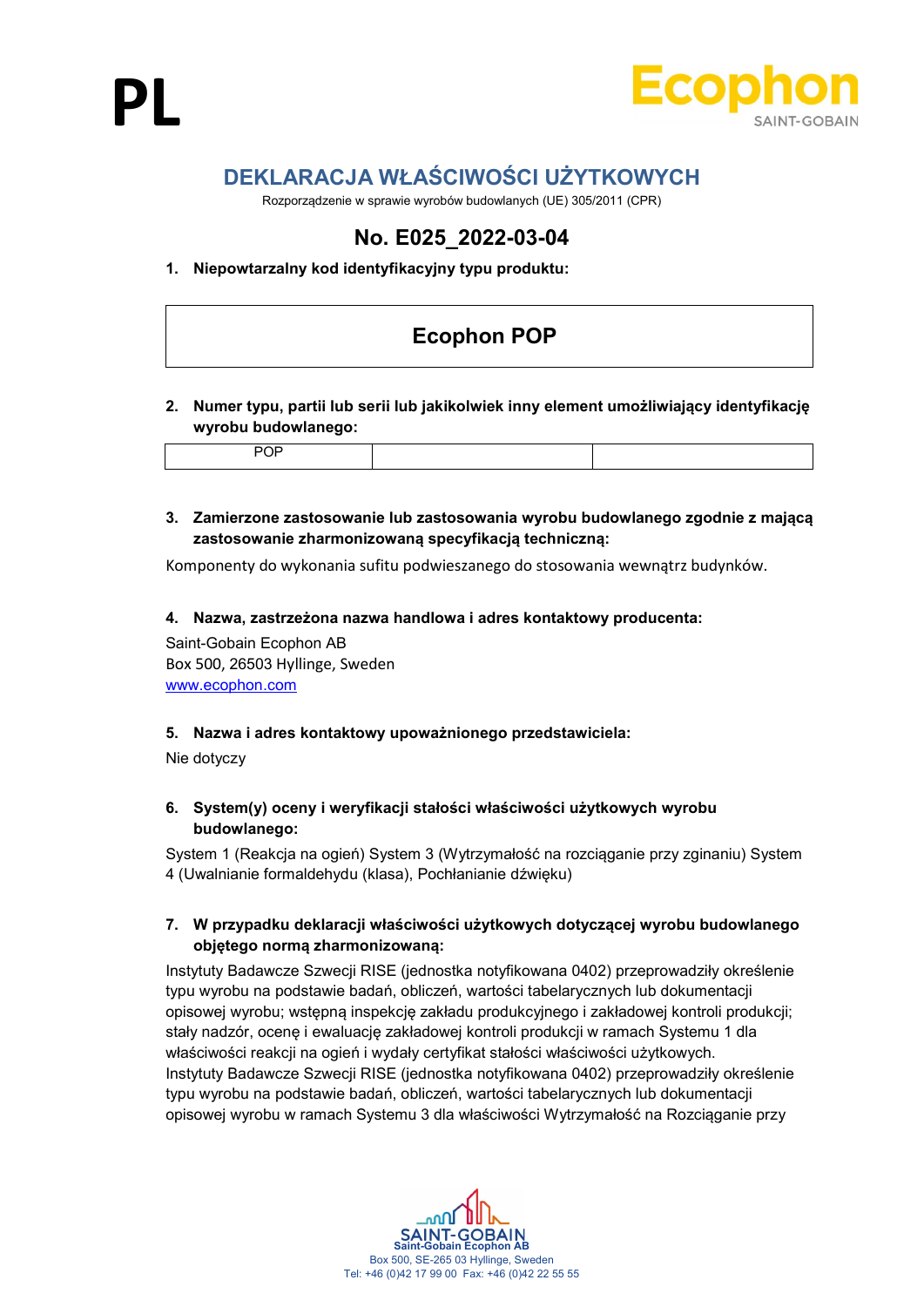

Zginaniu i wydały sprawozdanie z badań. Przeprowadzono określenie typu wyrobu na podstawie badań, obliczeń, wartości tabelarycznych lub dokumentacji opisowej wyrobu w ramach Systemu 4 dla właściwości Uwalnianie formaldehydu i pochłanianie dźwięku. Brak zadań dla jednostki notyfikowanej.

# 8. Przypadek wyrobu budowlanego, dla którego opublikowano Europejską Ocenę Techniczną:

Nie dotyczy

# 9. Deklarowane właściwości użytkowe:

| Właściwości mechaniczne         | Wartości       | Zharmonizowana<br>specyfikacja techniczna |
|---------------------------------|----------------|-------------------------------------------|
| Reakcja na ogień                | Е              |                                           |
| Uwalnianie formaldehydu (klasa) | E <sub>1</sub> |                                           |
| Flexural tensile strength       | Class C/3N     | EN13964:2014                              |
| Sound absorption a <sub>w</sub> | 0,45           |                                           |
| Il other characteristics        | <b>NPD</b>     |                                           |

# 10. Właściwości użytkowe wyrobów wskazanych w punktach 1 i 2 są zgodne z zadeklarowanymi w punkcie 9

Niniejsza deklaracja właściwości użytkowych jest publikowana na wyłączną odpowiedzialność producenta wskazanego w punkcie 4. W imieniu producenta podpisał:

Christopher Jalma Product Engineer Hyllinge, 2022-03-07

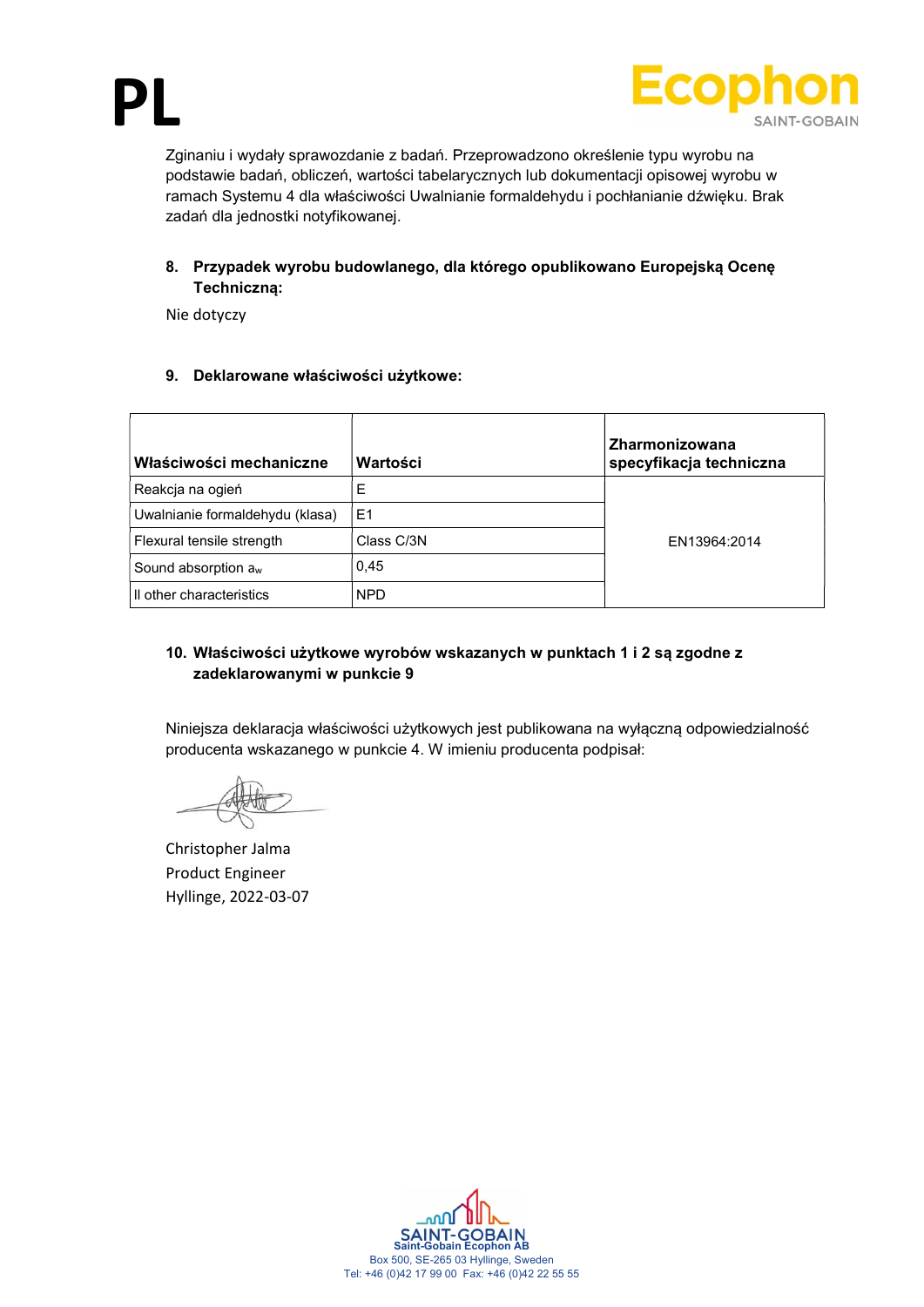

# PROHLÁŠENÍ O VLASTNOSTECH

nařízení o stavebních výrobcích (EU) No. 305/2011

# No. E025\_2022-03-04

# 1. Jedinečný identifikační kód typu výrobku:

# Ecophon POP

## 2. Typ, série nebo sériové číslo nebo jakýkoli jiný prvek umožňující identifikaci stavebních výrobků:

|--|--|--|--|--|

# 3. Zamýšlené použití nebo zamýšlená použití stavebního výrobku v souladu s příslušnou harmonizovanou technickou specifikací:

Závěšená stropní membránový systémy pod hlavní konstrukcí pro vnitřní použití

#### 4. Jméno, firma nebo registrovaná obchodní známka a kontaktní adresa výrobce:

Saint-Gobain Ecophon AB Box 500, 26503 Hyllinge, Sweden www.ecophon.com

#### 5. Případně jméno a kontaktní adresa zplnomocněného zástupce:

Nevztahuje se

# 6. Systém nebo systémy posuzování a ověřování stálosti vlastností stavebních výrobků, jak je uvedeno v příloze V:

Systém 1 (Reakce na oheň) Systém 3 (Pevnost v tahu za ohybu) Systém 4 (Uvolňování formaldehydu, Zvuková pohltivost)

## 7. V případě prohlášení o vlastnostech týkajících se stavebního výrobku, na který se vztahuje harmonizovaná norma:

Švédské výzkumné ústavy RISE (autorizovaná osoba 0402) vykonaly hodnocení typu výrobku na základě typové zkoušky, výpočtu typu, tabulkových hodnot nebo popisné dokumentace produktu; úvodní kontrola výrobního plánu a vnitropodnikové kontroly výroby; nepřetržitého dohledu, posouzení a vyhodnocení podnikové kontroly výroby v rámci Systému 1 pro charakteristickou reakci na oheň a vydali Certifikát o vlastnostech. Švédské výzkumné ústavy RISE (autorizovaná osoba 0402) vykonaly hodnocení typu výrobku na základě typové zkoušky, výpočtu typu, tabulkových hodnot nebo popisné



dokumentace produktu v rámci Systému 3 pro charakteristickou Pevnost v tahu a vydali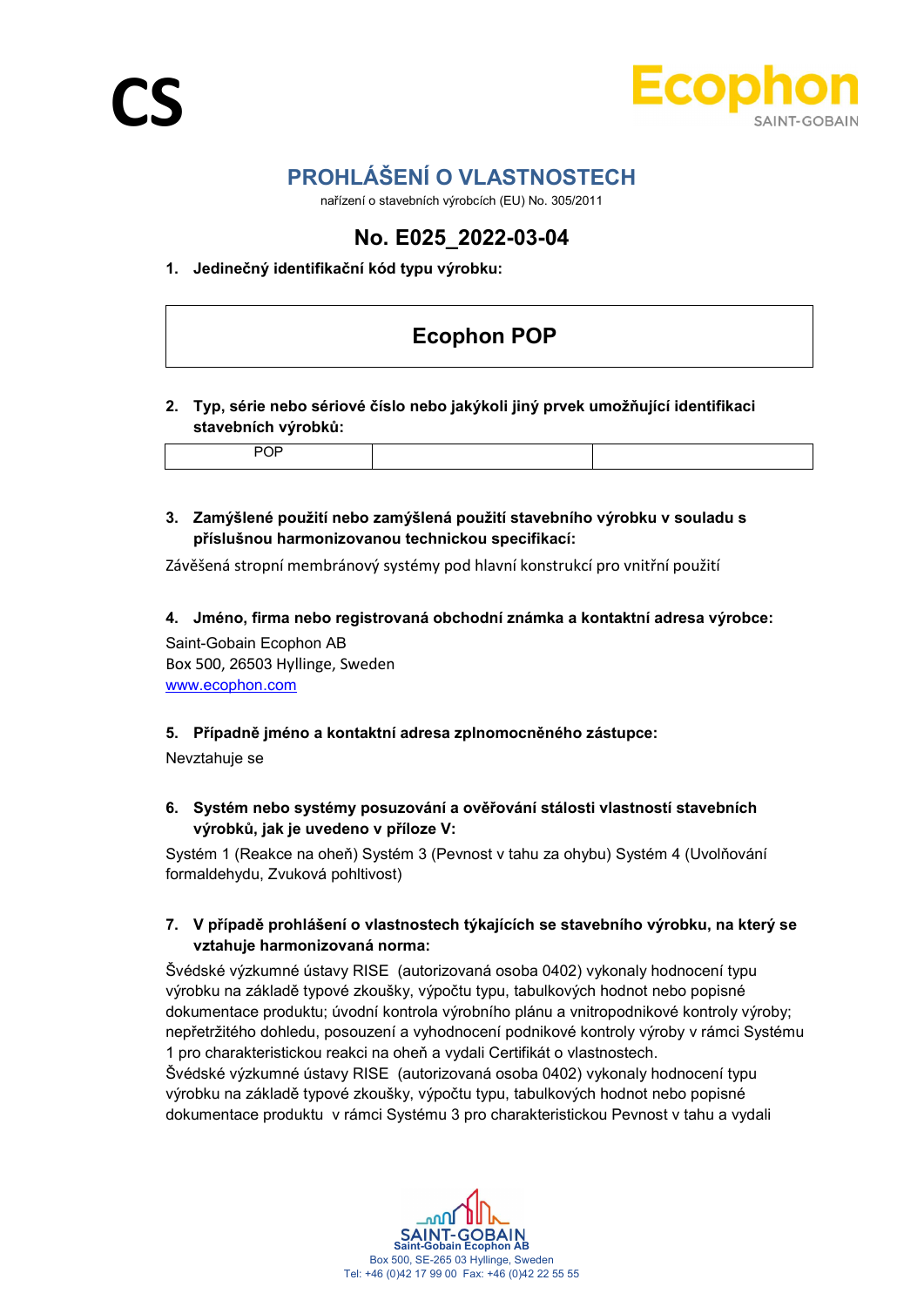

protokol o zkoušce. Bylo vykonáno hodnocení typu výrobku na základě typové zkoušky, výpočtu typu, tabulkových hodnott nebo popisné dokumentace produktu v rámci Systému 4 pro charakteristické Uvolňování formaldehydů a Pohltivost zvuku. Certifikovaná osoba neměla žádnou úlohu v tomto hodnocení.

# 8. V případě prohlášení o vlastnostech týkajících se stavebního výrobku, pro který bylo vydáno evropské technické posouzení:

Nevztahuje se

# 9. Vlastnosti uvedené v prohlášení:

| Základní charakteristiky        | Představení | Harmonizovaná technická<br>specifikace |
|---------------------------------|-------------|----------------------------------------|
| Reakce na oheň                  | E           |                                        |
| Uvolňování formaldehydu         | E1          |                                        |
| Flexural tensile strength       | Class C/3N  | EN13964:2014                           |
| Sound absorption a <sub>w</sub> | 0,45        |                                        |
| Il other characteristics        | <b>NPD</b>  |                                        |

## 10. Vlastnost výrobku uvedená v bodě 1 a 2 je ve shodě s vlastností uvedenou v bodě 9.

Toto prohlášení o vlastnostech se vydává na výhradní odpovědnost výrobce uvedeného v bodě 4.

Christopher Jalma Product Engineer Hyllinge, 2022-03-07

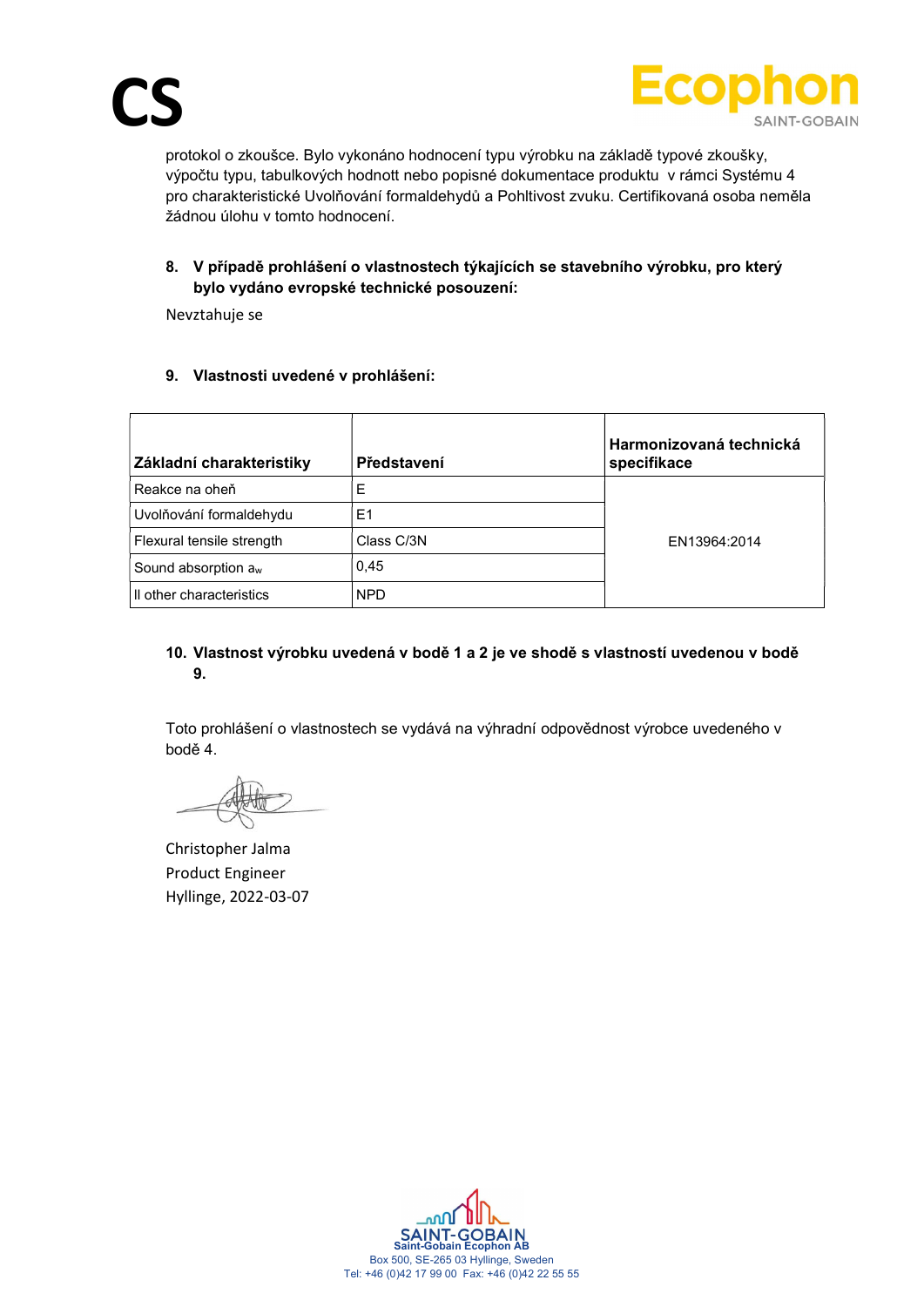

# VYHLÁSENIE O PARAMETROCH

Nariadenie Európskeho parlamentu a Rady (EÚ) č. 305/2011)

# No. E025\_2022-03-04

# 1. Jedinečný identifikačný kód typu výrobku:

# Ecophon POP

2. Typ, číslo výrobnej dávky alebo sériové číslo, alebo akýkoľvek iný prvok umožňujúci identifikáciu stavebného výrobku:

3. Zamýšľané použitia stavebného výrobku, v súlade s uplatniteľnou harmonizovanou technickou špecifikáciou:

Zavesené stropné membránové systémy pre vytvorenie podhľadu vo vnútri budov

4. Meno, registrované obchodné meno alebo registrovaná ochranná známka a kontaktná adresa výrobcu:

Saint-Gobain Ecophon AB Box 500, 26503 Hyllinge, Sweden www.ecophon.com

#### 5. V prípade potreby meno a kontaktná adresa splnomocneného zástupcu:

Nevzťahuje sa

6. Systém alebo systémy posudzovania a overovania nemennosti parametrov stavebného výrobku, ako sa uvádzajú v prílohe V:

Systém 1 (Trieda reakcie na oheň) Systém 3 (Pevnosť v ťahu pri ohybe) Systém 4 (Uvoľňovanie formaldehydu (trieda), Zvuková pohltivosť)

7. V prípade vyhlásenia o parametroch týkajúceho sa stavebného výrobku, na ktorý sa vzťahuje harmonizovaná norma:

Výskumné ústavy RISE vo Švédsku (autorizovaná osoba 0402) vykonali stanovenie typu výrobku na základe typovej skúšky, výpočtu typu, tabuľkových hodnôt alebo popisnej dokumentácie produktu; počiatočná kontrola výroby a vnútropodnikovej kontroly výroby; nepretržitého dohľadu, posúdenia a vyhodnotenia vnútropodnikovej kontroly výroby v rámci systému 1 pre charakteristiku reakcie na oheň a vydali vyhlásenie o parametroch. Výskumné ústavy RISE vo Švédsku (autorizovaná osoba 0402) vykonali stanovenie typu výrobku na základe typovej skúšky, výpočtu typu, tabuľkových hodnôt alebo popisnej

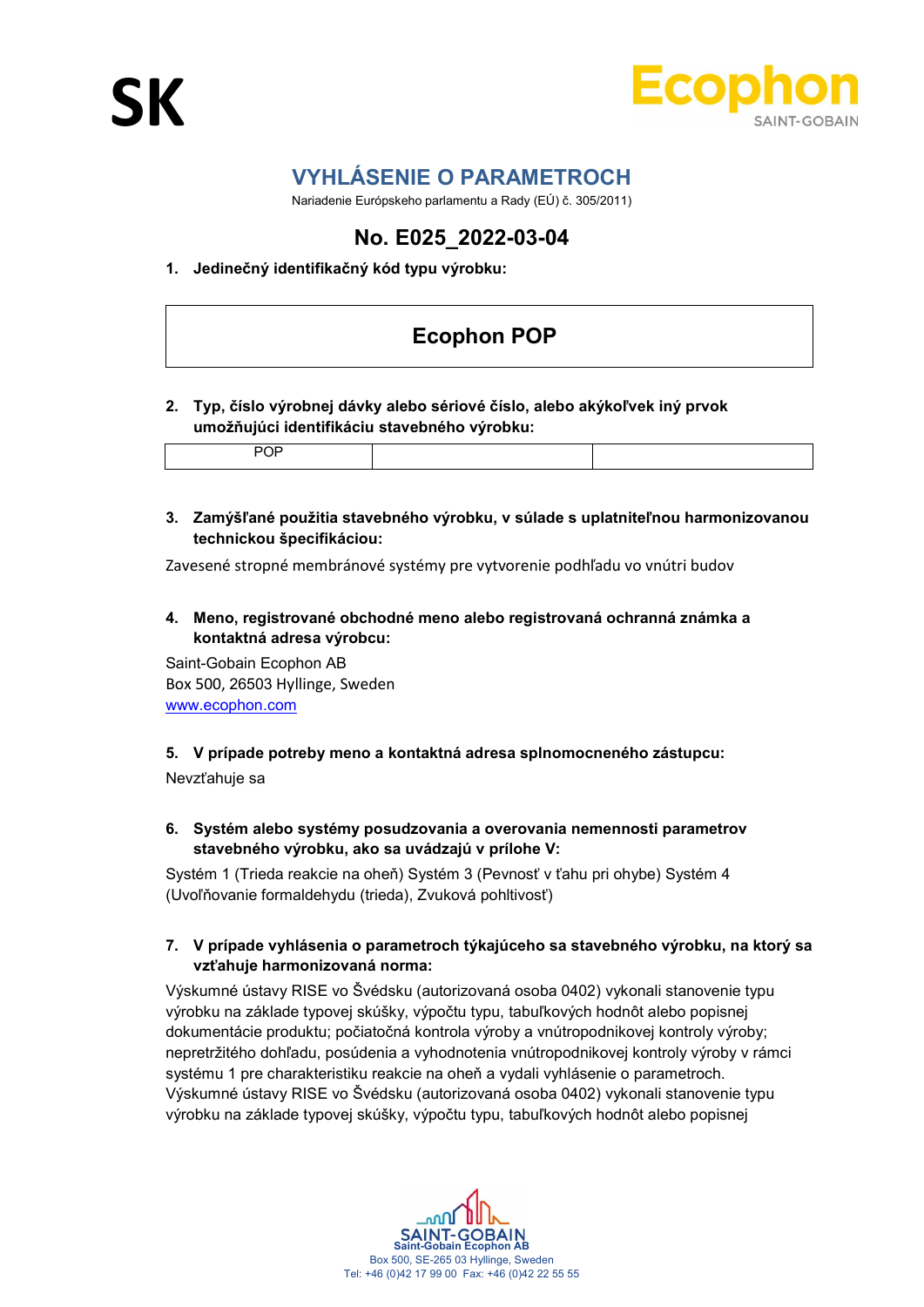

dokumentácie produktu v rámci systému 3 pre charakteristickú pevnosť v ťahu v ohybe a vydali protokol o skúške. Uskutočnilo sa stanovenie typu výrobku na základe skúšania typu, výpočtu typu, tabuľkových hodnôt alebo popisnej dokumentácie výrobku v rámci systému 4 pre charakteristiky Uvoľňovanie formaldehydu a Absorpcia zvuku. Žiadne úlohy pre autorizovanú osobu.

# 8. V prípade vyhlásenia o parametroch týkajúceho sa stavebného výrobku, na ktorý bolo vypracované európske technické posúdenie:

Nevzťahuje sa

# 9. Deklarované parametre:

| Základné charakteristiky             | <b>Parameter</b> | Harmonizovaná technická<br>špecifikácia |
|--------------------------------------|------------------|-----------------------------------------|
| Trieda reakcie na oheň               | Е                |                                         |
| Uvoľňovanie formaldehydu<br>(trieda) | E1               |                                         |
| Flexural tensile strength            | Class C/3N       | EN13964:2014                            |
| Sound absorption a <sub>w</sub>      | 0.45             |                                         |
| Il other characteristics             | <b>NPD</b>       |                                         |

# 10. Parametre výrobku uvedené v bodoch 1 a 2 sú v zhode s deklarovanými parametrami v bode 9.

Toto vyhlásenie o parametroch sa vydáva na výhradnú zodpovednosť výrobcu uvedeného v bode 4.

Christopher Jalma Product Engineer Hyllinge, 2022-03-07

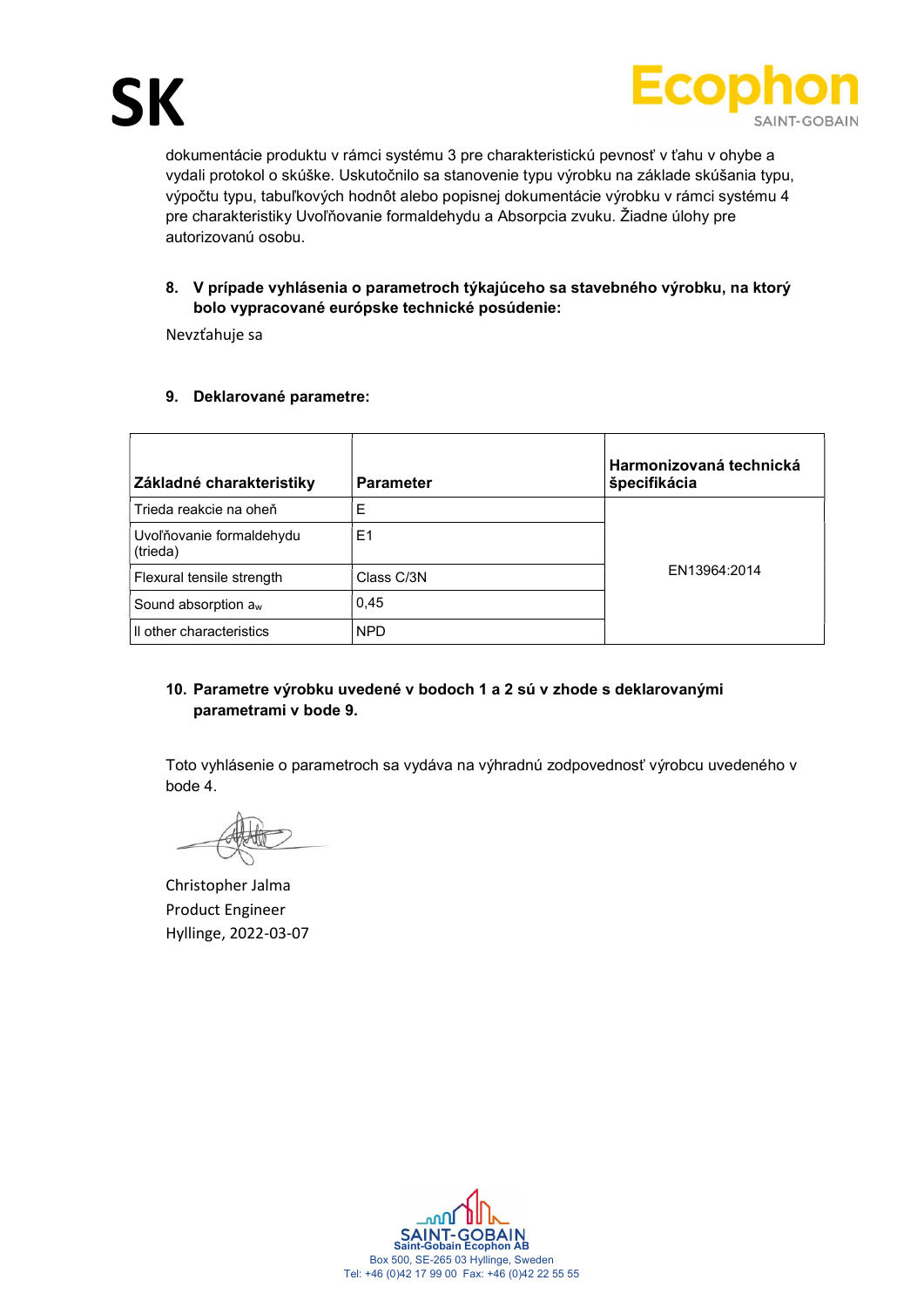



# TOIMIVUSDEKLARATSIOON

Ehitustoodete määrus (EL) Nr. 305/2011

# No. E025\_2022-03-04

# 1. Tootetüübi kordumatu identifitseerimiskood:

# Ecophon POP

## 2. Element, mis võimaldab ehitustoote indentifitseerimist:

## 3. Kavandatud kasutusotstarve (vastavalt ühdlustatud tehnilisele kirjeldusele):

Siseruumides kasutatavad ripplae membraani komponendid, mis on vajalikud ripplae paigaldamiseks

## 4. Tootja nimi, registreeritud kaubanimi ja kontaktaadress:

Saint-Gobain Ecophon AB Box 500, 26503 Hyllinge, Sweden www.ecophon.com

#### 5. Volitatud esindaja nimi ja kontaktaadress:

Ei ole kohaldatav

# 6. Ehitustoote toimivuse püsivuse hindamise ja kontrollimise süsteem või süsteemid:

Süsteem 1 (Tule-tundlikkus) Süsteem 3 (Paindetõmbetugevus) Système 4 (Formaldehüüdi eraldumine (klass), Helineeldumine

- 
- )

# 7. Ühtlustatud standardiga hõlmatud ehitustoote korral:

Rootsi RISE uurimisinstituudid (teavitatud asutus 0402) määrasid tooteliigi kindlaks tüübikatsetuste, tüübi arvutamise, tabeliväärtuste või toote tõlgendavate dokumentide põhjal; tootmiskava ja tehase tootmise kontrolli esmane kontroll; pideva järelevalve, tehase toodangu kontrolli järelevalve ja hindamise süsteemi 1 alusel tuletundlikkuse karakteristiku osas ning väljastas tulejuhtimise tunnistuse.

Rootsi RISE uurimisasutused (teavitatud asutus 0402) määrasid toote tüübi testimise, tüübi arvutamise, tabelite väärtuste või toote kirjeldava dokumentatsiooni põhjal süsteemi 3 alusel iseloomuliku paindetõmbetugevuse ja andsid välja katsearuande. Toote tüüp määrati tüübikatsetuste, tüübi arvutamise, tabelina toodud väärtuste või toote kirjeldava

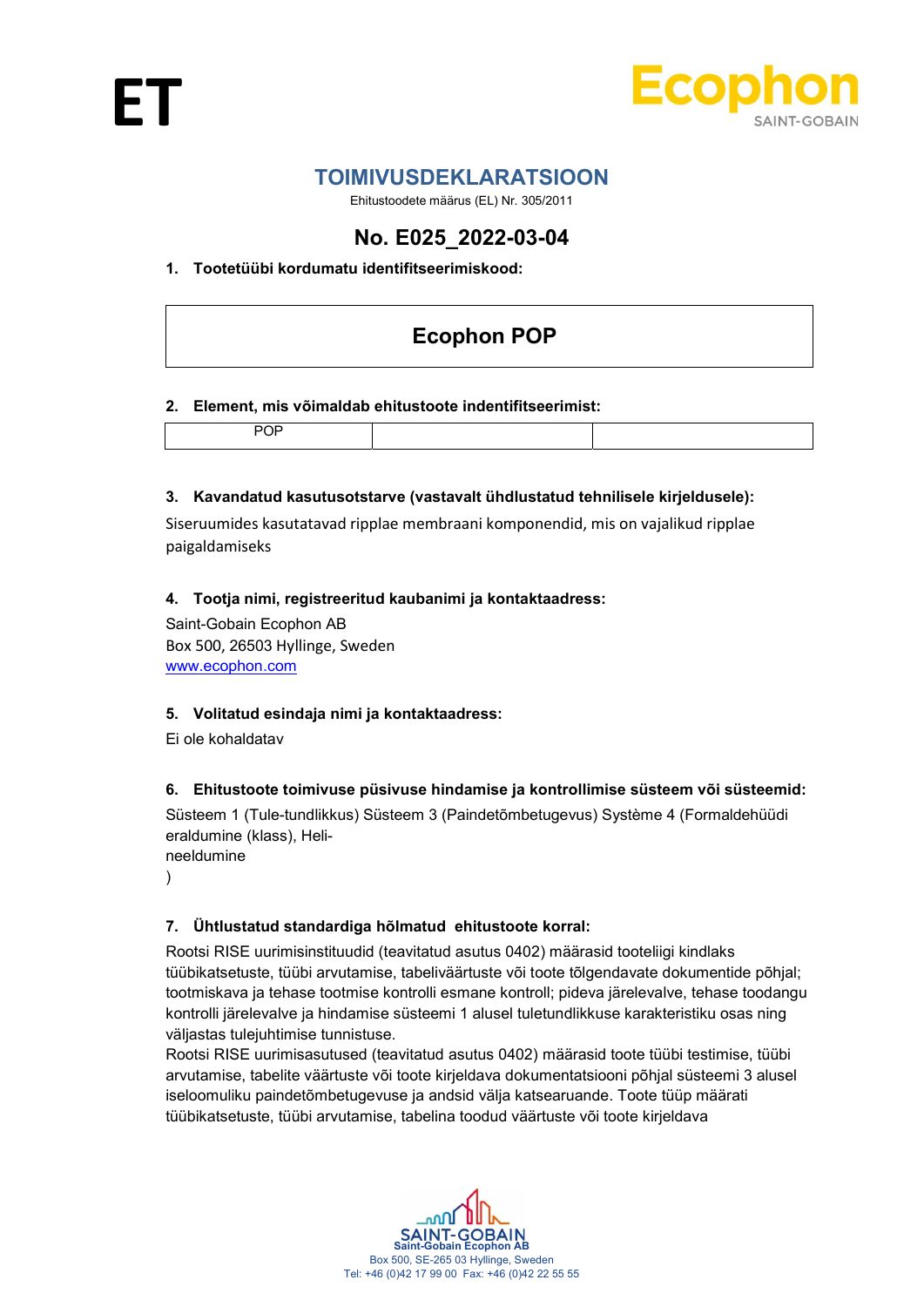



dokumentatsiooni alusel süsteemi 4 alusel formaldehüüdi eraldumise ja heli neeldumise omaduste jaoks. Teavitatud asutusel ei ole ülesandeid.

# 8. Euroopa tehnilise hinnangu (ETA) saanud ehitustoote korral:

Ei ole kohaldatav

#### 9. Deklareeritud toimivus:

| Põhiomadused                          | <b>Toimivus</b> | <b>Untlustatud tehniline</b><br>kirjeldus |
|---------------------------------------|-----------------|-------------------------------------------|
| Tule-tundlikkus                       | E               |                                           |
| Formaldehüüdi eraldumine (klass)   E1 |                 |                                           |
| Flexural tensile strength             | Class C/3N      | EN13964:2014                              |
| Sound absorption a <sub>w</sub>       | 0,45            |                                           |
| Il other characteristics              | <b>NPD</b>      |                                           |

# 10. Punktides 1 ja 2 kindlaksmääratud toote toimivus on kooskõlas punktis 9 osutatud deklareeritud toimivusega.

Käesolev toimivusdeklaratsioon on välja antud punktis 4 kindlaksmääratud tootja ainuvastutusel. Tootja poolt ja nimel allkirjastanud:

Christopher Jalma Product Engineer Hyllinge, 2022-03-07

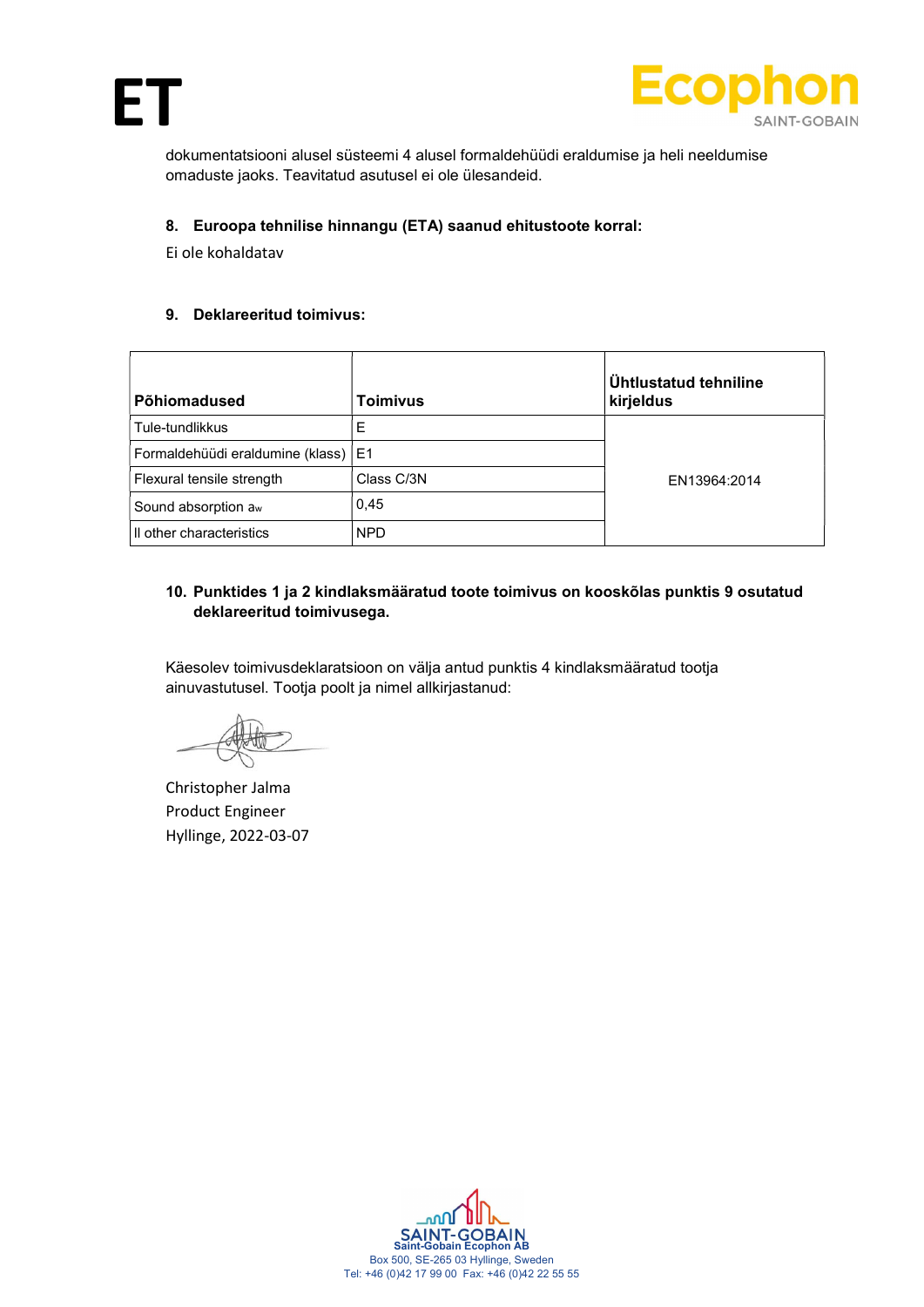



# EKSPLUATĀCIJAS ĪPAŠĪBU DEKLARĀCIJA

EIROPAS PARLAMENTA UN PADOMES BŪVIZSTRĀDĀJUMU REGULA (ES) Nr. 305/2011

# No. E025\_2022-03-04

## 1. Unikāls izstrādājuma tipa identifikācijas numurs:

# Ecophon POP

#### 2. Tipa, partijas vai sērijas numurs vai kāds cits būvizstrādājuma identifikācijas elements:

## 3. Būvizstrādājuma paredzētais izmantojums vai izmantojumi saskaņā ar piemērojamo saskaņoto tehnisko specifikāciju:

Piekaramo griestu membrānas komponenti izmantošanai iekštelpās, kas nepieciešami piekārto griestu uzstādīšanai

4. Ražotāja nosaukums, reģistrētais komercnosaukums vai reģistrētā preču zīme un kontaktadrese:

Saint-Gobain Ecophon AB Box 500, 26503 Hyllinge, Sweden www.ecophon.com

#### 5. Pilnvarotā pārstāvja vārds un kontaktadrese:

Nav piemērojams

## 6. Būvizstrādājuma ekspluatācijas īpašību noturības novērtējuma un pārbaudes sistēma vai sistēmas:

Sistēma 1 (Reakcija uz uguni) Sistēma 3 (Stiepes izturība) Sistēma 4 (Formaldehīda izdalīšanās (klase), Skaņas absorbcija)

## 7. Gadījumā, ja ekspluatācijas īpašību deklarācija attiecas uz būvizstrādājumu, kuram ir saskaņotais standarts:

RISE Zviedrijas pētniecības institūti (pilnvarotā iestāde 0402) veica produkta tipa noteikšanu, pamatojoties uz tipa pārbaudi, tipa aprēķinu, tabulās norādītajām vērtībām vai produkta atšifrējošu dokumentāciju; sākotnēja ražošanas plāna un rūpnīcas ražošanas kontroles pārbaudi; nepārtrauktu rūpnīcas produkcijas kontroles uzraudzību, novērtēšanu saskaņā ar 1. sistēmu raksturīgajai reakcijai uz uguni un izsniedza ekspluatācijas īpašību sertifikātu.

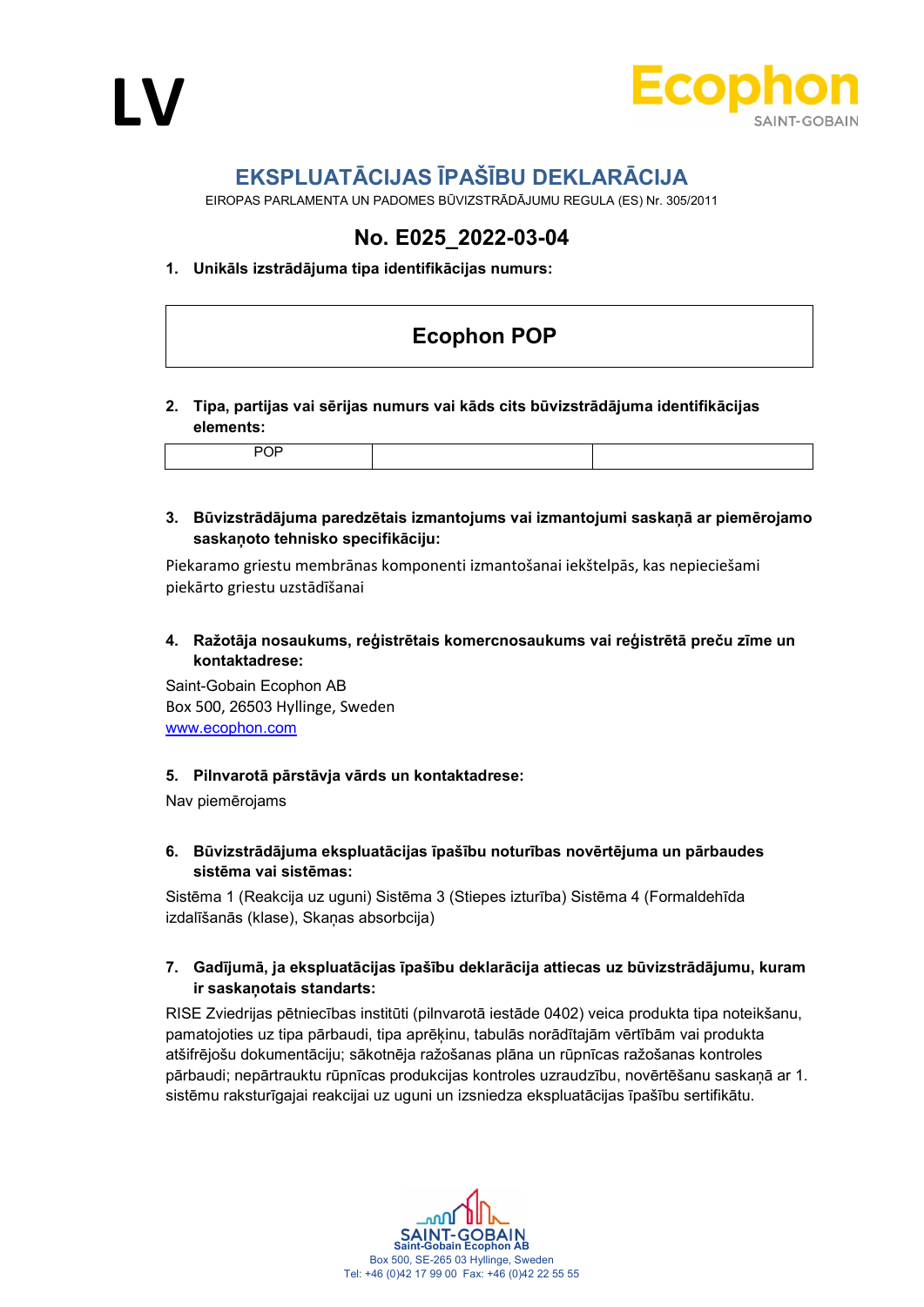



RISE Zviedrijas pētniecības institūti (pilnvarotā iestāde 0402) veica produkta tipa noteikšanu, pamatojoties uz tipa pārbaudi, tipa aprēķinu, tabulās norādītajām vērtībām vai produkta atšifrējošu dokumentāciju saskaņā ar 3. sistēmu raksturīgajai lieces stiepes izturībai un izdeva testa ziņojumu. Produkta tipa noteikšana, pamatojoties uz tipa pārbaudi, tipa aprēķinu, tabulās norādītām vērtībām vai produkta aprakstošo dokumentāciju saskaņā ar 4. sistēmu attiecībā uz formaldehīda izdalīšanās un skaņas absorbcijas īpašībām. Pilnvarotajai iestādei nav uzdevumu.

#### 8. Gadījumā, ja ekspluatācijas īpašību deklarācija attiecas uz būvizstrādājumu, kuram ir izdots Eiropas tehniskais novērtējums:

Nav piemērojams

| Būtiskākie raksturlielumi        | Veiktspēja     | Saskaņota tehniskā<br>specifikācija |
|----------------------------------|----------------|-------------------------------------|
| Reakcija uz uguni                | Ε              |                                     |
| Formaldehīda izdalīšanās (klase) | E <sub>1</sub> |                                     |
| Flexural tensile strength        | Class C/3N     | EN13964:2014                        |
| Sound absorption a <sub>w</sub>  | 0,45           |                                     |
| Il other characteristics         | <b>NPD</b>     |                                     |

## 9. Deklarētās ekspluatācijas īpašības:

## 10. Pielikuma 1. un 2. punktā noteiktā izstrādājuma sniegums atbilst 9. punktā norādītajām deklarētajām ekspluatācijas īpašībām.

Par šo izdoto ekspluatācijas īpašību deklarāciju ir atbildīgs ražotājs, kas norādīts 4. punktā. Parakstīts ražotāja vārdā:

Christopher Jalma Product Engineer Hyllinge, 2022-03-07

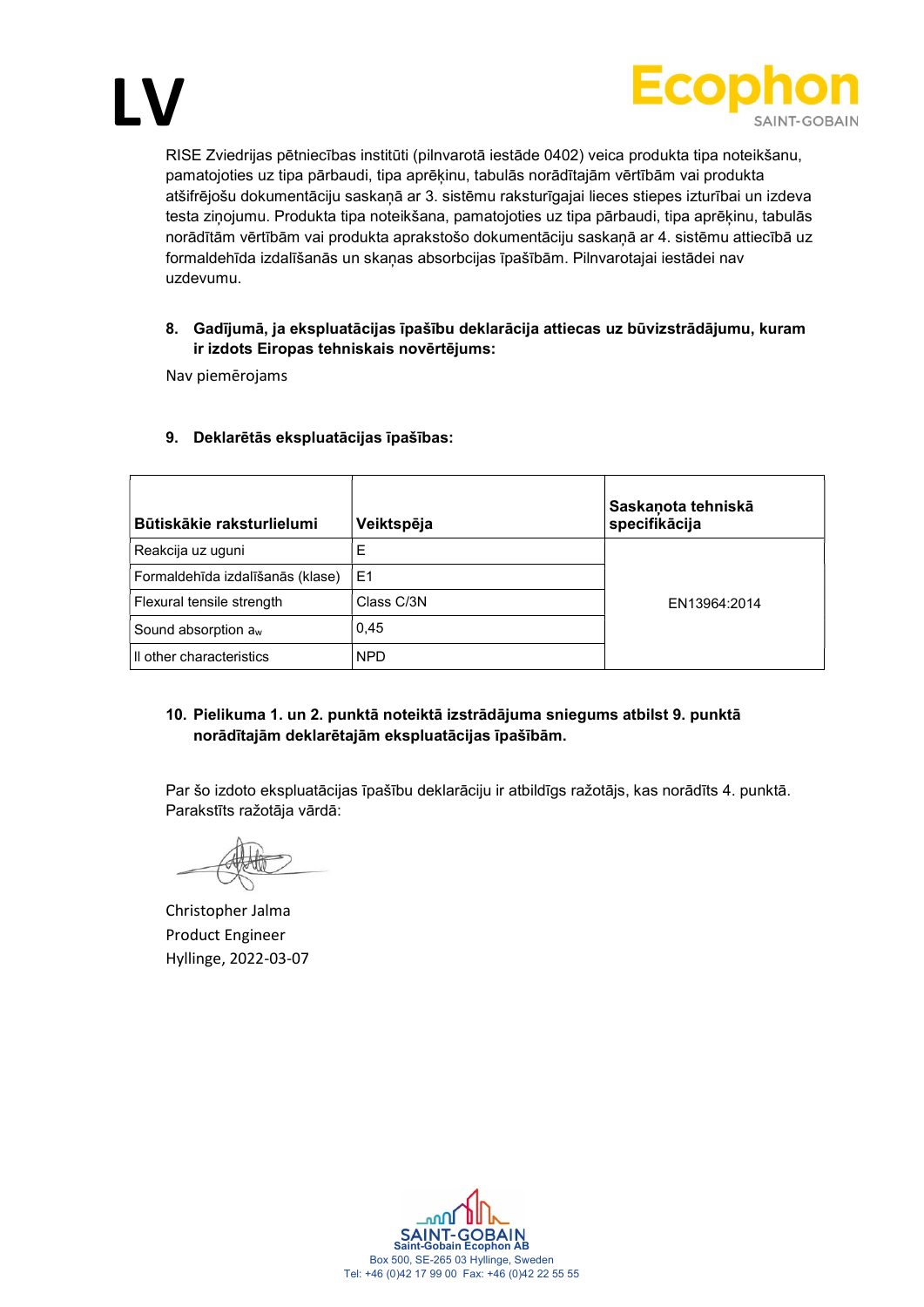



# EKSPLOATACINIŲ SAVYBIŲ DEKLARACIJA

EUROPOS PARLAMENTO IR TARYBOS REGLAMENTAS (ES) Nr. 305/2011

# No. E025\_2022-03-04

## 1. Unikalus produkto tipo identifikacinis kodas:

# Ecophon POP

## 2. Tipo, partijos ar serijos numeris ar bet koks kitas elementas, pagal kurį galima identifikuoti statybos produktą:

|--|

# 3. Gamintojo numatyta statybos produkto naudojimo paskirtis ar paskirtys pagal taikomą darniąją techninę specifikaciją:

Kabamųjų lubų plokštės komponentai vidaus patalpoms

4. Gamintojo pavadinimas, registruotas komercinis pavadinimas arba registruotas prekės ženklas ir kontaktinis adresas:

Saint-Gobain Ecophon AB Box 500, 26503 Hyllinge, Sweden www.ecophon.com

#### 5. Kai taikytina, įgaliotojo atstovo pavadinimas ir kontaktinis adresas:

Netaikoma

6. Statybos produkto eksploatacinių savybių pastovumo vertinimo ir tikrinimo sistema ar sistemos:

Sistema 1 (Reakcija į ugnį) Sistema 3 (Lenkiamasis tempimo stipris) Sistema 4 (Išskiriamo formaldehido kiekis (klasė), Garso sugėrimas)

## 7. Eksploatacinių savybių deklaracijos, susijusios su statybos produktu, kuriam taikomas darnusis standartas, atveju:

RISE Švedijos mokslinių tyrimų institutai (notifikuotoji įstaiga 0402) nustatė gaminio tipą pagal eksploatacinę savybę "Reakcija į ugnį" ir parengė bandymo ataskaitą. Buvo taikoma 1 sistema ir remiamasi tipo bandymais, tipo apskaičiavimu, lentelėse pateiktomis vertėmis arba aprašomaisiais gaminio dokumentais, pradiniu gamybos plano ir gamyklos gamybos kontrolės patikrinimu, nuolatiniu gamyklos gamybos kontrolės stebėjimu, vertinimu ir įvertinimu. RISE Švedijos mokslinių tyrimų institutai (notifikuotoji įstaiga 0402) nustatė gaminio tipą pagal eksploatacinę savybę "Lenkiamasis tempimo stipris" ir parengė bandymo ataskaitą. Buvo

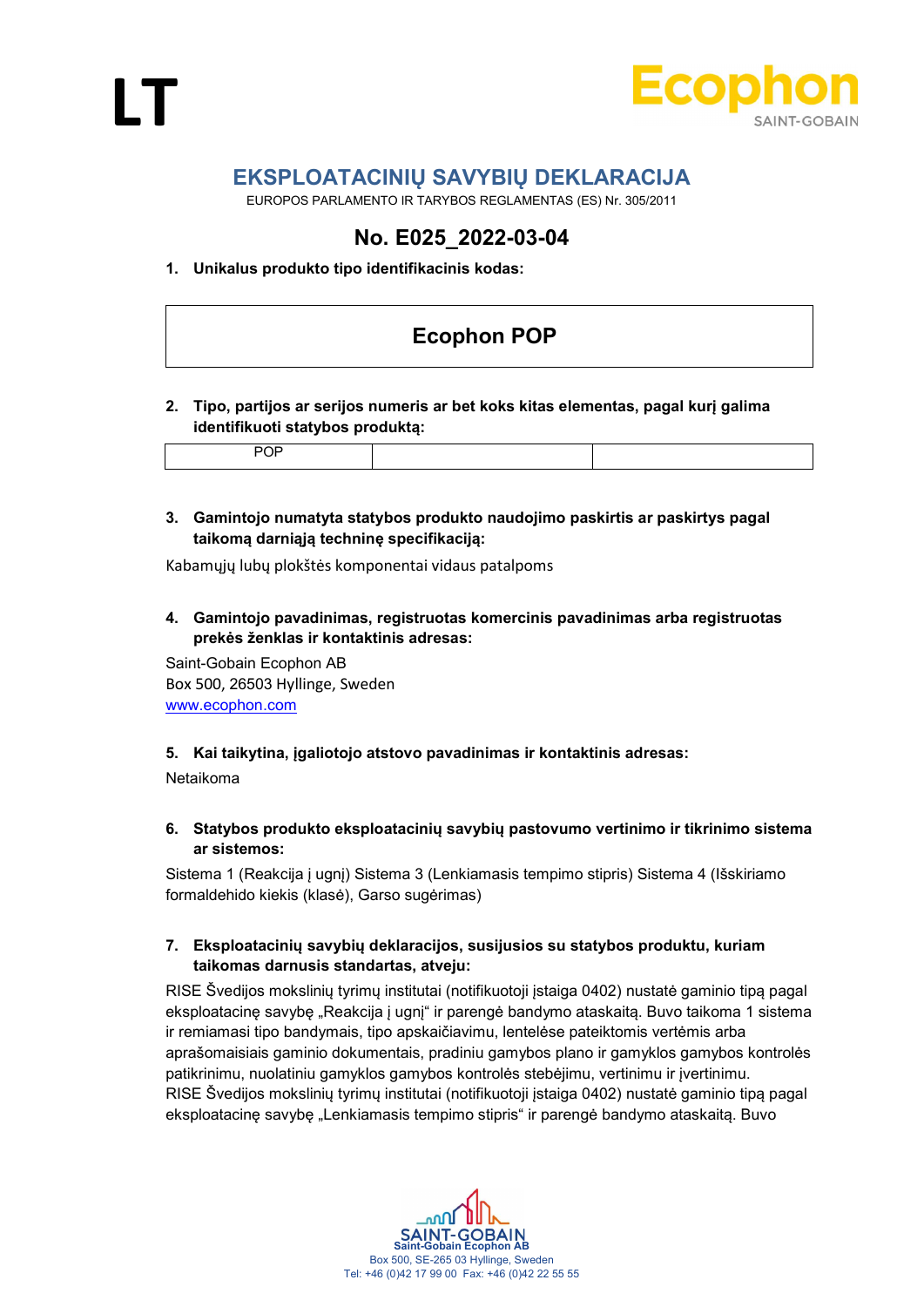



taikoma 3 sistema ir remiamasi tipo bandymais, tipo apskaičiavimu, lentelėse pateiktomis vertėmis arba aprašomaisiais gaminio dokumentais. Gaminio tipas pagal eksploatacines savybes "Formaldehido išskyrimas" ir "Garso sugertis" buvo nustatytas taikant 4 sistemą ir remiantis gaminio tipo bandymais, tipo apskaičiavimu, lentelėse pateiktomis vertėmis arba aprašomaisiais gaminio dokumentais.

8. Eksploatacinių savybių deklaracijos, susijusios su statybos produktu, kuriam buvo išduotas Europos techninis įvertinimas, atveju:

Netaikoma

| ×<br>٦           |  |
|------------------|--|
| I<br>I<br>×<br>٧ |  |

| Esminės charakteristikos                  | Eksploatacinės savybės | Darnioji techninė<br>specifikacija |
|-------------------------------------------|------------------------|------------------------------------|
| Reakcija į ugnį                           | Ε                      |                                    |
| Išskiriamo formaldehido kiekis<br>(klasė) | E1                     |                                    |
| Flexural tensile strength                 | Class C/3N             | EN13964:2014                       |
| Sound absorption a <sub>w</sub>           | 0,45                   |                                    |
| Il other characteristics                  | <b>NPD</b>             |                                    |

## 10. 1 ir 2 punktuose nurodyto produkto eksploatacinės savybės atitinka 9 punkte deklaruojamas eksploatacines savybes.

Ši eksploatacinių savybių deklaracija išduota tik 4 punkte nurodyto gamintojo atsakomybe.

Christopher Jalma Product Engineer Hyllinge, 2022-03-07

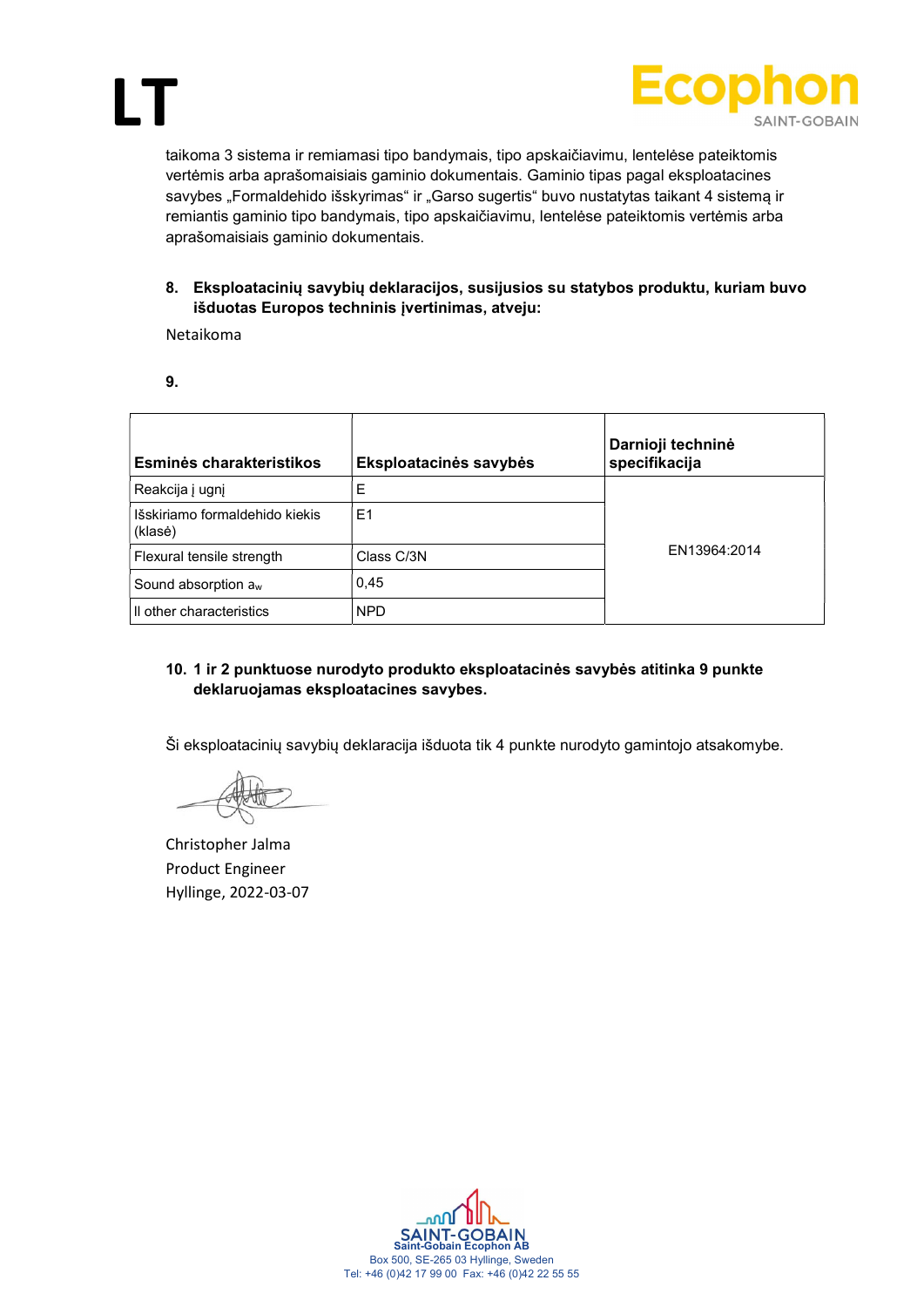



# TELJESÍTMÉNYNYILATKOZAT

Építési termékekre vonatkozó (EU) 305/2011 sz. rendelet

# No. E025\_2022-03-04

# 1. A terméktípus egyedi azonosítója

# Ecophon POP

## 2. Elem, amely lehetővé teszi az építési termék azonosítását

|--|

#### 3. Az építési terméknek a gyártó által meghatározott rendeltetése az alkalmazandó harmonizált műszaki előírással összhangban

Álmennyezet takarólap részegységei épületekbeli belső használatra telepített álmennyezet kialakításához

## 4. A gyártó neve, bejegyzett kereskedelmi neve és értesítési címe

Saint-Gobain Ecophon AB Box 500, 26503 Hyllinge, Sweden www.ecophon.com

#### 5. Meghatalmazott képviselő neve és értesítési címe

Nem alkalmazható

## 6. Építési termékeknek a teljesítmény állandóságának értékelésére és ellenőrzésére szolgáló rendszere(i)

1. rendszer (Tűzzel szembeni viselkedés) 3. rendszer (Hajlító szakítószilárdság) 4. rendszer (Formaldehidkibocsátás, Hangelnyelés)

## 7. Harmonizált szabványok által szabályozott építési termékekre vonatkozó teljesítménynyilatkozat esetén

A svédországi RISE kutatóintézet (0402 sz. bejelentett szerv) elvégezte a terméktípus meghatározását a termék típusvizsgálata, típusszámítás, táblázatba foglalt értékek vagy a termék leíró dokumentációja alapján; a gyártó üzem és az üzemi gyártásellenőrzés alapvizsgálatát; az üzemi gyártásellenőrzés folyamatos felügyeletét, vizsgálatát és értékelését a jellemző tűzzel szembeni viselkedésre vonatkozó 1. rendszer alapján, és teljesítménytanúsítványt bocsátott ki.

A svédországi RISE kutatóintézet (0402 sz. bejelentett szerv) elvégezte a terméktípus meghatározását a termék típusvizsgálata, típusszámítás, táblázatba foglalt értékek vagy a

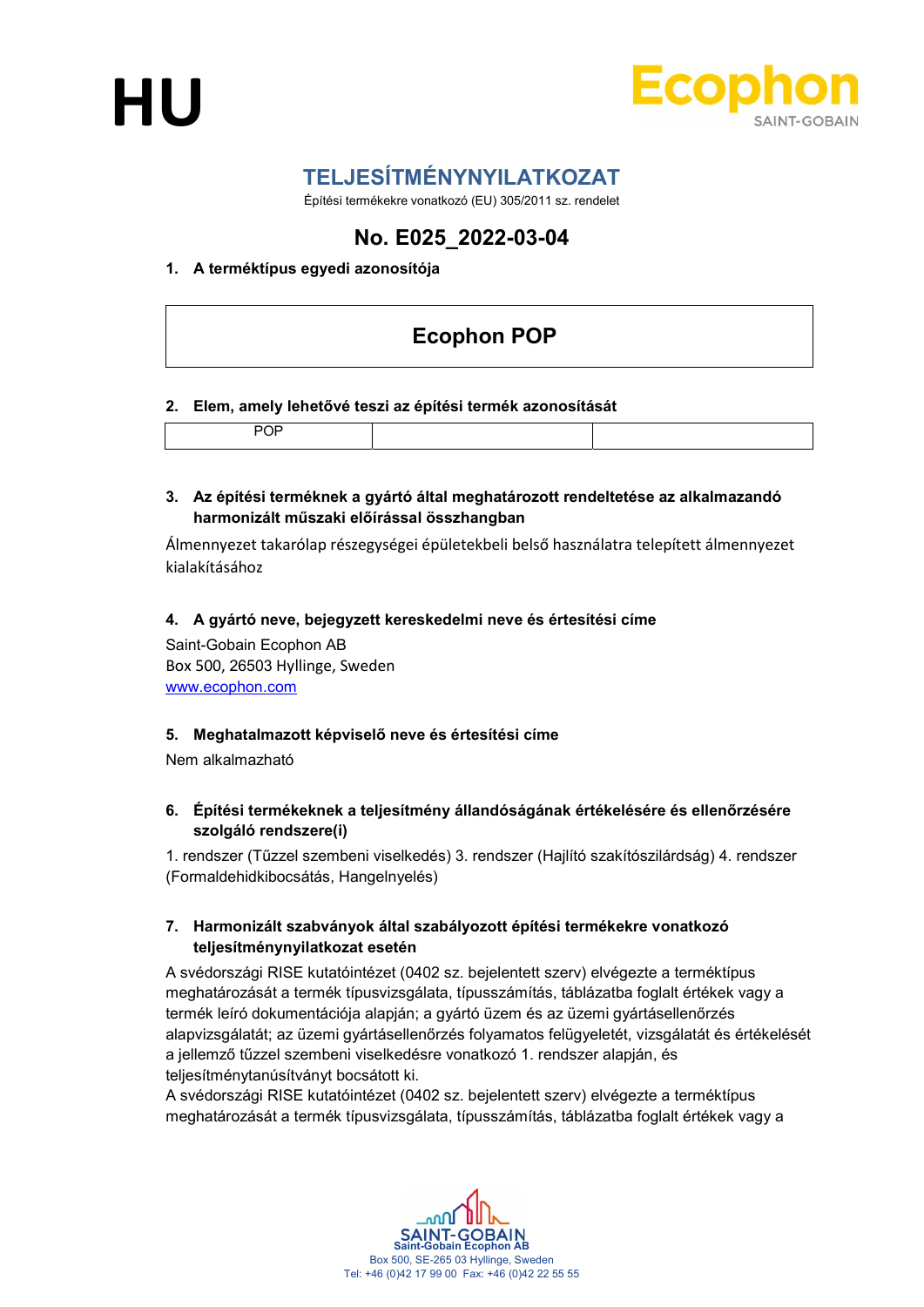



termék leíró dokumentációja alapján a jellemző hajlító szakítószilárdságra vonatkozó 3. rendszer alapján, és vizsgálati jelentést bocsátott ki. Megtörtént a terméktípus meghatározása a termék típusvizsgálata, típusszámítás, táblázatba foglalt értékek vagy a termék leíró dokumentációja alapján a jellemző formaldehidkibocsátásra és hangelnyelésre vonatkozó 4. rendszer alapján. A bejelentett szervnek nincsenek feladatai.

# 8. Olyan építési termékekre vonatkozó teljesítménynyilatkozat esetén, amelyekre európai műszaki értékelést adtak ki

Nem alkalmazható

## 9. A nyilatkozat szerinti teljesítmény

| Alapvető jellemzők              | Teljesítmény | Harmonizált műszaki<br>előírások |
|---------------------------------|--------------|----------------------------------|
| Tűzzel szembeni viselkedés      | E            |                                  |
| Formaldehidkibocsátás           | E1           |                                  |
| Flexural tensile strength       | Class C/3N   | EN13964:2014                     |
| Sound absorption a <sub>w</sub> | 0.45         |                                  |
| Il other characteristics        | <b>NPD</b>   |                                  |

## 10. Az 1. és 2. pontban meghatározott termék teljesítménye megfelel a 9. pontban feltüntetett, nyilatkozat szerinti teljesítménynek.

E teljesítménynyilatkozat kiadásáért kizárólag a 4. pontban meghatározott gyártó a felelős. A gyártó nevében és részéről aláíró személy:

Christopher Jalma Product Engineer Hyllinge, 2022-03-07

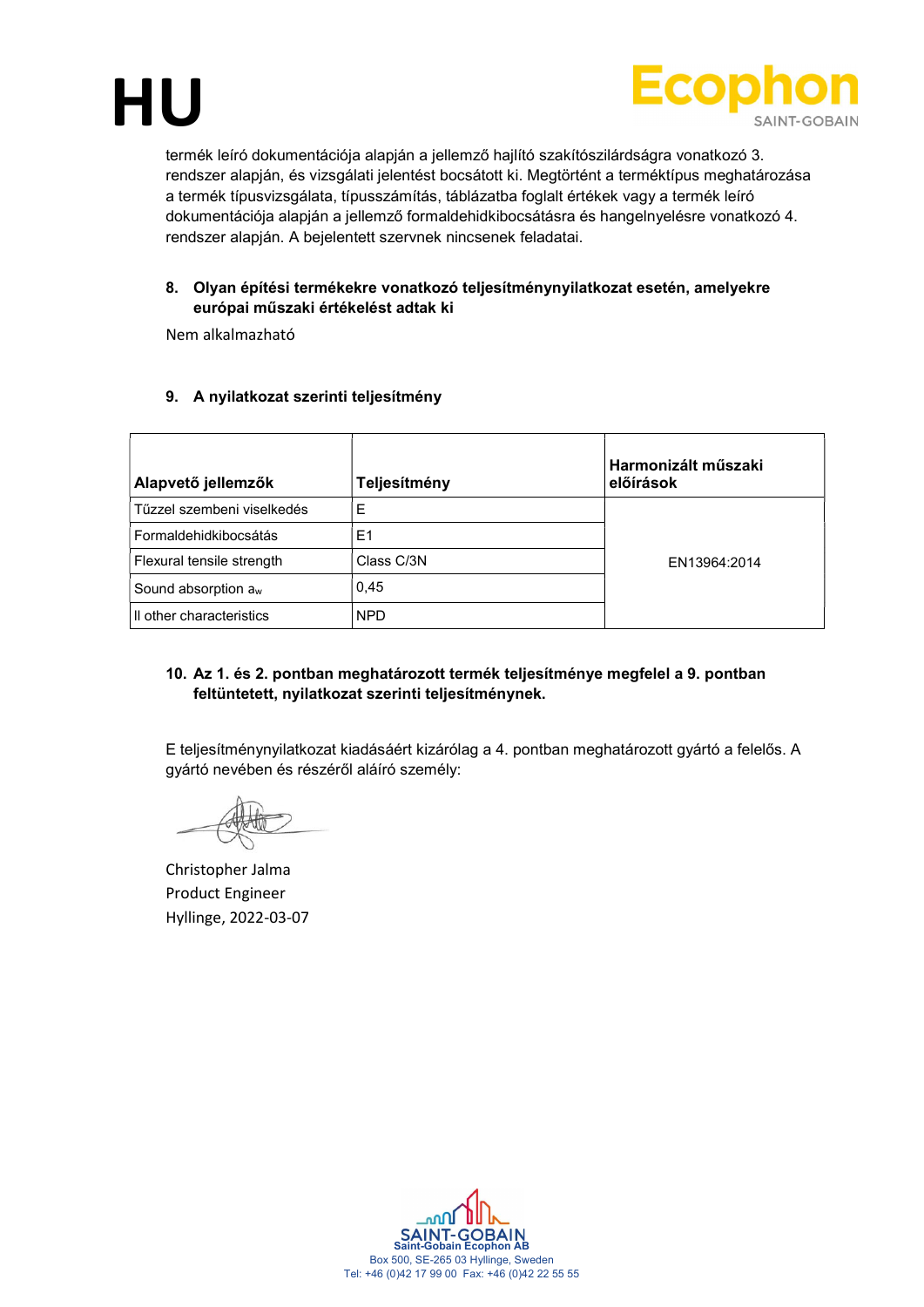

# DECLARAȚIE DE PERFORMANȚĂ

Regulamentul privind produsele pentru construcții (UE) Nr. 305/2011

# No. E025\_2022-03-04

# 1. Identificarea unică a tipului de produs

# Ecophon POP

#### 2. Element care permite identificarea produsului pentru construcții

#### 3. Utilizarea prevăzută a produsului pentru construcții, în conformitate cu specificația armonizată aplicabilă

Componente cu membrană suspendată pentru tavan destinate utilizării interne în clădiri pentru a produce un tavan suspendat instalat

## 4. Numele, denumirea comercială înregistrată și adresa de contact ale producătorului

Saint-Gobain Ecophon AB Box 500, 26503 Hyllinge, Sweden www.ecophon.com

#### 5. Numele și adresa de contact ale reprezentantului autorizat

Nu se aplică

## 6. Sistemul(sistemele) de evaluare și verificare a constanței performanței produsului pentru construcții

Sistem 1 (Reacția la foc) Sistem 3 (Rezistența la tracțiune prin flexiune) Sistem 4 (Eliberarea formaldehidei, Absorbție acustică)

## 7. În cazul declarației de performanță privind un produs pentru construcții acoperit de un standard armonizat

Institutele de cercetare RISE din Suedia (organismul notificat 0402) au efectuat o determinare a tipului de produs pe baza testării de tip, a calculului de tip, a valorilor tabelare sau a documentației descriptive a produsului; o inspecție inițială a planului de fabricație și a controlului producției în fabrică; o supraveghere continuă, o evaluare și evaluarea controlului producției în fabrică, în cadrul Sistemului 1, pentru reacția caracteristică la foc și au emis un certificat de performanță.

Institutele de cercetare RISE din Suedia (organismul notificat 0402) au efectuat o determinare a tipului de produs pe baza testării de tip, a calculării de tip, a valorilor tabelare sau a

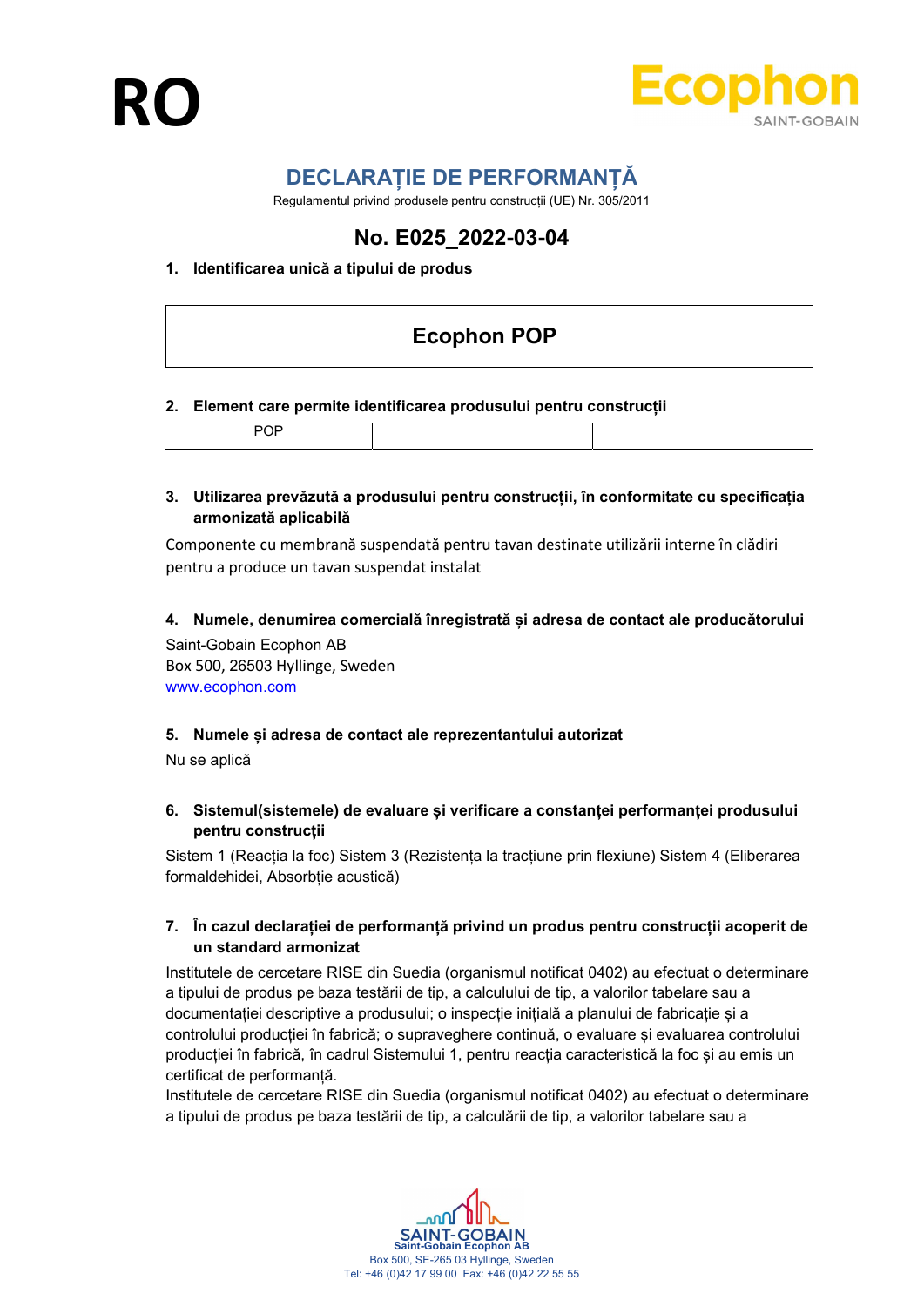



documentației descriptive a produsului, în cadrul Sistemului 3, pentru rezistența caracteristică la tracțiune prin flexiune și au emis un raport de încercare. A fost efectuată o determinare a tipului de produs pe baza încercării de tip, a calculului de tip, a valorilor tabelare sau a documentației descriptive a produsului, în cadrul Sistemului 4, pentru caracteristicile de eliberare a formaldehidei și de absorbție acustică. Nu există sarcini pentru organismul notificat.

# 8. În cazul declarației de performanță privind un produs pentru construcții pentru care s-a emis o evaluare tehnică europeană

Nu se aplică

## 9. Performanță declarată

| Caracteristici esențiale  | Performanță    | Specificație tehnică<br>armonizată |
|---------------------------|----------------|------------------------------------|
| Reactia la foc            | E              |                                    |
| Eliberarea formaldehidei  | E <sub>1</sub> |                                    |
| Flexural tensile strength | Class C/3N     | EN13964:2014                       |
| Sound absorption $a_w$    | 0,45           |                                    |
| Il other characteristics  | <b>NPD</b>     |                                    |

# 10. Performanța produsului identificat la punctele 1 și 2 este în conformitate cu performanța declarată la punctul 9

Această declarație de performanță este emisă pe răspunderea exclusivă a producătorului identificat la punctul 4. Semnată pentru și în numele producătorului:

Christopher Jalma Product Engineer Hyllinge, 2022-03-07

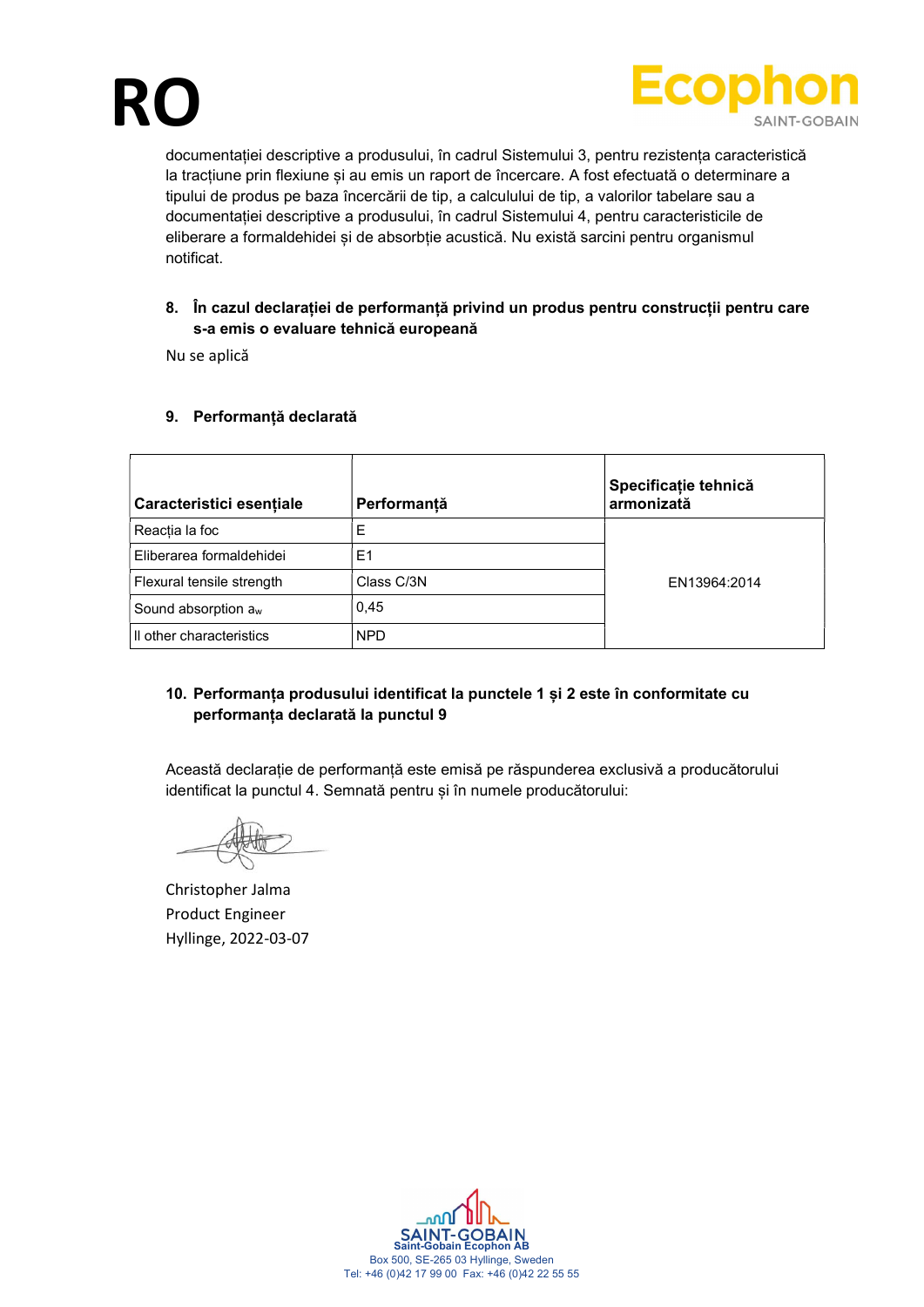

# ΔΗΛΩΣΗ ΑΠΟΔΟΣΗΣ

Κανονισμός για τα προϊόντα του τομέα των δομικών κατασκευών (ΕΕ) αριθ. 305/2011

# No. E025\_2022-03-04

# 1. Μοναδικός κωδικός ταυτοποίησης του τύπου του προϊόντος

# Ecophon POP

# 2. Στοιχείο που επιτρέπει την ταυτοποίηση του προϊόντος του τομέα δομικών κατασκευών

# 3. Προτεινόμενη χρήση του προϊόντος του τομέα δομικών κατασκευών, σύμφωνα με τις ισχύουσες εναρμονισμένες προδιαγραφές

Στοιχεία μεμβράνης αναρτημένης οροφής για εσωτερική χρήση σε κτήρια για την εγκατάσταση αναρτημένης οροφής

4. Όνομα, εμπορική επωνυμία και διεύθυνση επικοινωνίας κατασκευαστή

Saint-Gobain Ecophon AB Box 500, 26503 Hyllinge, Sweden www.ecophon.com

# 5. Όνομα και διεύθυνση επικοινωνίας εξουσιοδοτημένου αντιπροσώπου

Δεν ισχύει

# 6. Σύστημα ή συστήματα αξιολόγησης και επαλήθευσης της σταθερότητας της απόδοσης του προϊόντος του τομέα δομικών κατασκευών

Σύστημα 1 (Αντίδραση στη φωτιά) Σύστημα 3 (Αντοχή σε καμπτικό εφελκυσμό) Σύστημα 4 (Έκλυση φορμαλδεΰδης, Ηχοαπορρόφηση)

# 7. Στην περίπτωση δήλωσης απόδοσης σχετικά με προϊόν του τομέα δομικών κατασκευών που εμπίπτει σε εναρμονισμένο πρότυπο

Τα σουηδικά Ινστιτούτα Ερευνών RISE (κοινοποιημένος φορέας: 0402) διενήργησαν προσδιορισμό του τύπου προϊόντος βάσει της δοκιμής τύπου, του υπολογισμού τύπου, των πινακοποιημένων τιμών ή της περιγραφικής τεκμηρίωσης του προϊόντος· αρχική επιθεώρηση της μονάδας παραγωγής και του ελέγχου της παραγωγής στο εργοστάσιο· συνεχή εποπτεία, εξέταση και αξιολόγηση του ελέγχου της παραγωγής στο εργοστάσιο υπό το σύστημα 1 για το χαρακτηριστικό αντίδρασης στη φωτιά και χορήγησαν Πιστοποιητικό απόδοσης.

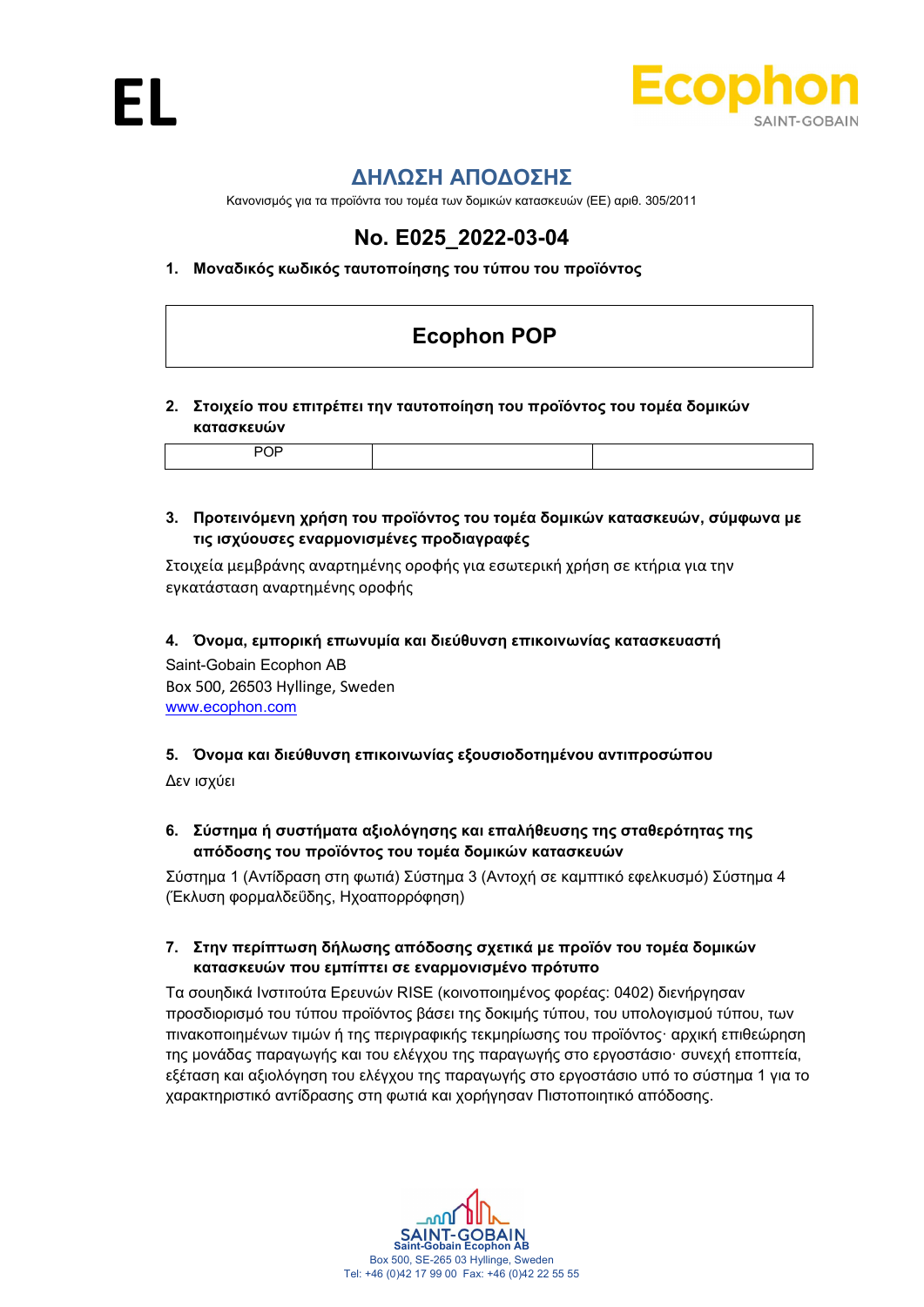



Τα σουηδικά Ινστιτούτα Ερευνών RISE (κοινοποιημένος φορέας: 0402) διενήργησαν προσδιορισμό του τύπου προϊόντος βάσει της δοκιμής τύπου, του υπολογισμού τύπου, των πινακοποιημένων τιμών ή της περιγραφικής τεκμηρίωσης του προϊόντος υπό το σύστημα 3 για το χαρακτηριστικό της αντοχής σε καμπτικό εφελκυσμό και κατάρτισαν έκθεση δοκιμής. Διενεργήθηκε προσδιορισμός του τύπου προϊόντος βάσει της δοκιμής τύπου, του υπολογισμού τύπου, των πινακοποιημένων τιμών ή της περιγραφικής τεκμηρίωσης του προϊόντος υπό το σύστημα 4 για τα χαρακτηριστικά της έκλυσης φορμαλδεΰδης και της ηχοαπορρόφησης. Δεν ανατέθηκαν εργασίες στον κοινοποιημένο φορέα.

# 8. Στην περίπτωση δήλωσης απόδοσης σχετικά με προϊόν του τομέα δομικών κατασκευών για το οποίο εκδόθηκε ευρωπαϊκή τεχνική αξιολόγηση

Δεν ισχύει

# 9. Δηλωμένη απόδοση

| Βασικά χαρακτηριστικά           | Απόδοση    | Εναρμονισμένη Τεχνική<br>Προδιαγραφή |
|---------------------------------|------------|--------------------------------------|
| Αντίδραση στη φωτιά             | Ε          |                                      |
| Έκλυση φορμαλδεΰδης             | E1         |                                      |
| Flexural tensile strength       | Class C/3N | EN13964:2014                         |
| Sound absorption a <sub>w</sub> | 0,45       |                                      |
| Il other characteristics        | <b>NPD</b> |                                      |

# 10. Η απόδοση του προϊόντος που αναφέρεται στα σημεία 1 και 2 συμμορφώνεται με τη δηλωμένη απόδοση στο σημείο 9.

Η παρούσα δήλωση απόδοσης εκδίδεται με αποκλειστική ευθύνη του κατασκευαστή που αναφέρεται στο σημείο 4. Υπογραφή εκ μέρους και για λογαριασμό του κατασκευαστή:

Christopher Jalma Product Engineer Hyllinge, 2022-03-07

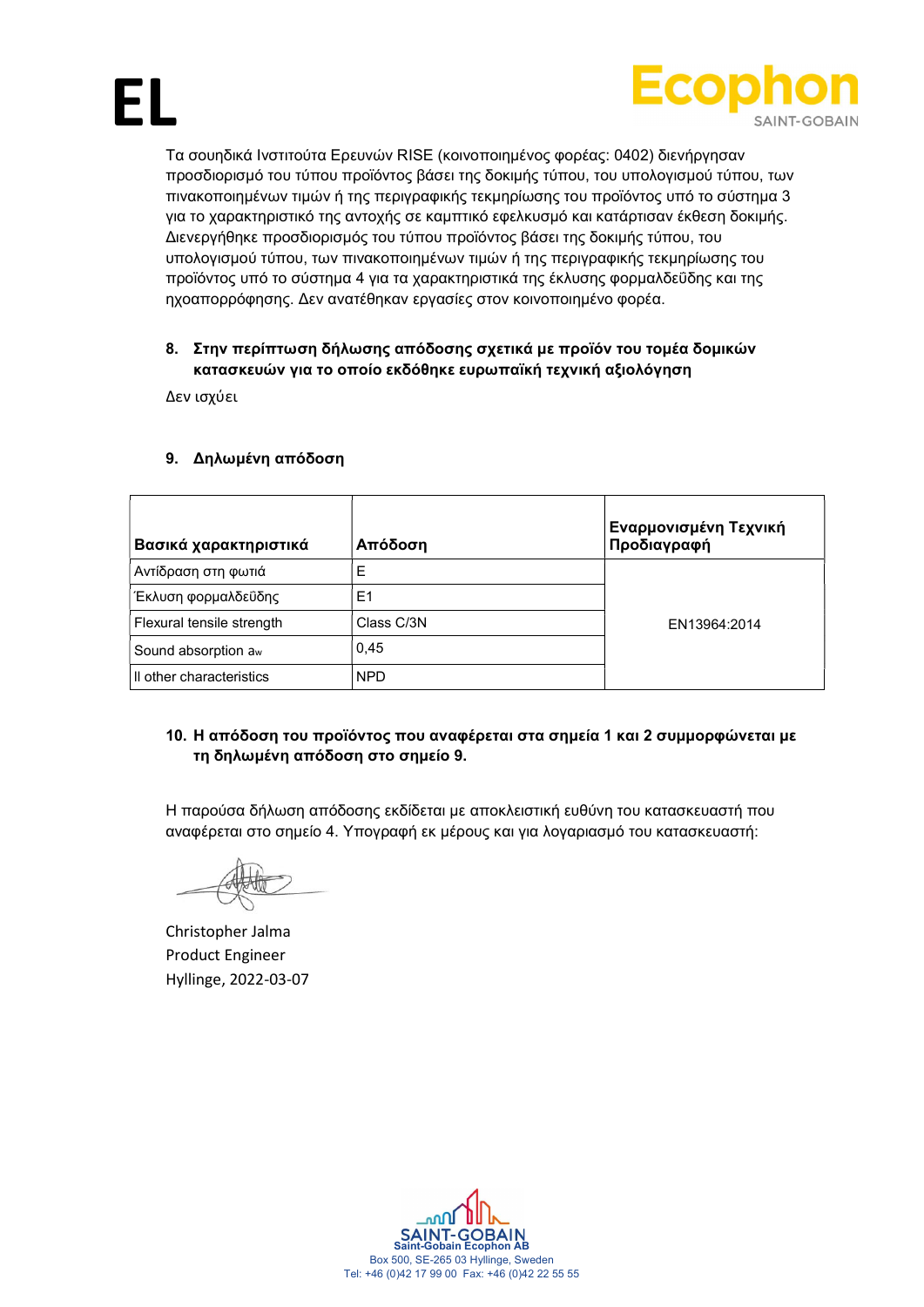



# IZJAVA O SVOJSTVIMA

Uredba (EU) o građevnim proizvodima br. 305/2011

# No. E025\_2022-03-04

# 1. Jedinstvena identifikacijska oznaka vrste proizvoda

# Ecophon POP

#### 2. Element koji omogućuje identifikaciju građevnog proizvoda

|--|--|

## 3. Predviđena upotreba građevnog proizvoda, u skladu s primjenjivom usklađenom specifikacijom

Komponente ovješenih stropnih membrana za upotrebu u građevinama za ostvarenje ugrađenih ovješenih stropova

#### 4. Naziv, registrirani trgovački naziv i kontaktna adresa proizvođača

Saint-Gobain Ecophon AB Box 500, 26503 Hyllinge, Sweden www.ecophon.com

#### 5. Naziv i kontaktna adresa ovlaštenog predstavnika

Nije primjenjivo

# 6. Sustav(i) ocjenjivanja i provjere stalnosti svojstava građevnog proizvoda

Sustav 1 (Požarna otpornost) Sustav 3 (Vlačna čvrstoća na savijanje) Sustav 4 (Otpuštanje formaldehida, Absorpcija zvuka)

## 7. U slučaju izjave o svojstvima građevnog proizvoda obuhvaćenog usklađenim standardom

RISE istraživački institut u Švedskoj (imenovano certifikacijsko tijelo br. 0402) izvršio je određivanje vrste proizvoda na temelju ispitivanja tipa, izračuna tipa, tabličnih vrijednosti ili opisne dokumentacije proizvoda; početni pregled proizvodnog plana i tvorničke kontrole proizvodnje; kontinuirani nadzor, procjenu i ocjenu tvorničke kontrole proizvodnje u okviru sustava 1 za karakteristiku reakcije na požar i izdali su certifikat o svojstvima. RISE istraživački institut u Švedskoj (imenovano certifikacijsko tijelo br. 0402) izvršio je određivanje vrste proizvoda na temelju ispitivanja tipa, izračuna tipa, tabličnih vrijednosti ili opisne dokumentacije proizvoda u okviru sustava 3 za karakteristiku vlačne čvrstoće na savijanje i izdao je izvještaj o ispitivanju. Izvršeno je određivanje vrste proizvoda na temelju

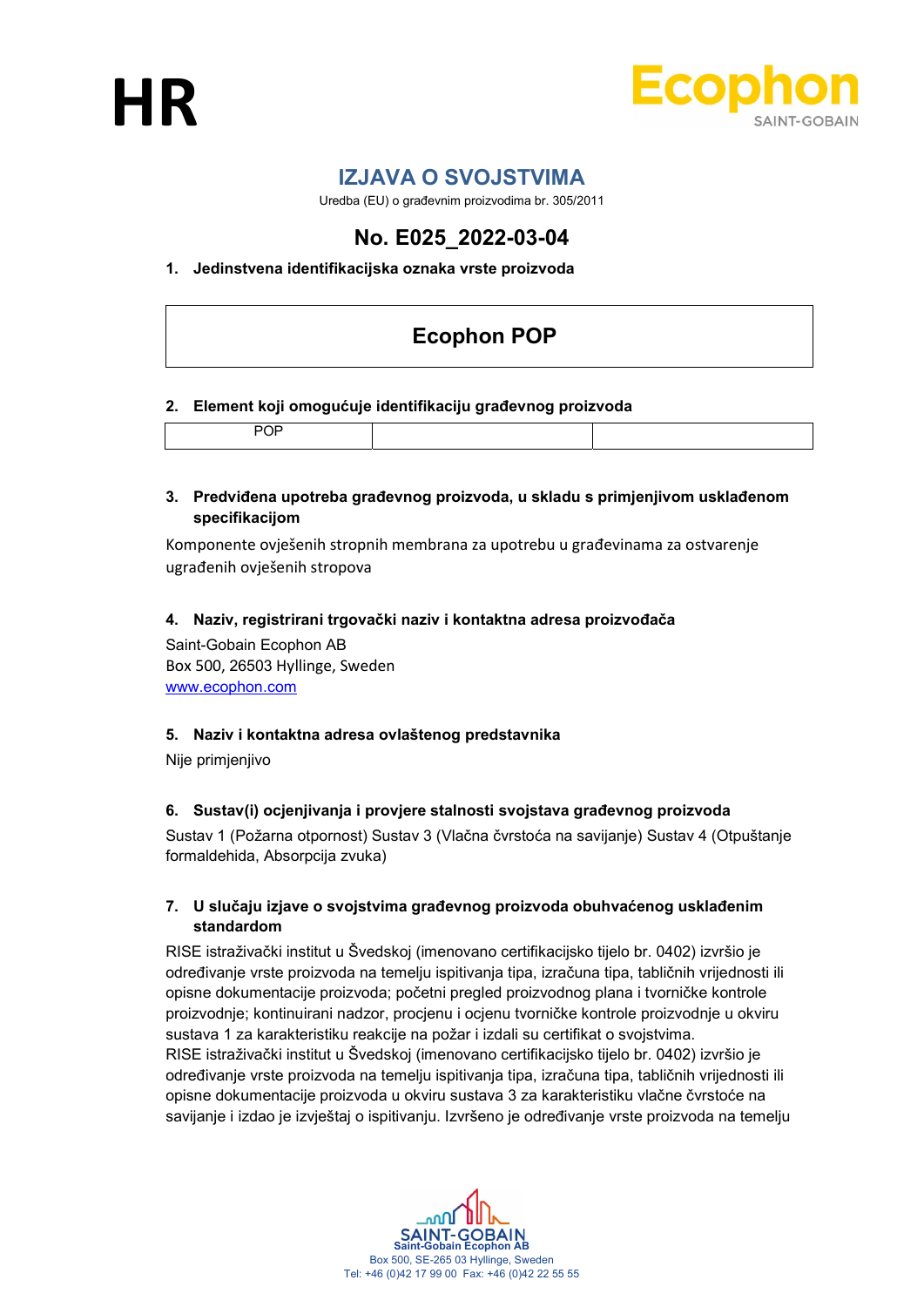



ispitivanja tipa, izračuna tipa, tabličnih vrijednosti ili opisne dokumentacije proizvoda u okviru sustava 4 za karakteristike otpuštanje formaldehida i apsorpcija zvuka. Nema zadaća za imenovano certifikacijsko tijelo.

8. Ako postoji izjava o svojstvima građevnog proizvoda za koji je izdana Europska tehnička ocjena

Nije primjenjivo

## 9. Objavljena svojstva

| Osnovne karakteristike          | Svojstva       | Usklađena tehnička<br>specifikacija |
|---------------------------------|----------------|-------------------------------------|
| Požarna otpornost               | Ε              |                                     |
| Otpuštanje formaldehida         | E <sub>1</sub> |                                     |
| Flexural tensile strength       | Class C/3N     | EN13964:2014                        |
| Sound absorption a <sub>w</sub> | 0,45           |                                     |
| Il other characteristics        | <b>NPD</b>     |                                     |

## 10. Svojstva proizvoda navedena u točkama 1 i 2 u skladu su sa svojstvima navedenim u točki 9

Za ovu izjavu o svojstvima isključivo je odgovoran proizvođač naveden u točki 4. U ime proizvođača potpisuje:

Christopher Jalma Product Engineer Hyllinge, 2022-03-07

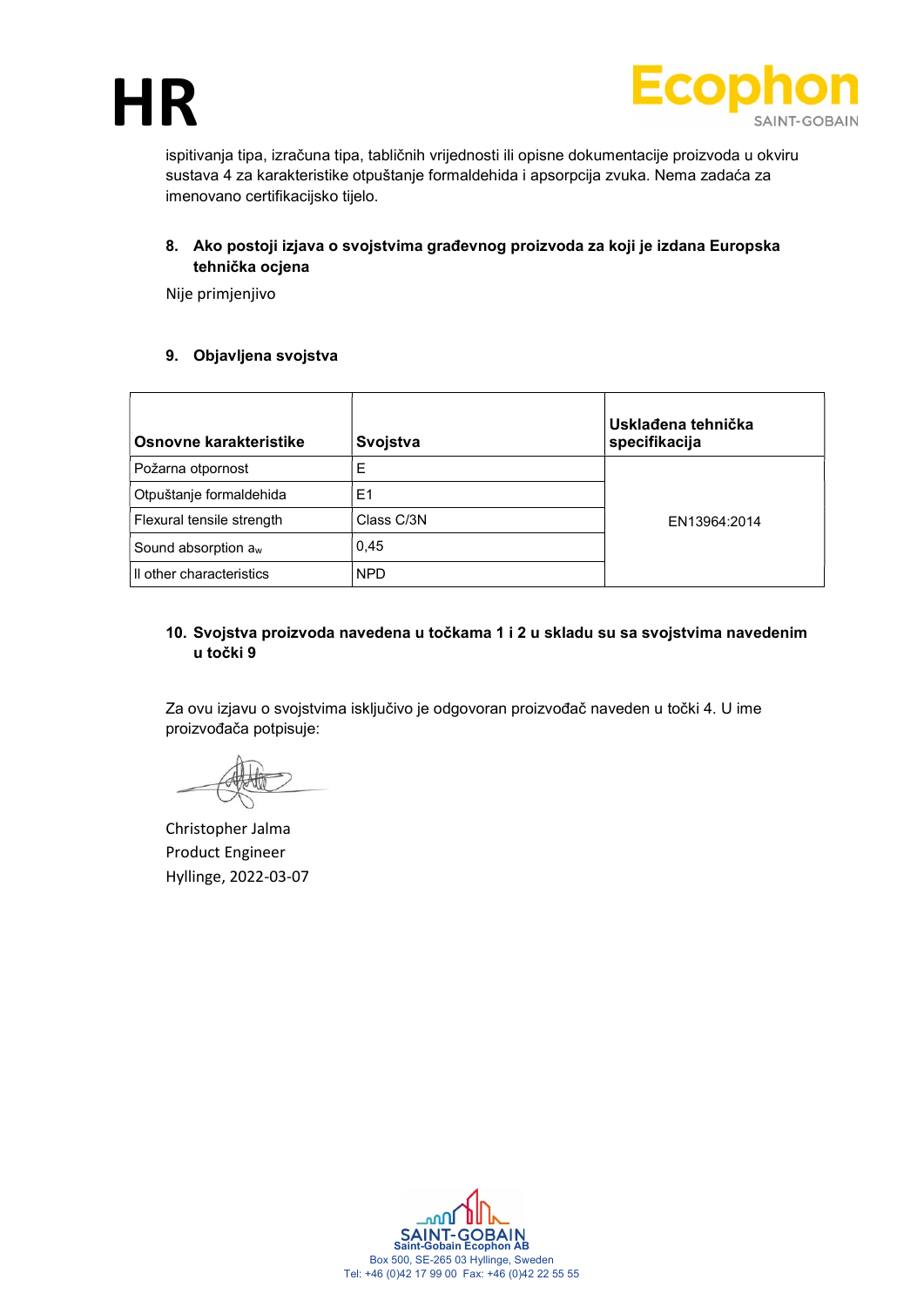

# IZJAVA O LASTNOSTIH

Uredba o gradbenih proizvodih (EU) št. 305/2011

# No. E025\_2022-03-04

# 1. Enotna identifikacijska oznaka tipa proizvoda

# Ecophon POP

#### 2. Element, na podlagi katerega je mogoče prepoznati gradbeni proizvod

|--|--|--|

#### 3. Predvidena uporaba gradbenega proizvoda v skladu z veljavno harmonizirano specifikacijo

Sestavni deli membrane spuščenega stropa za notranjo uporabo v stavbah pri izdelavi spuščenega stropa

#### 4. Ime, registrirano trgovsko ime in kontaktni naslov proizvajalca

Saint-Gobain Ecophon AB Box 500, 26503 Hyllinge, Sweden www.ecophon.com

#### 5. Ime in kontaktni naslov pooblaščenega zastopnika

Se ne uporablja

## 6. Sistem(-i) ocenjevanja in preverjanja nespremenljivosti lastnosti gradbenega proizvoda

Sistem 1 (Odziv na ogenj) Sistem 3 (Upogibna natezna trdnost) Sistem 4 (Sproščanje formaldehida, Absorpcija zvoka)

## 7. Za izjavo o lastnostih glede gradbenega proizvoda, za katerega velja harmoniziran standard

Švedski raziskovalni inštitut RISE (priglašeni organ 0402) je izvedel določitev tipa proizvoda na podlagi preskušanja tipa, izračuna tipa, vrednosti iz preglednice ali opisne dokumentacije proizvoda; začetni pregled proizvodnega obrata in tovarniške kontrole proizvodnje; stalni nadzor, ocenjevanje in vrednotenje tovarniške kontrole proizvodnje v okviru sistema 1 za značilnost Odziv na ogenj ter izdal certifikat o lastnostih.

Švedski raziskovalni inštitut RISE (priglašeni organ 0402) je izvedel določitev tipa proizvoda na podlagi preskušanja tipa, izračuna tipa, vrednosti iz preglednice ali opisne dokumentacije proizvoda v okviru sistema 3 za značilnost Upogibna natezna trdnost in izdal poročilo o

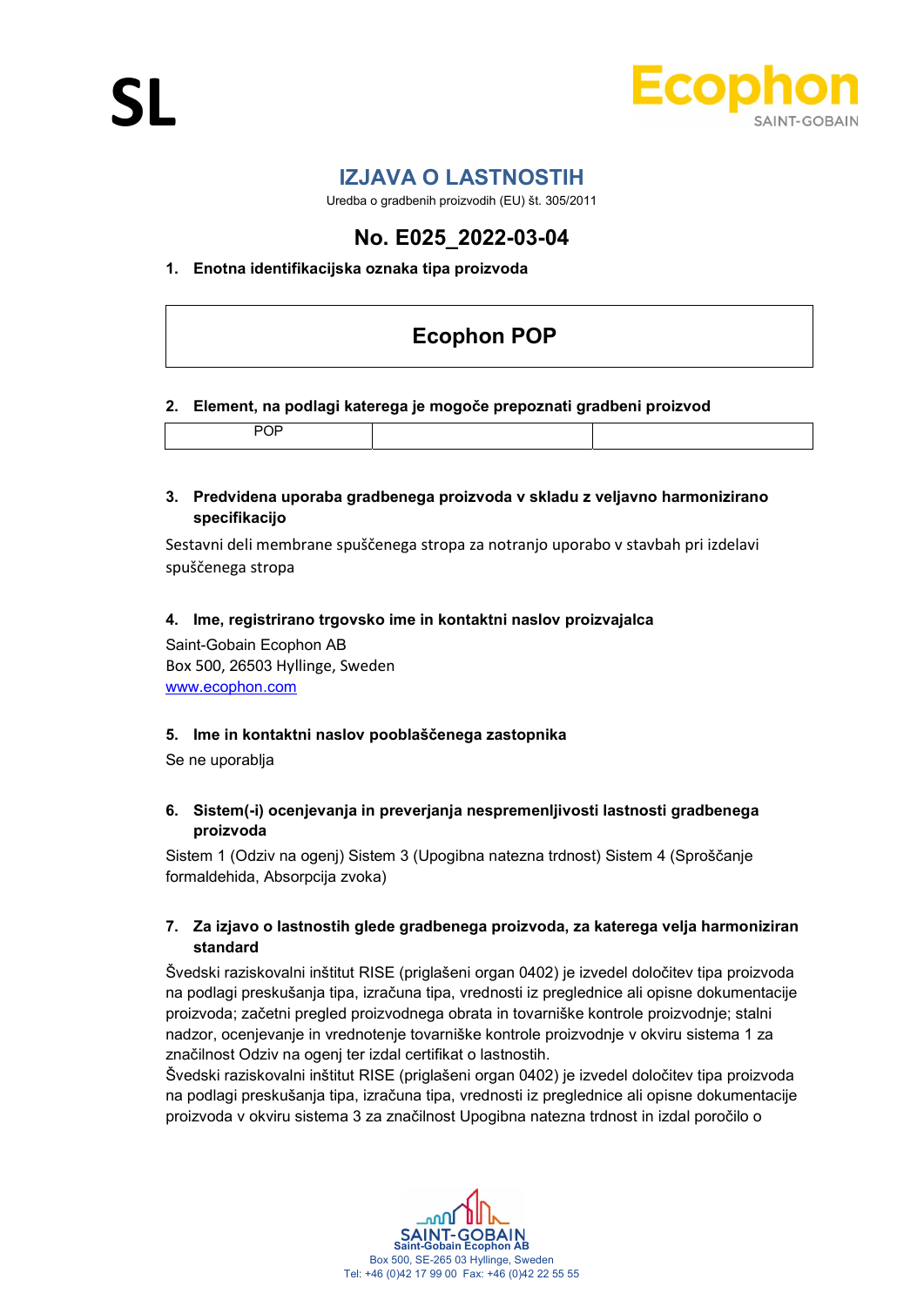

preskusu. Izvedena je bila določitev tipa proizvoda na podlagi preskušanja tipa, izračuna tipa, vrednosti iz preglednice ali opisne dokumentacije proizvoda v okviru sistema 4 za značilnosti Sproščanje formaldehida in Absorpcija zvoka. Priglašeni organ nima nalog.

# 8. Za izjavo o lastnostih glede gradbenega proizvoda, za katerega je bila izdana evropska tehnična ocena

Se ne uporablja

## 9. Navedena lastnost

| Bistvene značilnosti            | Lastnosti      | Harmonizirana tehnična<br>specifikacija |
|---------------------------------|----------------|-----------------------------------------|
| Odziv na ogenj                  | Е              |                                         |
| Sproščanje formaldehida         | E <sub>1</sub> |                                         |
| Flexural tensile strength       | Class C/3N     | EN13964:2014                            |
| Sound absorption a <sub>w</sub> | 0,45           |                                         |
| Il other characteristics        | <b>NPD</b>     |                                         |

## 10. Lastnosti proizvoda, navedenega v točki 1 in 2, so v skladu z navedenimi lastnostmi iz točke 9.

Za izdajo te izjave o lastnostih je odgovoren izključno proizvajalec, naveden v točki 4. Podpisal za in v imenu proizvajalca:

Christopher Jalma Product Engineer Hyllinge, 2022-03-07

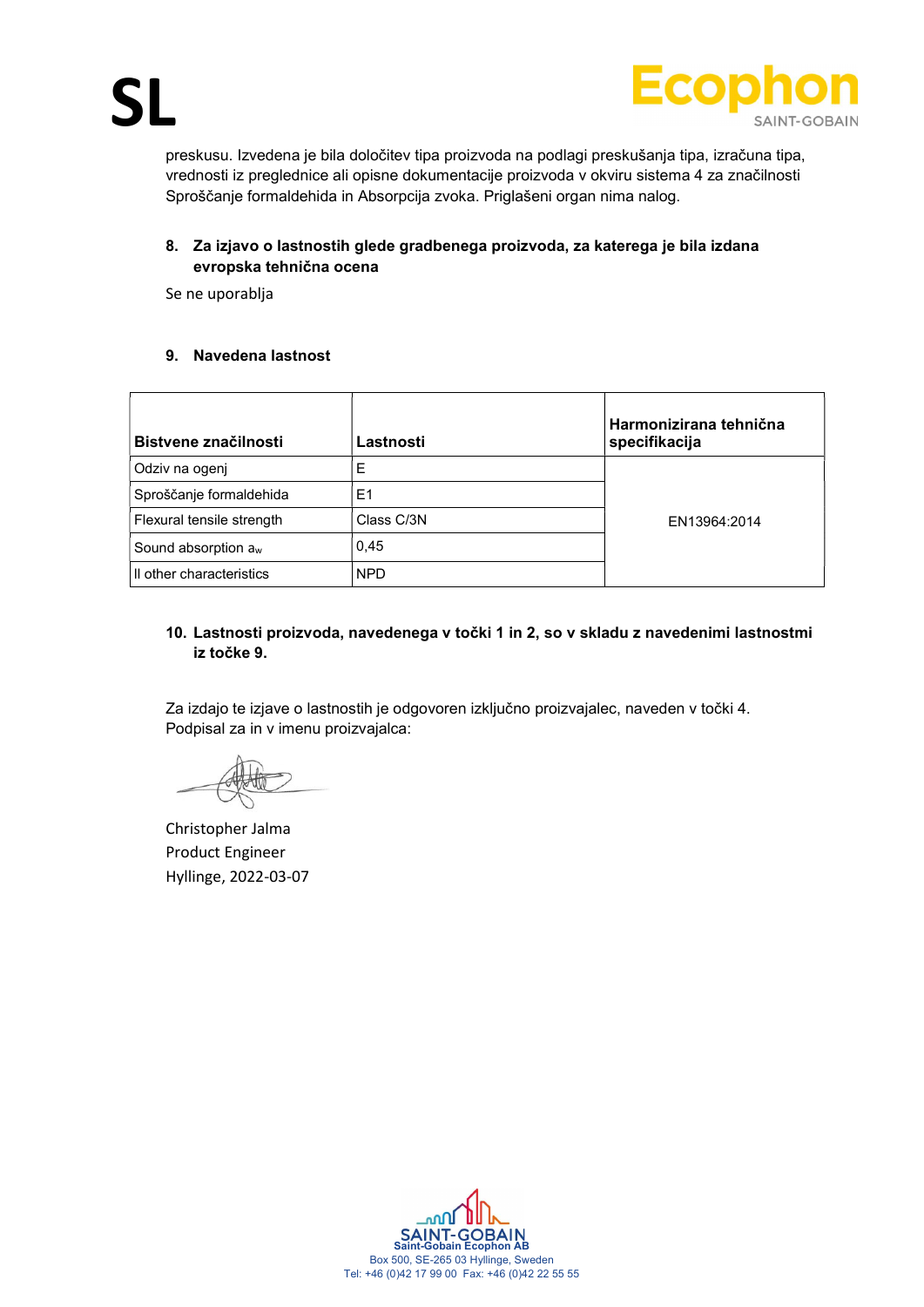

# DEKLARACIJA O PERFORMANSAMA

Regulativa o građevinskim proizvodima (EU) Br. 305/2011

# No. E025\_2022-03-04

## 1. Jedinstvena identifikacija tipa proizvoda

# Ecophon POP

#### 2. Element koji dozvoljava identifikaciju građevinskog proizvoda

|--|

#### 3. Namenjena upotreba građevinskog proizvoda u skladu sa primenljivom usaglašenom specifikacijom

Komponente membrane spuštenog plafona za unutrašnju upotrebu u zgradama za pravljenje instaliranog spuštenog plafona

#### 4. Naziv, registrovani trgovački naziv i kontakt adresa proizvođača

Saint-Gobain Ecophon AB Box 500, 26503 Hyllinge, Sweden www.ecophon.com

#### 5. Naziv i kontakt adresa ovlašćenog predstavnika

Nije primenljivo

# 6. Sistem(i) procene i verifikacije konstantnosti performansi građevinskog proizvoda

Sistem 1 (Reakcija na požar) Sistem 3 (Zatezna čvrstoća pri savijanju) Sistem 4 (Otpuštanje formaldehida, Apsorpcija zvuka)

## 7. U slučaju da se deklaracija o performansama odnosi na građevinski proizvod koji je obuhvaćen usaglašenim standardom

RISE Švedski istraživački institut (ovlašćeno telo 0402) izvršio je klasifikaciju tipa proizvoda na osnovu ispitivanja tipa, proračuna tipa, tabuliranih vrednosti ili opisne dokumentacije proizvoda; inicijalnu proveru plana proizvodnje i fabričke kontrole proizvodnje; stalni nadzor, procena i evaluacija fabričke kontrole proizvodnje prema Sistemu 1 za karakteristiku Reakcija na požar i izdao je Sertifikat o performansama.

RISE Švedski istraživački institut (ovlašćeno telo 0402) izvršio je klasifikaciju tipa proizvoda na osnovu ispitivanja tipa, proračuna tipa, tabuliranih vrednosti ili opisne dokumentacije proizvoda prema Sistemu 3 za karakteristiku Zatezna čvrstoća pri savijanju i izdao je Izveštaj o ispitivanju. Izvršena je klasifikacija tipa proizvoda na osnovu ispitivanja tipa, proračuna tipa,

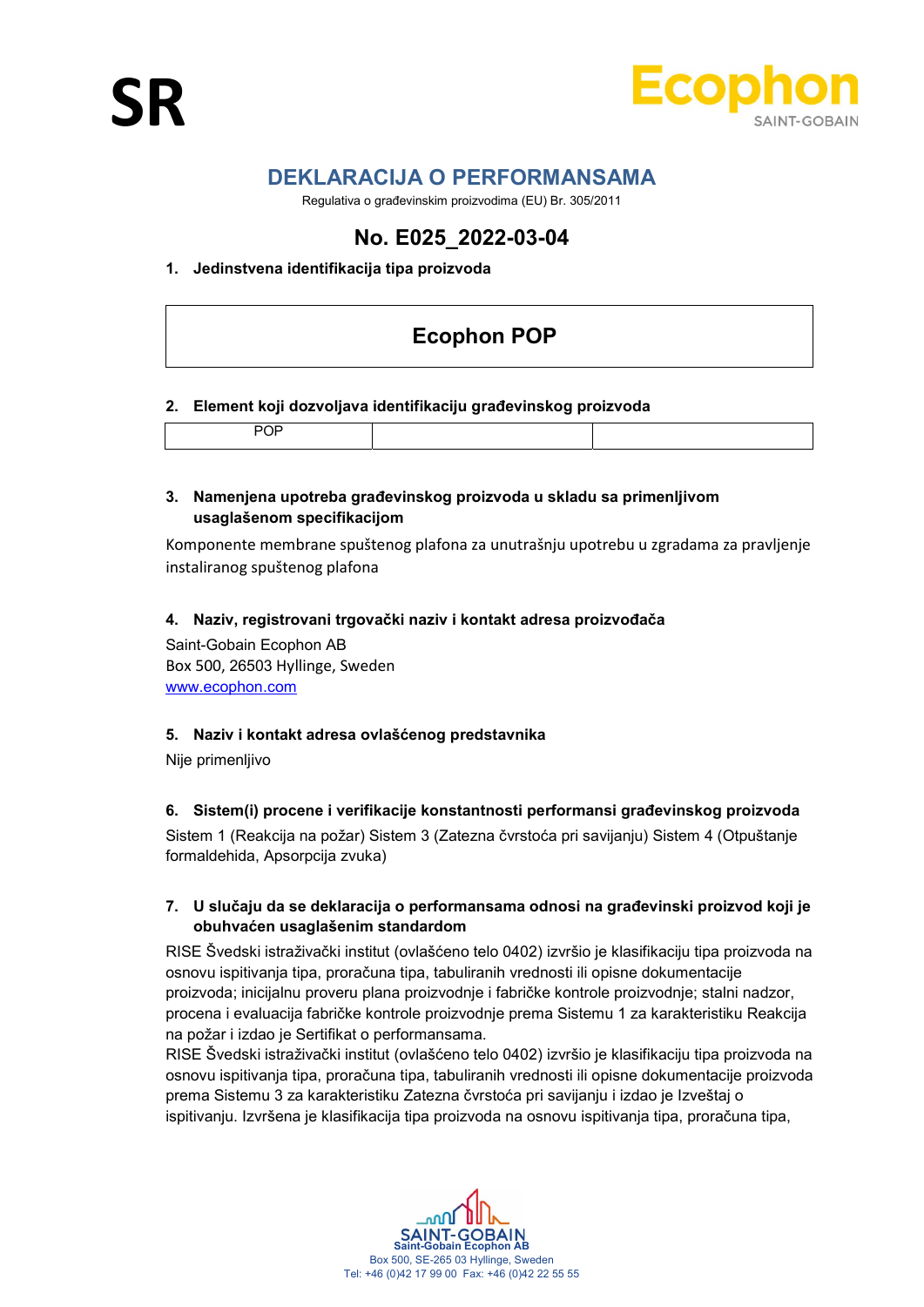

tabuliranih vrednosti ili opisne dokumentacije proizvoda prema Sistemu 4 za karakteristiku Otpuštanje formaldehida i apsorpcija zvuka. Ne postoje zadaci za ovlašćeno telo.

# 8. U slučaju deklaracije o performansama koja se odnosi na građevinski proizvod za koji je izdata Evropska tehnička procena

Nije primenljivo

#### 9. Deklarisane performanse

| Suštinske karakteristike  | <b>Performanse</b> | Usaglašena tehnička<br>specifikacija |
|---------------------------|--------------------|--------------------------------------|
| Reakcija na požar         | E                  |                                      |
| Otpuštanje formaldehida   | E <sub>1</sub>     |                                      |
| Flexural tensile strength | Class C/3N         | EN13964:2014                         |
| Sound absorption $a_w$    | 0,45               |                                      |
| Il other characteristics  | <b>NPD</b>         |                                      |

# 10. Performanse proizvoda identifikovane u tačkama 1 i 2 su u skladu sa deklarisanom performansom u tački 9

Ova izjava o performansama je izdata pod isključivom odgovornošću proizvođača identifikovanom u tački 4. Potpisano za i u ime proizvođača:

Christopher Jalma Product Engineer Hyllinge, 2022-03-07

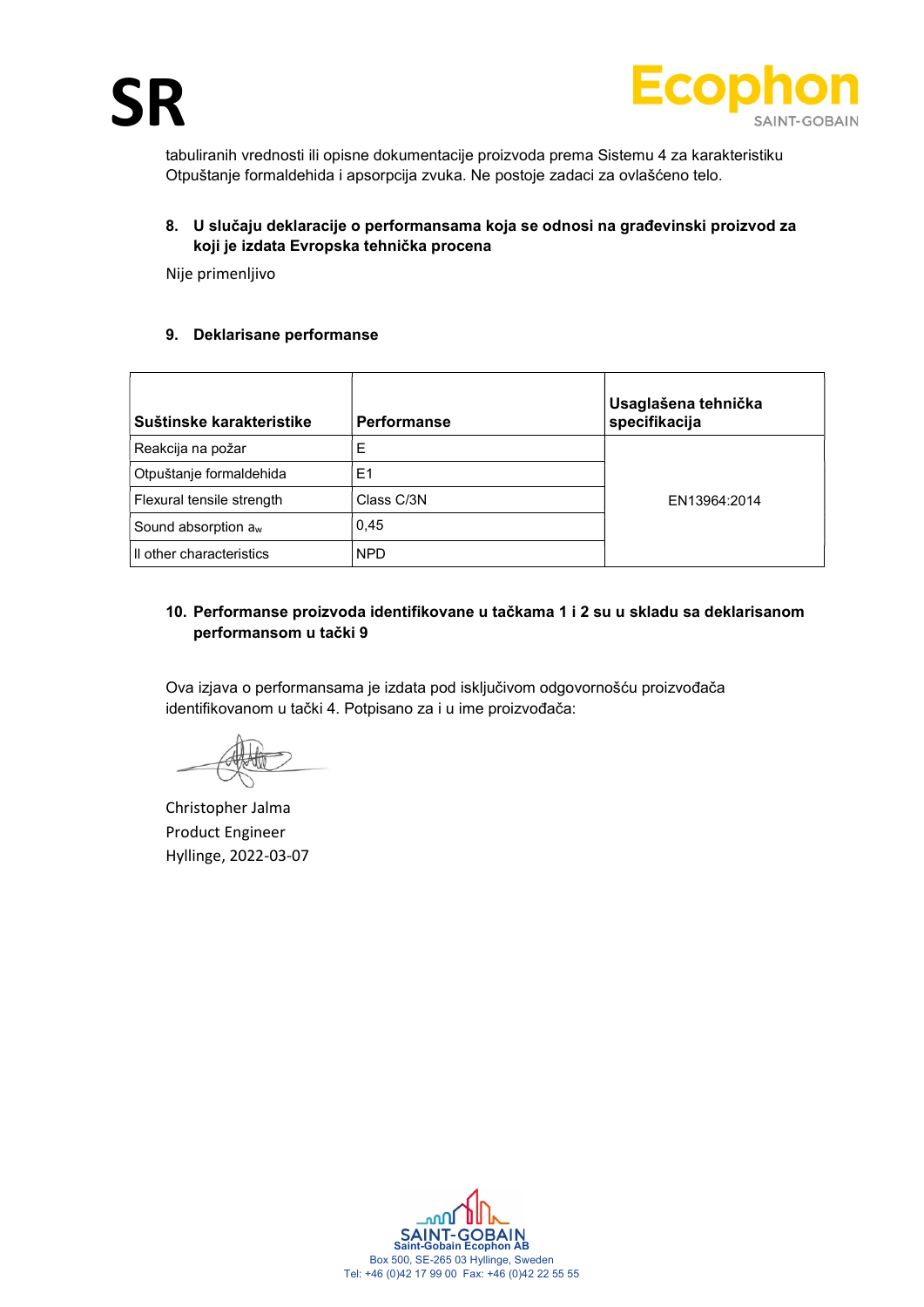



# ДЕКЛАРАЦИЯ ЗА ЕКСПЛОАТАЦИОННИ ПОКАЗАТЕЛИ

Регламент (ЕС) № 305/2011 относно строителните продукти

# No. E025\_2022-03-04

#### 1. Уникален идентификационен код на типа продукт

# Ecophon POP

#### 2. Елемент, който позволява идентифициране на строителния продукт

|--|--|--|

#### 3. Предвидена употреба на строителния продукт в съответствие с приложимата хармонизирана спецификация

Мембранни компоненти на окачени тавани за използване вътрешно в сгради за получаване на монтиран окачен таван

# 4. Име, регистрирано търговско наименование и адрес за контакт на производителя

Saint-Gobain Ecophon AB Box 500, 26503 Hyllinge, Sweden www.ecophon.com

#### 5. Име и адрес за контакт на упълномощения представител

Не е приложимо

6. Система/и за оценяване и проверка на постоянството на експлоатационните показатели на строителния продукт

Система 1 (Реакция на огън) Система 3 (Якост на огъване) Система 4 (Освобождаване на формалдехид, Поглъщане на шума)

#### 7. В случай на декларация за експлоатационни показатели относно строителен продукт, обхванат от хармонизиран стандарт

Шведските изследователски институти RISE (нотифициран орган 0402) извършиха определяне на типа продукт въз основа на изпитване на типа, изчисляване на типа, таблични стойности или описателна документация на продукта; първоначална проверка на производствения план и на фабричния производствен контрол; непрекъснато наблюдение и оценка на фабричния производствен контрол по Система 1 за характеристиката "Реакция на огън" и издадоха Сертификат за експлоатационни показатели.